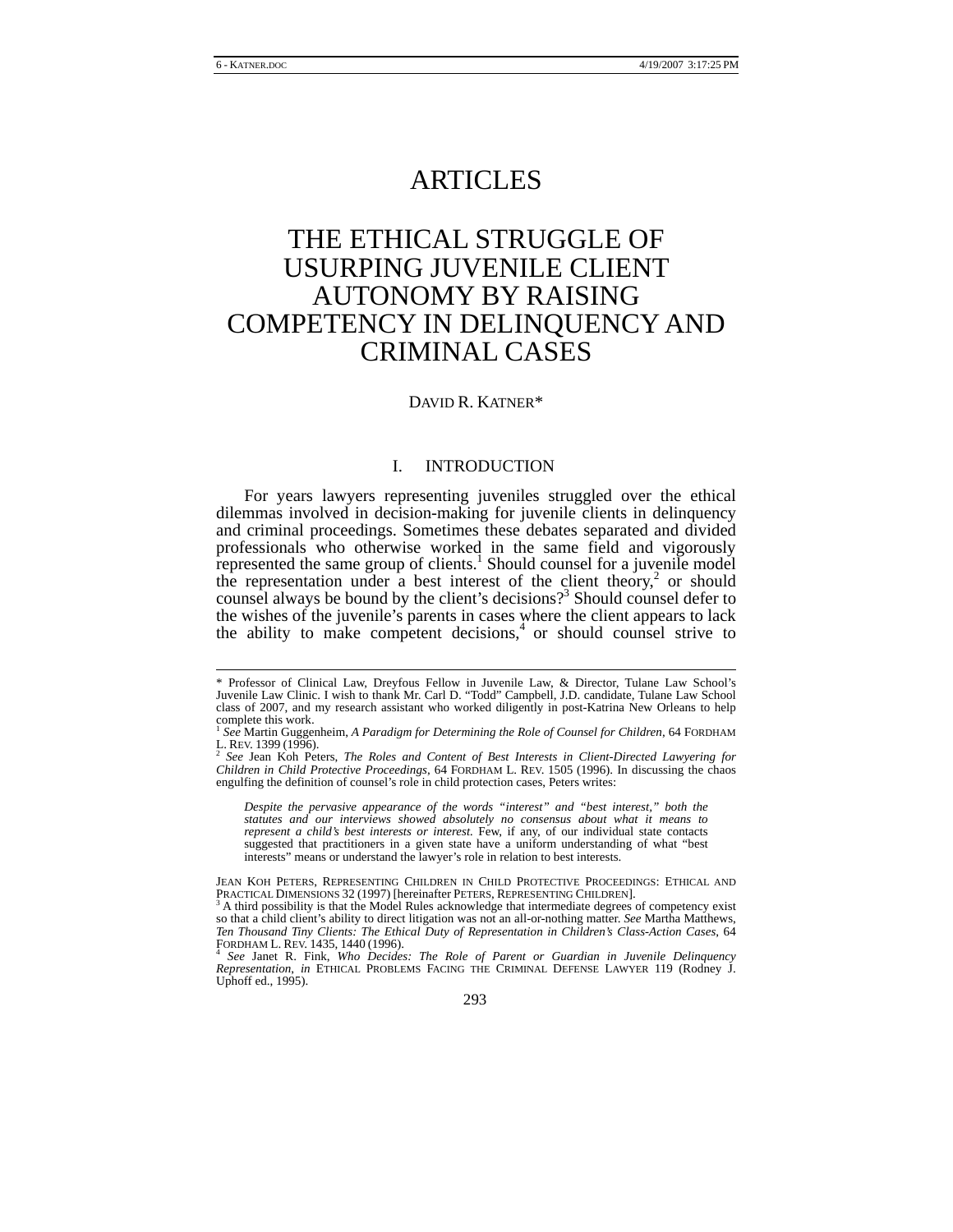maintain a more traditional model of representation in which the client and the client alone decides upon the objectives of litigation?<sup>5</sup> These ethical issues often differed from the types of problems confronting attorneys in child welfare or dependency cases where the clients might be preverbal, $6$  or where the parents were often themselves accused of abusive behavior or neglect which forced the child client into juvenile court in the first place.

Many of the disputes centered around disagreement over the ambiguities of the one legal ethics rule which addresses the role of children's counsel, the American Bar Association Model Rules of Professional Conduct Rule  $1.14$ .<sup>8</sup> Today, some of the controversy over the particulars of Rule 1.14 has died down, especially after the rule's amendment on February 5,  $2002<sup>9</sup>$  but new ethical issues emerge regarding

Rule 1.14 Client Under a Disability

(a) When a client's ability to make adequately considered decisions in connection with the representation is impaired, whether because of minority, mental disability or for some other reason, the lawyer shall, as far as reasonably possible, maintain a normal client-lawyer relationship with the client.

(b) A lawyer may seek the appointment of a guardian or take other protective action with respect to a client, only when the lawyer reasonably believes that the client cannot adequately act in the client's own interest.

MODEL RULES OF PROF'L CONDUCT R. 1.14 (2001). For the language of M.R. 1.14 after the amendments, *see infra* note 9.<br><sup>9</sup> The ABA House of Delegates amended the rule in Philadelphia, Pennsylvania in reaction to the Ethics

2000 Commission Report. Elizabeth Laffitte, Note, *Model Rule 1.14: The Well-Intended Rule Still Leaves Some Questions Unanswered,* 17 GEO. J. LEGAL ETHICS 313, 315 (2004). The amended version of the original M.R. 1.14 has been expanded to read as follows:

Rule 1.14: Client With Diminished Capacity

(a) When a client's capacity to make adequately considered decisions in connection with a representation is diminished, whether because of minority, mental impairment or for some other reason, the lawyer shall, as far as reasonably possible, maintain a normal client-lawyer relationship with the client.

(b) When the lawyer reasonably believes that the client has diminished capacity, is at risk of substantial physical, financial or other harm unless action is taken and cannot adequately act in the client's own interest, the lawyer may take reasonably necessary protective action, including consulting with individuals or entities that have the ability to take action to protect the client and, in appropriate cases, seeking the appointment of a guardian ad litem, conservator or guardian.

(c) Information relating to the representation of a client with diminished capacity is protected by Rule 1.6. When taking protective action pursuant to paragraph (b), the lawyer is

 <sup>5</sup> *See* RANDY HERTZ, MARTIN GUGGENHEIM & ANTHONY G. AMSTERDAM, TRIAL MANUAL FOR DEFENSE ATTORNEYS IN JUVENILE COURT §2.03, at 14 (1991) ("[I]t is the child, and not the parent or the guardian, who is the 'client'....").<br> $\frac{6}{5}$  See generally Guggenheim, supra note 1.

<sup>6</sup> *See generally* Guggenheim, *supra* note 1. 7 *See generally* CHILD WELFARE LAW & PRACTICE: REPRESENTING CHILDREN, PARENTS, AND STATE AGENCIES IN ABUSE, NEGLECT, AND DEPENDENCY CASES (Marvin Ventrell & Donald Duquette eds., 2005).

<sup>8</sup> The version of the ABA Model Rules of Professional Conduct *before* the amendments that the ABA House of Delegates approved in 2002 and 2003 is also the version that underlies the rules of lawyer conduct adopted by a majority of U.S. jurisdictions contained in the controversial M.R. 1.14. The pre-2002 M.R. 1.14 reads: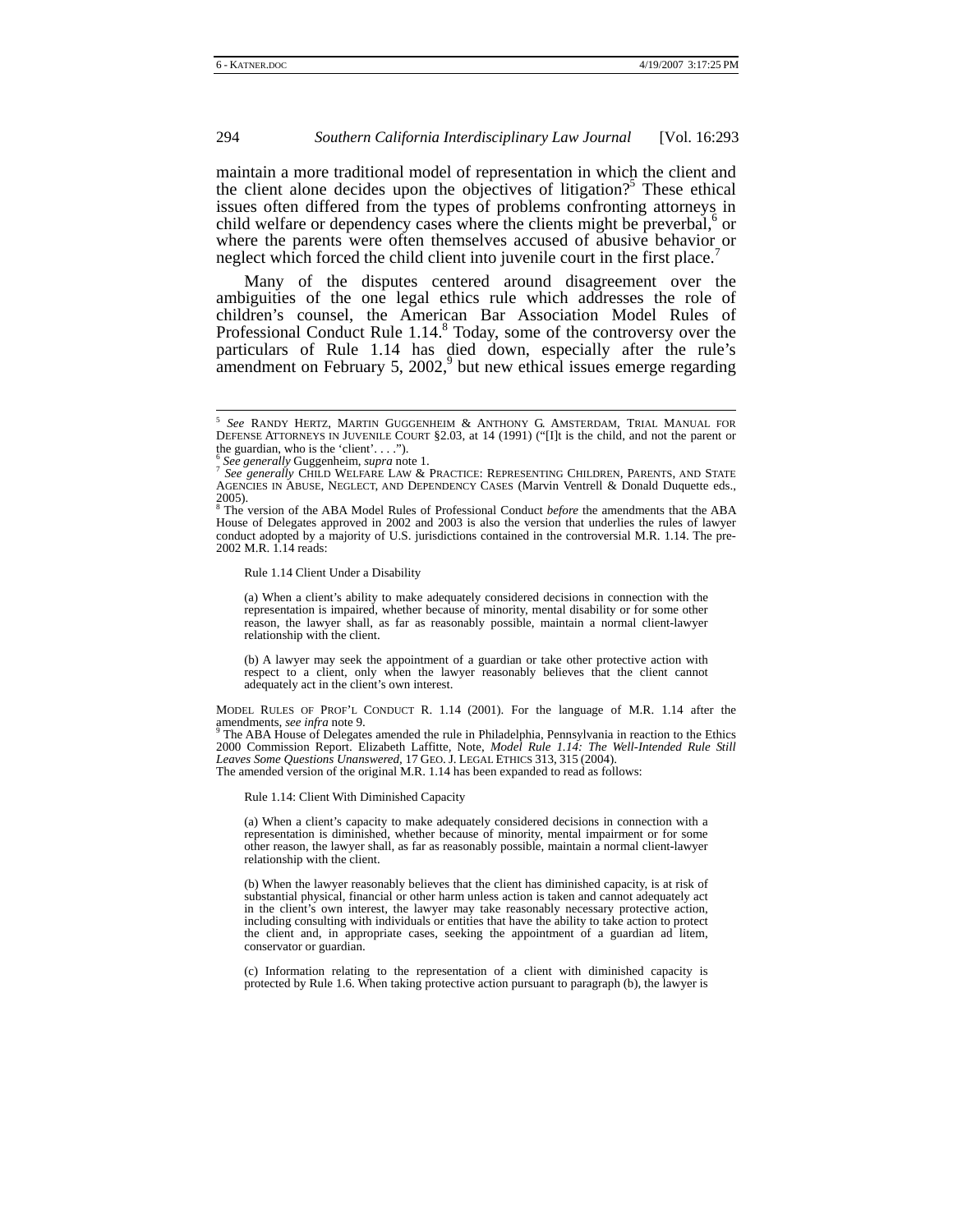the duties and responsibilities of lawyers who provide representation to child clients, especially when there is reason to question the juvenile client's competency to stand trial in juvenile delinquency or adult criminal proceedings.<sup>10</sup> This Article will examine the legal ethics issues attorneys representing juveniles in delinquency and adult criminal cases face when the client's behavior and communications suggest that competency should be raised, but the client disagrees with counsel about broaching the issue.<sup>11</sup> The United States Supreme Court defined competency in its 1960 decision *Dusky v. United States*, which held that "the test must be whether [the defendant] has sufficient present ability to consult with his lawyer with a reasonable degree of rational understanding—and whether he has a rational as well as factual understanding of the proceedings against him."12 The pertinent legal ethics rule should not be analyzed by itself, however, because the juvenile's constitutional rights, the process of enforcing state ethics disciplinary rules, and the current procedure in many states which allows judges and prosecutors to raise competency issues all contribute to making the issue more complicated than it might otherwise appear.

## II. CLIENT AUTONOMY AND DECISION-MAKING

With the recent identification of mental illness,  $^{13}$  mental retardation,  $^{14}$ and developmental immaturity<sup>15</sup> as major factors impacting the competence of juveniles to stand trial in delinquency cases, $\frac{16}{6}$  one of the new ethical challenges requiring debate and resolution is when counsel may usurp the client's autonomous decision-making and raise the client's competency as an issue over the explicit objections of the client.<sup>17</sup> It is the expressed desire of the juvenile client that complicates matters, and attorneys should appreciate the reason why client autonomy in cases involving competency should be held in such high regard.<sup>18</sup>

impliedly authorized under Rule 1.6(a) to reveal information about the client, but only to the extent reasonably necessary to protect the client's interests.

MODEL RULES OF PROF'L CONDUCT R. 1.14 (2002).<br><sup>10</sup> *See generally* Laurence Steinberg, *Juveniles on Trial: MacArthur Foundation Study Calls Competency Into Question*, 18 CRIM. JUST. MAG. 20 (2003). <sup>11</sup> For a discussion of negating client autonomy in an adult criminal defense context, *see* Josephine

Ross, *Autonomy Versus a Client's Best Interests: The Defense Lawyer's Dilemma When Mentally Ill Clients Seek to Control Their Defense, 35 AM. CRIM. L. REV. 1343 (1998).*<br><sup>12</sup> Dusky v. United States, 362 U.S. 402, 402 (196

<sup>13</sup> See generally THOMAS GRISSO, DOUBLE JEOPARDY: ADOLESCENT OFFENDERS WITH MENTAL<br>DISORDERS (2004).<br><sup>14</sup> See AM ASSOC ON MENTAL BETAPD 4TOM MENTAL PERSON DESCRIPTION OF A 1970 COMPANY PROGRAM ASSOC

<sup>&</sup>lt;sup>14</sup> See AM. ASSOC. ON MENTAL RETARDATION, MENTAL RETARDATION: DEFINITION, CLASSIFICATION,<br>AND SYSTEMS OF SUPPORTS (10th ed. 2002).<br><sup>15</sup> See Thomas Grisso at al. *Lan and Lan Company Company* Company Company Company Compan

AND SYSTEMS OF SUPPORTS (10th ed. 2002).<br><sup>15</sup> See Thomas Grisso et al., Juveniles' Competence to Stand Trial: A Comparison of Adolescents' and<br>Adults' Capacities as Trial Defendants, 27 LAW & HUM. BEHAV. 333 (2003) [herein Study].

<sup>16</sup> *See* Norman G. Poythress et al., *Adjudicative Competence: The MacArthur Studies*, 15 PERSP. L. & PSYCHOL. 145 (2002).<br><sup>17</sup> See generally Elizabeth S. Scott & Thomas Grisso, *Developmental Incompetence, Due Process, and* 

*Juvenile Justice Policy*, 83 N.C. L. REV. 793 (2005). <sup>18</sup> The constitutional significance of the competency issue contributes to the need for attorneys to

scrutinize and respect client wishes: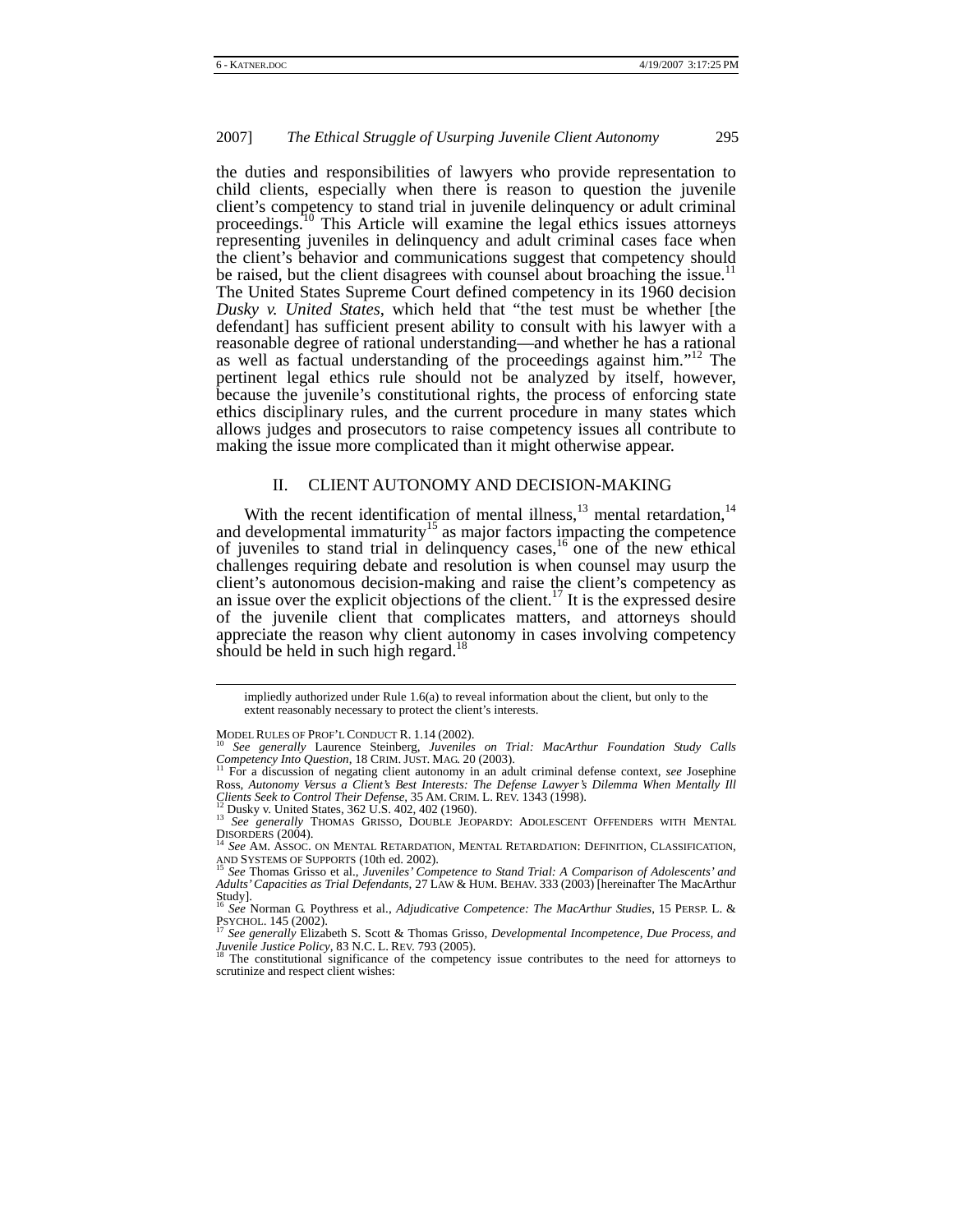The etymology of the word "autonomy" dates back to early Greek "auto" and "nomos," or self-governing or self-legislating, also meaning "the having or making of one's own laws, independence. . . . Liberty to follow one's will, personal freedom."19 The Greeks used the terms to refer to their city-states that were permitted to craft their own laws, in sharp contrast to those city-states that were under foreign governance.<sup>20</sup> Thus, the term was originally used in the context of states rather than individuals. $^{21}$ St. Augustine later wrote that "God gave us free will," $^{22}$  thus changing the concept of free will from a purely political paradigm. The term evolved to include individuals with the Judeo-Christian focus on freedom of the individual to act and to accept the consequences of individual actions.<sup>23</sup> Western literature<sup>24</sup> and philosophy<sup>25</sup> did not extensively discuss the fundamental place of autonomy and free will in human society until Immanuel Kant's eighteenth century moral theory on autonomy.<sup>26</sup> Kant wrote, "[f]reedom is independence of the compulsory Will of another; and in so far as it can co-exist with the freedom of all according to a universal Law, it is the one sole original, inborn Right belonging to every man in virtue of his Humanity."27 In yet another work, Kant wrote, "*Autonomy* of the will is the sole principle of all moral laws and of duties in keeping with them  $\ldots$  . . ..<sup>228</sup> Kantian autonomy<sup>29</sup> can be differentiated from Greek

Poythress et al., *supra* note 16, at 40.<br><sup>19</sup> OXFORD ENGLISH DICTIONARY 807 (2d ed.1989). 20 *See generally ARISTOTLE AND MODERN LAW (Richard O. Brooks & James Bernard Murphy eds.,* 2003). <sup>21</sup> *See* John P. Safranek & Stephen J. Safranek, *Can the Right to Autonomy be Resuscitated After* 

Glucksberg*?* 69 U. COLO. L. REV. 731, 733 (1998).<br><sup>22</sup> SAINT AUGUSTINE, ON FREE CHOICE OF THE WILL 37 (Anna S. Benjamin & L.H. Hackstaff trans.,

The Bobbs-Merrill Company 1964). 23 In the Book of Genesis of the Torah, the first of the three books that make up the Tanach, the Hebrew

Bible, it is written that on the sixth day following creation "God created man in His own image, in the image of God created He him; male and female created He them. And God blessed them; and God said unto them: 'Be fruitful, and multiply, and replenish the earth, *and subdue it*; and *have dominion over the fish* of the sea, and *over the fowl* of the air, and *over every living thing that creepeth upon the earth*. *Genesis* 1:27–28, THE TORAH (Henry Holt 1996) (emphasis added). Furthermore, for colonial American Minister Jonathan Edwards, man had free will as he was created in God's image, citing *Genesis* 1:26, "Let us make man in our own image, after our likeness; and let them have dominion over the fish of the sea, over the fowl of the air, and over the cattle, and over all the earth, and over the every creeping thing that creepeth upon the Earth," *Genesis* 1:27, "And God created man in His own image," and *Genesis* 9:6, "for in the image of God made He man." JONATHAN EDWARDS, FREEDOM OF THE WILL 166 (Yale Univ. Press 1957) (1754) (if God is autonomous and humans are made in God's image, then humans are also autonomous creatures possessed of free will). <sup>24</sup> *See* MARK R. PATTERSON, AUTHORITY, AUTONOMY, AND REPRESENTATION IN AMERICAN

LITERATURE, 1776–1865 (1988).<br><sup>25</sup> While Thomas Hobbes rejected the idea that human beings were free to will, he did still believe that

<sup>25</sup> While Thomas Hobbes rejected the idea that human beings were free to will, he did still believe that each person had power over what they willed. *See* Thomas Hobbes, *Of Liberty and Necessity*, *in* HOBBES AND BRAMHA

<sup>26</sup> See Safranek & Safranek, *supra* note 21, at 734–35.<br><sup>27</sup> IMMANUEL KANT, *Introduction to the Science of Right*, *in* THE PHILOSOPHY OF LAW 56 (Augustus M. Kelly Publishers 1974) (1887).<br><sup>28</sup> IMMANUEL KANT, CRITIQUE OF PRACTICAL REASON 30 (Mary Gregor trans. & ed., Cambridge Univ.

Press, 1997) (1788).

Fifteen years after *Dusky,* in *Drope v. Missouri* (1975), the [United States Supreme] Court held that the incompetence doctrine was "so fundamental to an adversary system of justice," that conviction of an incompetent defendant, or failure to adhere to procedures designed to assess a defendant's competence when doubt has been raised, violates the due process clause of the federal Constitution.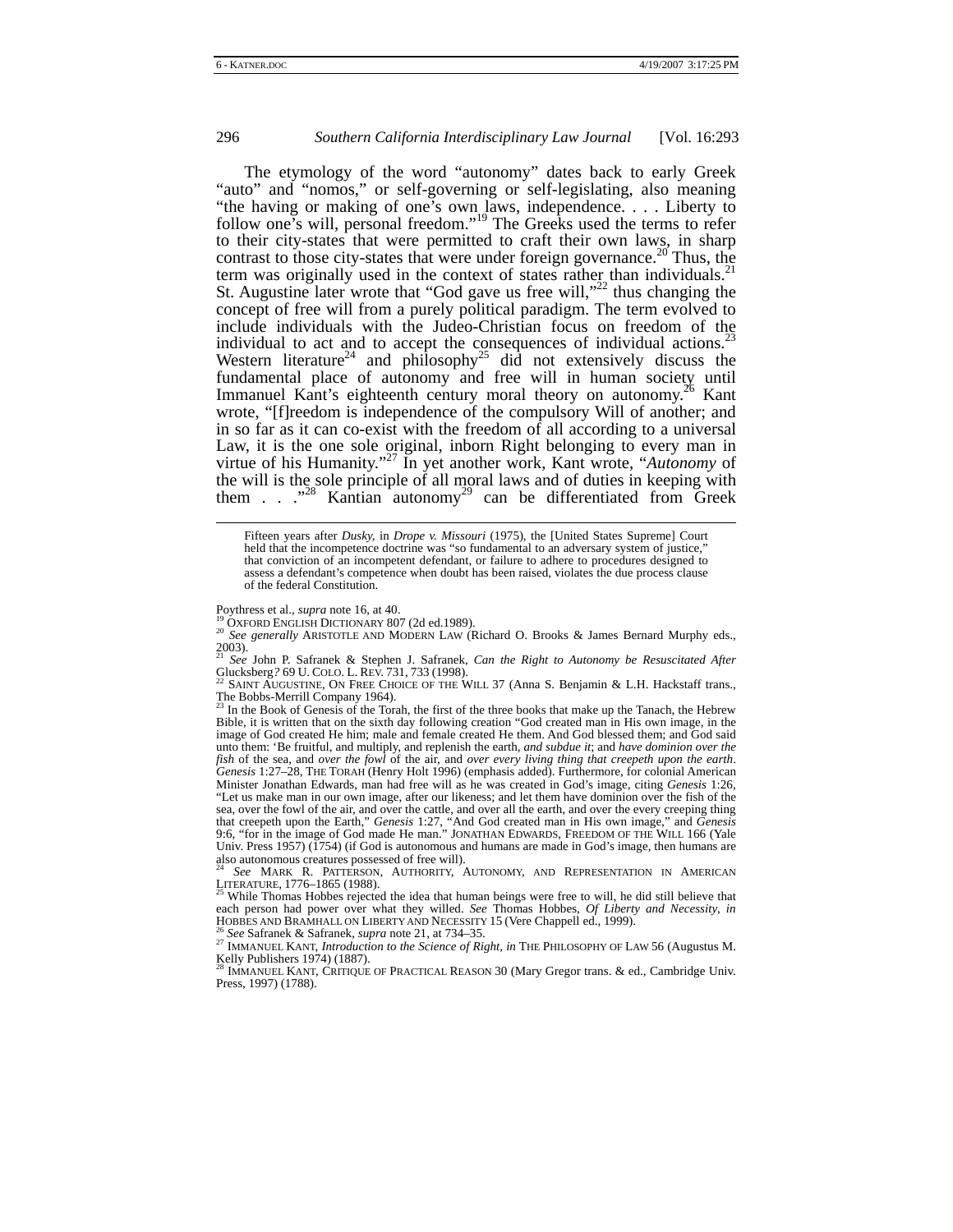autonomy in that it focuses on individuals, not state entities.<sup>30</sup> John Stuart Mill' $s<sup>31</sup>$  nineteenth century criticisms of Kant's theory of autonomy resulted in much loss of interest in autonomy among philosophers of that era.

Today autonomy of will may be thought of as part of the foundation of much of modern day Western philosophy and orientation.<sup>33</sup> Certainly, autonomous decision-making $34$  is central to the very existence of the United States, which broke its colonial ties with Great Britain in large measure due to rejection of the lack of participation in governmental policy and taxation.<sup>35</sup> Governmental participation and personal autonomy have shaped much of the American mindset,<sup>36</sup> and they function as major pillars in the legal system.<sup>37</sup> The historical evolution of juries<sup>38</sup> and reliance on citizen

As early as 1756, British policymakers and outraged colonists agreed that taxes could be levied only with the consent of taxpayers. They concurred with Pennsylvanian John Dickinson's declaration: "Men cannot be happy, without Freedom; nor free, without Security of Property; nor so secure, unless the sole Power to dispose of it be lodged in themselves; *therefore* no People can be *free*, but where Taxes are imposed on them *with their own Consent*, given personally, or by their Representatives."

MARC W. KRUMAN, BETWEEN AUTHORITY AND LIBERTY: STATE CONSTITUTION MAKING IN REVOLUTIONARY AMERICA 62 (1997).

<sup>37</sup> See Richard H. Fallon, Jr., *Two Senses of Autonomy*, 46 STAN. L. REV. 875 (1994).<br><sup>38</sup> See Richard S. Arnold, *Trial By Jury: The Constitutional Right to a Jury of Twelve in Civil Trials* 22 HOFSTRA L. REV. 1 (1993); WILLIAM FORSYTH, HISTORY OF TRIAL BY JURY 2 (Lenex Hill Pub. & Dist. Co., 2d ed. 1971) (1878).

<sup>&</sup>lt;sup>29</sup> See IMMANUEL KANT, THE METAPHYSICAL PRINCIPLES OF VIRTUE (James Ellington trans., Bobbs-Merrill Co. 1964) (1797) (includes Kant's attempt to combine his moral theory and his political philosophy); IMMANUEL KANT, FOUNDATIONS OF THE METAPHYSICS OF MORALS 67 (Lewis White Beck trans., Bobbs-Merrill Co. 1969) (1785).<br> $^{30}$  See Safranek & Safranek, *supra* note 21, at 734.

<sup>&</sup>lt;sup>31</sup> Mill envisioned limitations on individual autonomy, but wrote:

But neither one person, nor any number of persons, is warranted in saying to another human creature of ripe years, that he shall not do with his life for his own benefit what he chooses to do with it. He is the person most interested in his own well-being: the interest which any other person, except in cases of strong personal attachment, can have in it, is trifling, compared with that which he himself has .

JOHN STUART MILL, ON LIBERTY 140 (David Bromwich & George Kateb eds., 2003) (1859).<br><sup>32</sup> *See* John Stuart Mill, *Utilitarianism, in* UTILITARIANISM, LIBERTY, REPRESENTATIVE GOVERNMENT 4

<sup>(</sup>H.B. Acton ed., 1972).

<sup>&</sup>lt;sup>33</sup> See generally KANT AND LAW (B. Sharon Byrd & Joachim Hruschka eds., 2006).<br><sup>34</sup> See generally GERALD DWORKIN, THE THEORY AND PRACTICE OF AUTONOMY (1988); Gerald Dworkin, *The Concept of Autonomy*, *in* THE INNER CITADEL: ESSAYS ON INDIVIDUAL AUTONOMY 54, 61 (John Christman ed., 1989).

It is bitterly ironic that as the concept of "autonomy" became so important to the former European colonists and founding fathers of the U.S. in developing models of government in the New World, that slavery was legal and tolerated and that the very land upon which the colonists inhabited had been forcibly taken from indigenous people and native Americans. *See* Wenona T. Singel, Matthew L.M. Fletcher, *Power, Authority, and Tribal Property*, 41 TULSA L. REV. 21 (2005); Blake A. Watson, *John Marshall and Indian Land Rights: A Historical Rejoinder to the Claim of "Universal Recognition" of the Doctrine of Discovery*, 36 SETON HALL L. REV. 481 (2006). *See also* Eugene A. Foster et al., *Jefferson Fathered Slave's Last Child*, 396 NATURE 27 (Nov. 1998) (comparisons of male-line descendants of U.S. President Thomas Jefferson and Sally Hemings—one of Jefferson's slaves—by using Y-chromosomal DNA haplotypes indicated that Jefferson was likely the biological father of Eston Hemings Jefferson, last son of Sally Hemings). William W. Freehling, *The Founding Fathers and Slavery,* 77 THE AM. HIST. REV. 81 (1972). "By freeing their slaves George Washington and John Randolph lived up to Revolutionary ideals. These men, however, were exceptions. Thomas Jefferson, who freed nine while blithely piling up debts that precluded freeing the rest, was the rule." *Id.* at 85. <sup>36</sup> One scholar notes: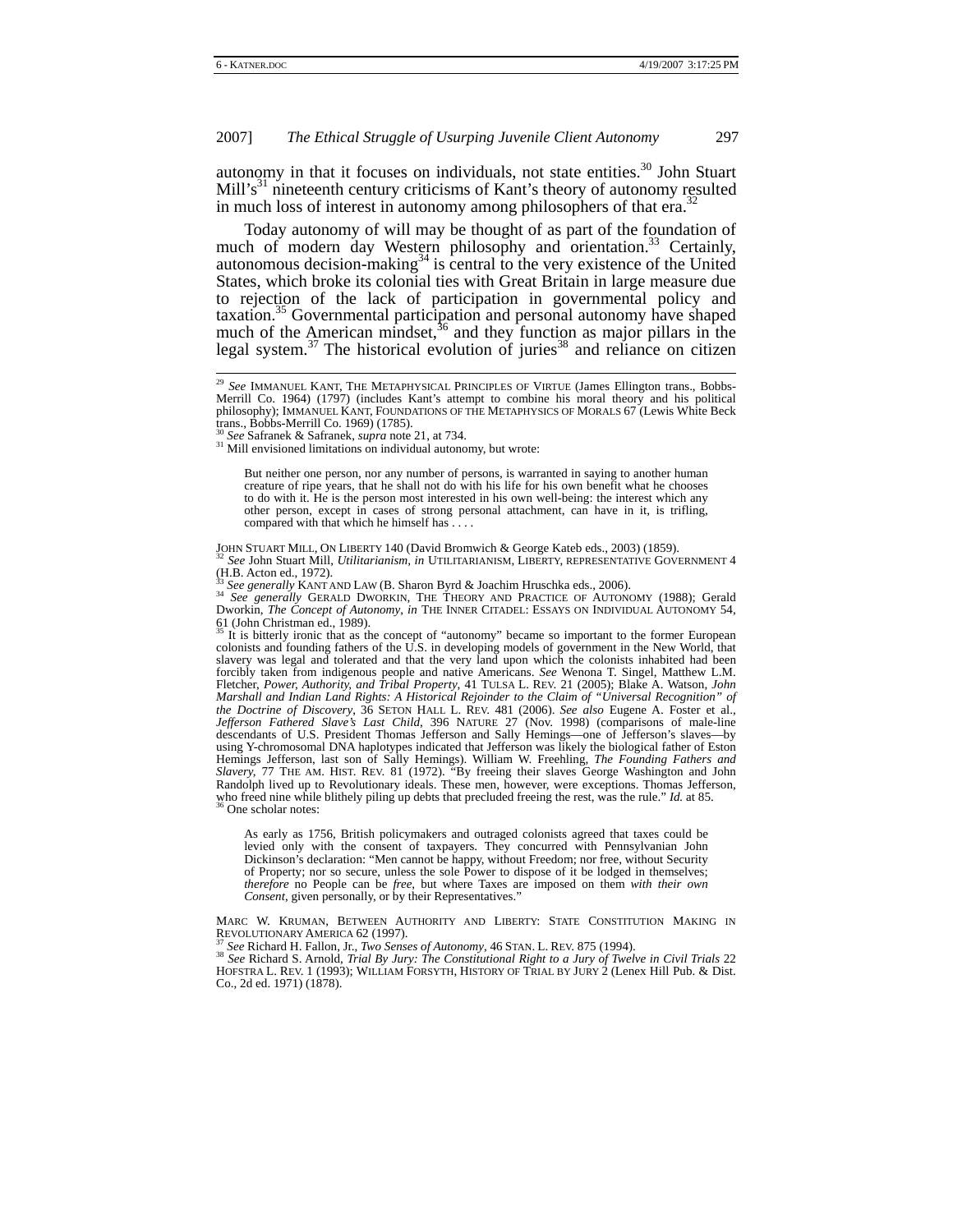participation in the judicial branch<sup>39</sup> changed Western legal systems and moved them away from aristocratic-controlled judge-run predecessor court systems.<sup>40</sup> The rise of participatory democracy etched into our legal system the necessity of free will and autonomy<sup>41</sup> as fundamental rights enjoyed by the citizens involved in legal processes.<sup>42</sup> It is no small matter that the American legal system has evolved $43$  making fundamental assumptions about the autonomy of client participation and decision-making in legal matters.<sup>44</sup> However, the concept of client autonomy<sup>45</sup> in decision-making and participation in criminal legal systems was initially limited to adult clients.<sup>46</sup>

Eee Mark Spiegel, *Lawyering and Client Decisionmaking: Informed Consent and the Legal* 

*Profession*, 128 U. PA. L. REV. 41 (1979).<br><sup>45</sup> *See generally* Bruce J. Winick, *On Autonomy: Legal and Psychological Perspectives*, 37 VILL. L.<br>REV. 1705 (1992).

REV. 1705 (1992). 46 *See* NANCY E. WALKER, CATHERINE M. BROOKS & LAWRENCE S. WRIGHTSMAN, CHILDREN'S RIGHTS IN THE UNITED STATES: IN SEARCH OF A NATIONAL POLICY 21 (1999). *See also* Lois A. Weithorn, *Envisioning Second-Order Change in America's Responses to Troubled and Troublesome Youth*, 33 Hofstra L. Rev. 1305 (2005). Weithorn argues:

The Fifth and Fourteenth Amendments of the U.S. Constitution guarantee that no one shall be deprived of "life, liberty, or property, without due process of law . . ." In addressing the question of what process is due one whose liberty the state seeks to restrict, courts, legislatures, and scholars have focused overwhelmingly on criminal defendants. . . . Not until the mid-twentieth century did courts and legislators begin to address the procedural and substantive due process rights of two other groups of individuals whose physical liberty was systematically restrained by the state pursuant to various statutes: minors incarcerated (or at risk of incarceration) under the authority of the juvenile justice or mental health systems, and adults hospitalized (or at risk of hospitalization) in facilities for the mentally disordered or mentally disabled. Restrictions of liberty in the context of civil commitment and juvenile justice system intervention frequently involved a mixture of *parens patriae* and police power motives.

*Id.* at 1407–08.

 <sup>39</sup> *See* THE FEDERALIST NO. <sup>83</sup> (Alexander Hamilton)*, reprinted in* THE FEDERALIST PAPERS: <sup>A</sup> COLLECTION OF ESSAYS WRITTEN IN SUPPORT OF THE CONSTITUTION OF THE UNITED STATES 255 (Roy Fairfield ed., 2d ed., The Johns Hopkins Univ. Press 1981) (1788) (arguing that the silence in the Constitution in regard to civil cases and trial by jury was not a call for abolition of the trial by jury except in criminal cases, and the reasons why juries were so significant).<br><sup>40</sup> *But cf.* KRUMAN, *supra* note 36, at 103, who indicates: "For all the alterations in political rights

wrought by the Revolution, more than half the adult population remained disenfranchised. Among them were many propertyless men, women, slaves, some free black men, apprentices, indentured laborers, felons, and persons considered *non compos mentis." Id.*<br><sup>41</sup> See generally EDWARDS, supra note 23. See also JOHN LOCKE, A

<sup>&</sup>lt;sup>41</sup> See generally EDWARDS, supra note 23. See also JOHN LOCKE, AN ESSAY CONCERNING HUMAN UNDERSTANDING (Peter H. Nidditch ed., Oxford Univ. Press 1975) (1690). "The *Will* being nothing but a power in the Mind to direct operative faculties of a Man to motion or rest, as far as they depend on such direction. To the Question, what is it determines the Will? The true and proper Answer is, The  $\frac{1}{4}$  and." Id. at 249.

mind." *Id.* at 249. 42 *See generally* Jamison E. Colburn, "*Democratic Experimentalism": A Separation of Powers for Our Time?*, 37 SUFFOLK U. L. REV. 287 (2004); Jonathan T. Molot, *An Old Judicial Role for a New Litigation Era*, 113 YALE L. J. 27 (2003). <sup>43</sup> By the year 1910, twenty-two states had adopted the American Bar Association's 1908 Canons of

Ethics. Subsequently, the ABA adopted the 1969 Model Code of Professional responsibility, then the 1983 Model Rules of Professional Conduct, and then the Ethics, 2000 overhaul of the Model Rules. Most states have adopted the ABA models, but usually with local variations. *See* Andrews, *Standards of Conduct for Lawyers: An 800-Year Evolution*, 57 SMU L. REV. 1385, 1434–36 (2004). *See also* Mary M. Devlin, *The Development of Lawyer Disciplinary Procedures in the United States*, 7 GEO. J. LEGAL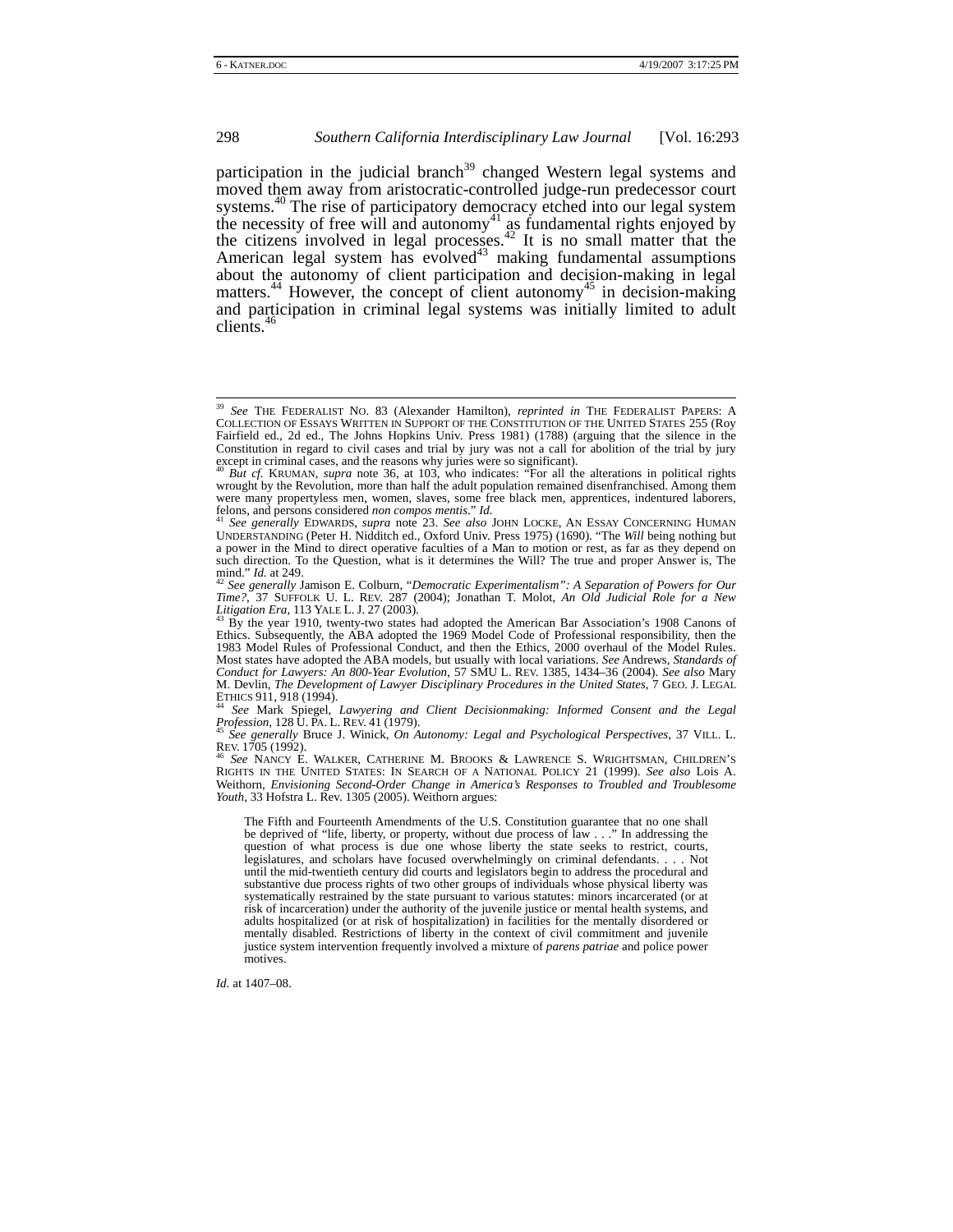By the 1960s, the United States Supreme Court ushered in a new era of recognition of juvenile constitutional rights,<sup>47</sup> culminating with the *In re*  $Gau\tilde{t}^{48}$  decision in 1967<sup>49</sup> recognizing the right of juveniles to be represented by counsel in delinquency cases.<sup>50</sup> As criticism from the public about different aspects of the legal profession became more vocal in the 1960s, the American Bar Association<sup>51</sup> ("ABA") responded by adopting model ethics codes which were gradually adopted by state court systems.<sup>5</sup> Today, state legal ethics codes embrace the a priori assumption that the majority of clients, including mature juveniles, enjoy the right of autonomous decision-making as it relates to the objectives of the client's litigation.<sup>53</sup> However, these legal ethics codes fail to adequately address the role of the lawyer<sup>54</sup> when representing developmentally immature juveniles or juveniles with mental illness or mental retardation.<sup>5</sup>

#### III. EVOLUTION OF THE ABA CODES OF LEGAL ETHICS

As clinical education evolved in American law schools,<sup>56</sup> much scholarship emerged focusing on "client centered" approaches to skills training for the legal profession.<sup>57</sup> This client-focused approach seemed to coincide with the emergence of legal ethics as mandatory coursework for ABA approved law schools.<sup>58</sup> In the 1980s, the ABA promulgated legal

 <sup>47</sup> This began with the 1966 decision in *Kent v. United States*, which focused on the District of Columbia's failure to comply with it's provisions for waiving jurisdiction and transferring a juvenile to adult court and stating "[t]here may be grounds for concern that the child receives the worst of both worlds: that he gets neither the protections accorded to adults nor the solicitous care and regenerative treatment postulated for children." Kent v. United States,  $383 \text{ U.S. } 541, 556$ .<br> $48 \text{ In } re \text{ Gault, } 387 \text{ U.S. } 1 \text{ (1967)}.$ 

<sup>&</sup>lt;sup>41</sup> See WALKER, BROOKS, & WRIGHTSMAN, *supra* note 46, at 7–8.<br><sup>50</sup> See WALKER, BROOKS, & WRIGHTSMAN, *supra* note 46, at 7–8.<br><sup>50</sup> See generally Sanford J. Fox, *Juvenile Justice Reform: An Historical Perspective*, 22 S 1187 (1970). 51 For a discussion of the history of the American Bar Association, *see generally* John A. Matzko, *"The* 

Best Men of the Bar": The Founding of the American Bar Association, in THE NEW HIGH PRIESTS:

LAWYERS IN POST-CIVIL WAR AMERICA 75–96 (Gerard W. Gawalt ed., 1984).  $52$  For a discussion of the development of state bar associations from colonial era to the early twentieth century, *see* Phillip J. Wickser, *Bar Ass* 

See generally, Thomas L. Shaffer, *Christian Theories of Professional Responsibility*, 48 S. CAL. L. REV. 721 (1975) ("[T]he ethical practice of law turns on the lawyer's ability to help clients arrive at essential choices for clients." Id. at 743).

<sup>&</sup>lt;sup>54</sup> See Nathan M. Crystal, *The Incompleteness of the Model Rules and the Development of Professional Standards*, 52 MERCER L. REV. 839 (2001).

*See* Stanley S. Herr, *Representation of Clients with Disabilities: Issues of Ethics and Control*, 17 N.Y.U. REV. L. & SOC. CHANGE 609 (1989–90).<br>
<sup>56</sup> *See* ROBERT STEVENS, LAW SCHOOL: LEGAL EDUCATION IN AMERICA FROM THE 1850S TO THE 1980S

 $(1983)$ .

<sup>57</sup> *See* Katherine R. Kruse, *Fortress in the Sand: The Plural Values of Client-Centered Representation*, 12 CLINICAL L. REV. 369 (2006); Robert D. Dinerstein, *Client-Centered Counseling: Reappraisal and Refinement*, 32 ARIZ. L. REV. 501 (1990); DAVID A. BINDER & SUSAN C. PRICE, LEGAL INTERVIEWING AND COUNSELING: A CLIENT-CENTERED APPROACH (1977); Donald G. Gifford, *The Synthesis of Legal Counseling and Negotiation Models: Preserving Client-Centered Advocacy in the Negotiation Context*,

<sup>34</sup> UCLA L. REV. 811 (1987).<br><sup>58</sup> See generally Benjamin H. Barton, *The ABA, The Rules, and Professionalism: The Mechanics of Self-*<br>Defeat and a Call for a Return to the Ethical, Moral, and Practical Approach of the Canon REV. 411 (2005); Andrews, *supra* note 43; Walter P. Armstrong, *A Century of Legal Ethics*, 64 A.B.A. J. 1064 (1978).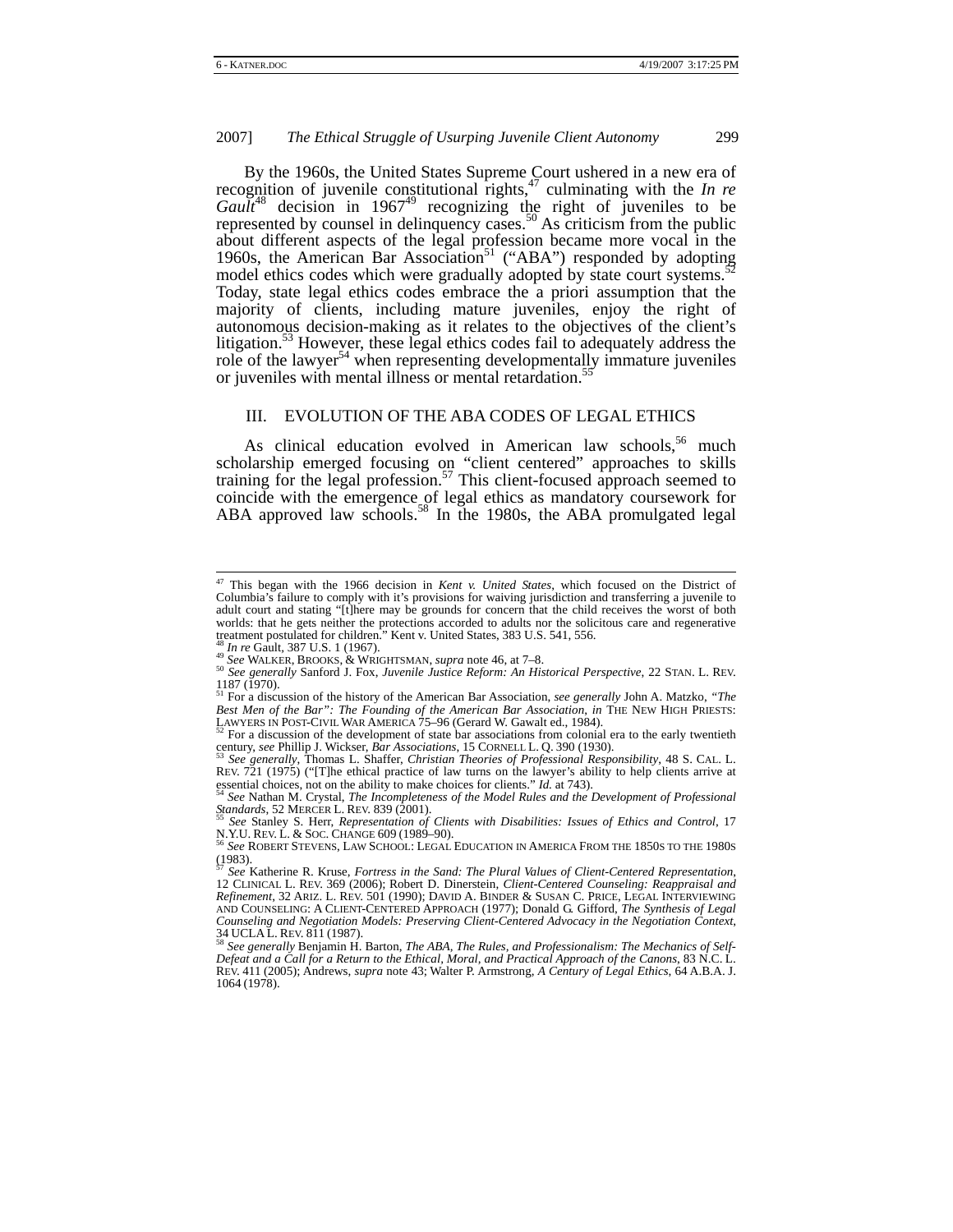ethics codes,<sup>59</sup> which were eventually adopted in various versions by states.<sup>60</sup> These ethics codes evolved from the original 1908 ABA Canons, but the more modern codes were thought to embrace both aspirational standards along with more specific rules of conduct which could be enforced by either bar associations or state supreme courts.<sup>61</sup> The enforcement mechanisms of legal ethics codes, however, may not be as effective as might be assumed. Many citizens who rely on attorneys remain blissfully unaware of bar association enforcement systems for violations of legal ethics codes,  $62$  so the general public probably would not consider filing an ethics complaint against their attorney as a first response to attorney misconduct. Additionally, some writers suggest that large law firms have successfully evaded ethics complaints by entering into nondisclosure settlement agreements with clients who might otherwise initiate ethics complaints. $63$  Thus, there are many barriers and shortcomings to enforcement of legal ethics codes.

The state ethics codes are generally based upon the concept of selfregulation of the legal profession.<sup>64</sup> Lawyers are expected to turn in other

The regulatory motif is conspicuous in the legal profession's Code of Professional Responsibility. The history of the code reflects its evolution from oath of office to something like a statute. Until the nineteenth century the bar was governed only by oral "traditions of the profession." In the mid-nineteenth century, there were efforts to reduce those traditions to writing, notably in lectures by Judge George Sharswood of Pennsylvania, entitled "The Aims and Duties of the Profession of the Law.". . . The lectures proved to be the nucleus of a more formal statement of rules adopted at the beginning of the twentieth century. At that point the American Bar Association promulgated its Canons of Professional Ethics, drawing heavily on Judge Sharswood.

*Id.* at 18. Although the enforcement of ethics codes in the U.S. is of fairly recent vintage, the actual practice of formulating codes of conduct for legal practitioners dates back to medieval times when ecclesiastical courts of England and western Europe required legal advocates to take oaths, swearing to God and thus inviting both punishment by lay authorities and retribution from the higher authority should the oath be violated. Such oath taking practices may have originated in ancient Rome where advocates' oaths included obligations "to avoid artifice and circumlocution," to "only speak that which he believed to be true," and to not use "injurious language or malicious declamations against [one's] adversary," or "any trick to prolong the cause." Andrews, *supra* note 43 at 1392–93 (2004). *See generally* JAMES ENDELL TYLER, OATHS; THEIR ORIGIN, NATURE AND HISTORY (1834). 62 *See* David B. Wilkins, *Who Should Regulate Lawyers?*, 105 HARV. L. REV. 801 (1992). *See also* 

(2000) ("[C]lients do not have sufficient knowledge to judge the quality of professional service."). 63 *See* Manuel R. Ramos, *Legal Malpractice: Reforming Lawyers and Law Professors*, 70 TUL. L. REV. 2583 (1996) (criticizing the ABA's 1992 McKay Report for failing to address the many problems inherent in the self-regulatory approach to lawyer discipline for professional misconduct).<br><sup>64</sup> Paragraph 16 of the Preamble to

Compliance with the Rules, as with all law in an open society, depends primarily upon understanding and voluntary compliance, secondarily upon reinforcement by peer and public opinion and finally, when necessary, upon enforcement through disciplinary proceedings. . . . The Rules simply provide a framework for the ethical practice of law.

MODEL RULES OF PROF'L CONDUCT, pmbl., para. 16 (2003).

<sup>&</sup>lt;sup>59</sup> *See* Edward L. Wright, *The Code of Professional Responsibility: Its History and Objectives, 24 ARK.*<br>L. REV. 1 (1970).<br><sup>60</sup> See STERUES CHAERS & ROV D. SD4ON, BEGULATION OF LAWERS: STATUTE AND STANDARDS.

L. REV. 1 (1970). 60 *See* STEPHEN GILLERS & ROY D. SIMON, REGULATION OF LAWYERS: STATUTES AND STANDARDS 2004, 9–440 (2004) (citing the history and each state's variations on adoption of the ABA Model Rules).

<sup>61</sup> *See generally*, GEOFFREY C. HAZARD, JR., ETHICS IN THE PRACTICE OF LAW (1978). Hazard contends:

Elizabeth Chambliss, *Professional Responsibility Lawyers, A Case Study*, 69 Fordham L. Rev. 817, 822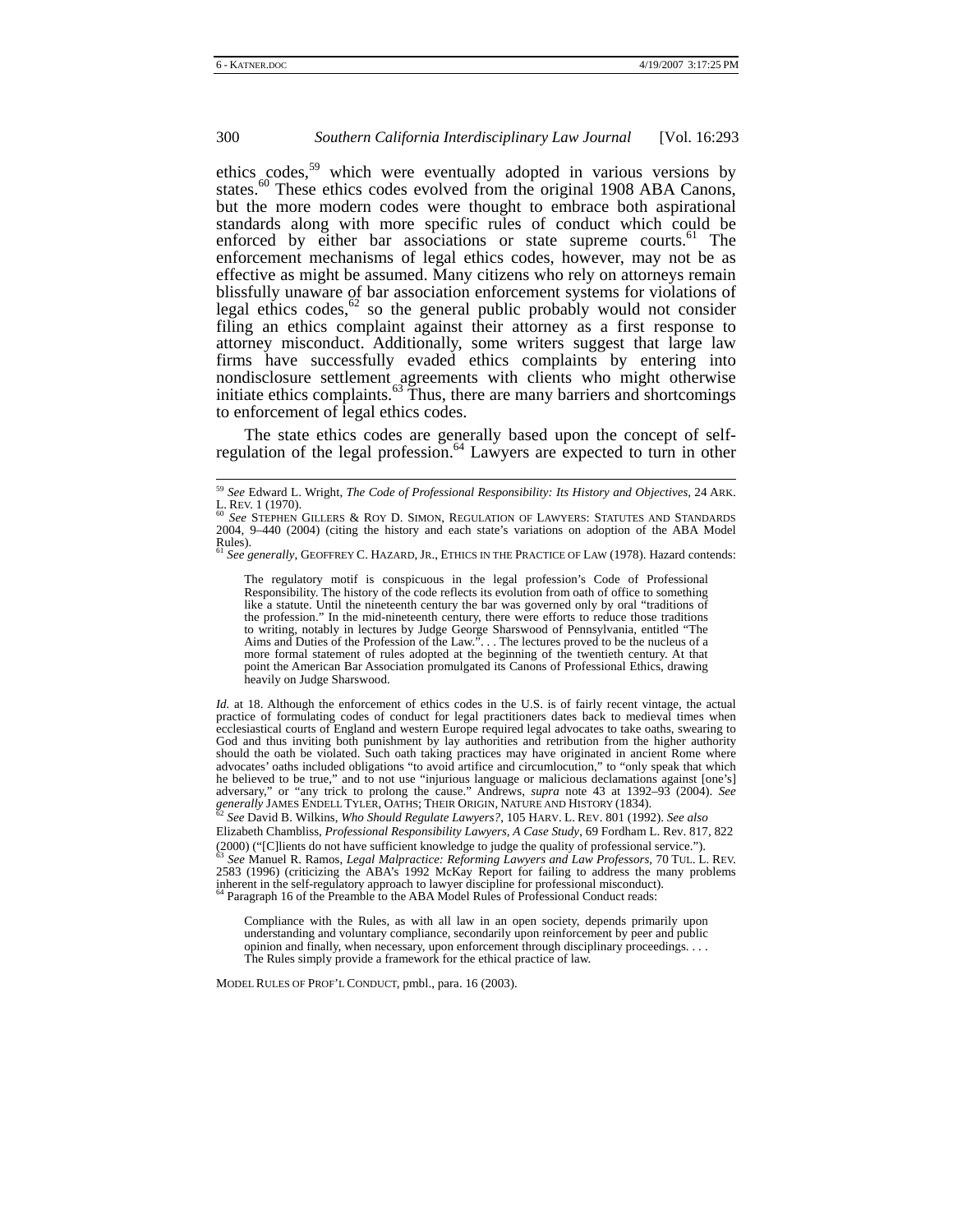lawyers who violate the ethics codes, according to Model Rule of Professional Conduct ("M.R.") 8.3.<sup>65</sup> Although clients may also file complaints for alleged ethical misconduct by attorneys,<sup>66</sup> the formulation of the rules is based on self-regulation rather than third party enforcement. It was within this statutory structure that M.R.  $1.14$  was enacted.<sup>67</sup> M.R.  $1.14$ describes the ethical duties of a lawyer representing a client with diminished capacity. This provision was written as a component of an ethics code, rather than as a substantive rule of criminal, civil, or procedural law. It may be that the placement of this provision concerning a lawyer's options when the client appears to lack competency as only an ethics issue should be rethought for a number of reasons.<sup>68</sup>

Assume that an impaired client feels that her counsel has failed to properly follow the provisions of M.R. 1.14. Should it then be incumbent upon the client suffering the mental impairment to raise the issue with the bar association or with the state supreme court's ethics investigation agency? It could reasonably be assumed that the vast majority of impaired adult clients are completely unaware of the provisions of M.R.  $1.14<sup>69</sup>$  thus, they would have no reason to even be aware that there was any misconduct, even if misconduct did occur. Accordingly, the likelihood that impaired juveniles charged with delinquencies and criminal misconduct would have the wherewithal to appreciate their right to file an ethics complaint against their counsel seems extremely remote. Thus, the rule does not seem to have been adopted as a measure designed to protect the public and provide the represented clients with recourse of some kind, but rather, the rule seems designed to give some sense of direction to lawyers.<sup>70</sup> The next question must be whether in fact the rule accomplishes the purpose of providing lawyers with direction when they are confronted with clients lacking the competency to go to trial.

The newly amended version of M.R. 1.14 does indeed create some new options and possible resources to assist counsel representing a child client who may lack competency. But ultimately, the rule solves whatever the original counsel's problem was by simply appointing yet another lawyer to substitute judgment for the client. This process does make some sense. It

 <sup>65</sup> M. R. 8.3 entitled "Reporting Professional Misconduct" provides: "(a) A lawyer who knows that another lawyer has committed a violation of the Rules of Professional Conduct that raises a substantial question as to that lawyer's honesty, trustworthiness or fitness as a lawyer in other respects, shall inform the appropriate professional authority." MODEL RULES OF PROF'L CONDUCT R. 8.3(a) (2003). 66 *See* Allen Blumenthal, *Attorney Self-Regulation, Consumer Protection, and the Future of the Legal* 

*Profession*, 3 KAN. J. L. & PUB. POL'Y 6, 9 (1994).<br>
<sup>67</sup> According to Comment 1 to M.R. 8.3, "Self-regulation of the legal profession requires that members<sup>67</sup>

of the profession initiate disciplinary investigation when they know of a violation of the Rules of Professional Conduct. Lawyers have a similar obligation with respect to judicial misconduct." MODEL<br>RULES OF PROF'L CONDUCT R.8.3 cm. 1 (2002).<br><sup>68</sup> See Don Gifford & Poul Transhlat.  $Q = R$ RULES OF PROF'L CONDUCT R.8.3 cmt. 1 (2002).<br><sup>68</sup> *See* Don Gifford & Paul Tremblay, *On Persuasion and Paternalism: Lawyer Decisionmaking and the* 

*Questionably Competent Client*, 1987 UTAH L. REV. <sup>515</sup> (1987). 69 Even the ABA's McKay Commission acknowledged that the public viewed "lawyer discipline as too

<sup>&</sup>lt;sup>ov</sup> Even the ABA's McKay Commission acknowledged that the public viewed "lawyer discipline as too slow, too soft, and too self-regulated." CTR. FOR PROF'L RESPONSIBILITY, AM. BAR ASS'N, LAWYER REGULATION FOR A NEW CENTURY: REPORT OF THE COMMISSION ON EVALUATION OF DISCIPLINARY ENFORCEMENT xviii (1992).<br><sup>70</sup> See generally, Kay A. Ostberg, *The Conflict of Interest in Lawyer Self-Regulation*, 1 THE PROF. LAW.,

Summer 1989, at 6.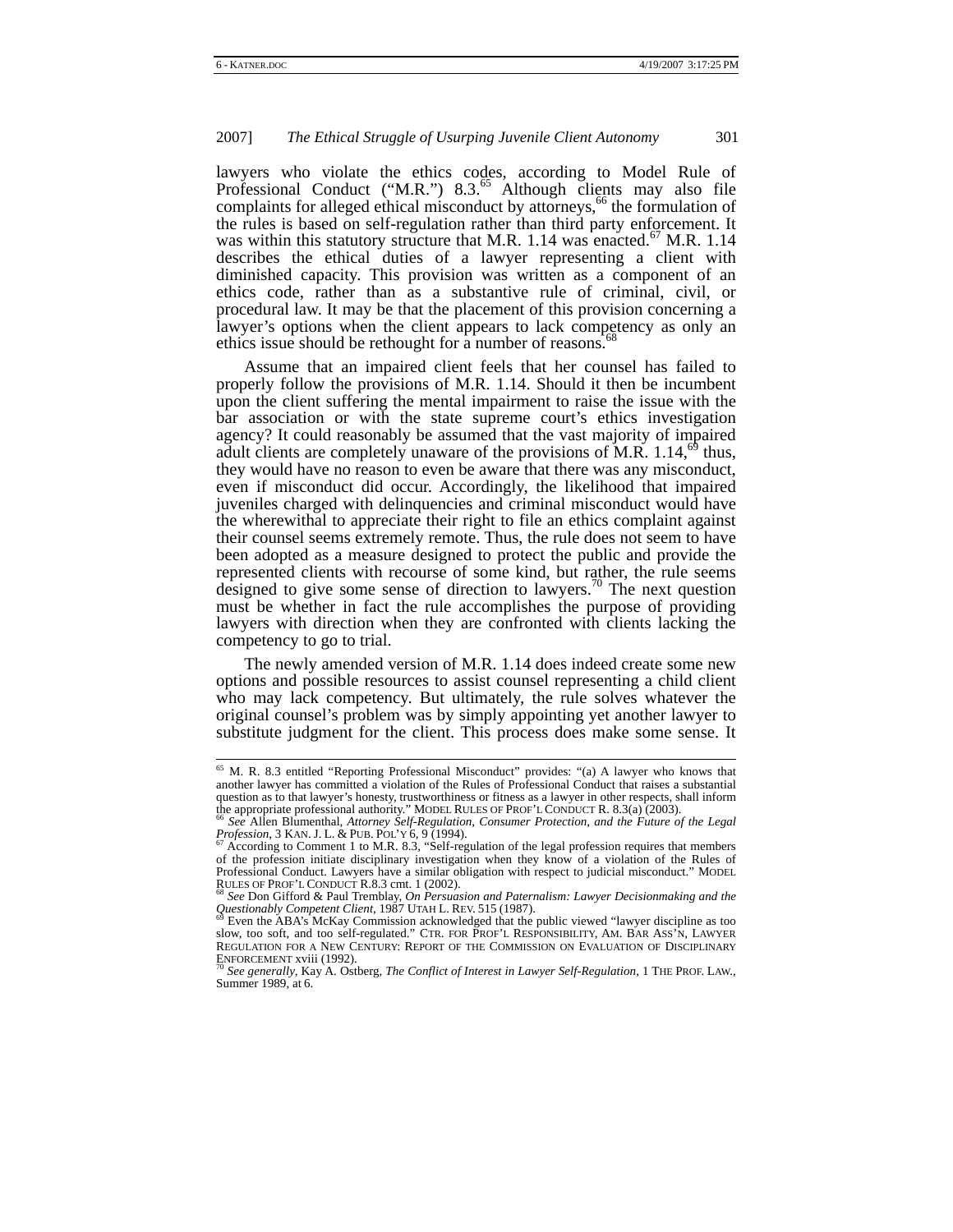specifically requires judicial intervention to appoint a guardian *ad litem*. This intervention may add a layer of protection and respect for the autonomous decision-making rights of the juvenile client. Ironically, however, the ultimate resolution of whether to substitute judgment and usurp client decision-making autonomy is once again placed in the hands of an attorney.

An additional problem emerges where a state's criminal procedure rules allow the court or the prosecution to broach the issue of client competency.<sup>71</sup> If the court and prosecution are allowed to broach this issue, then there appears to be no ethical limitations of any kind placed upon the lawyer who raises the issue, as long as the defense counsel for whatever reason is not the party raising client competency.<sup>72</sup> This is a particularly curious result. A judge or prosecutor can raise the issue of competency of the defendant even when the defendant and defense counsel do not want the issue raised. Furthermore, neither the judge nor the prosecutor apparently have any ethical duties to observe in this context, as neither one of them enjoys an attorney-client relationship with the accused juvenile.<sup>7</sup> Thus, the statutory criminal procedure has created something of a conundrum with no ethical parameters for judges or prosecutors to follow.

Modern day American legal ethics rules identify clients as the decisionmakers in criminal matters, deciding on issues including whether to testify at trial, what plea to enter to the charge, and whether to accept a plea bargain.74 Lawyers are generally accustomed to respecting the wishes of the

MODEL RULES OF PROF'L CONDUCT R. 1.2 (2002).

 $71$  At least twenty-one jurisdictions expressly allow either the judge, prosecution or the defense to raise the issue of competency in adult criminal proceedings. *See* ALASKA STAT. § 12.47.100 (2005); ARIZ. REV. STAT. ANN. § 13-4503 (2006); CONN. GEN. STAT. §54-56d (West 2006); D.C. CODE § 24-531.03 (2006); FLA. STAT. ANN. § 3.210 (West 2006); 725 ILL. COMP. STAT. ANN. 5/104-11 (West 2006); KAN. STAT. ANN. § 22-3302 (2005); LA. CODE CRIM. PROC. ANN. art. 642 (2005); MINN. STAT. ANN. § 20.01 (West 2006); MISS. CODE ANN. § 99-13-11 (West 2006); MO. ANN. REV. STAT. § 552.020 (2006): MONT. CODE ANN. § 46-14-221 (2006); N.C. GEN. STAT. ANN. § 15A-1002 (West 2005); OHIO REV. CODE ANN. § 2945.37 (West 2006); R.I. GEN. LAWS § 40.1-5.3-3 (2005); S.D. CODIFIED LAWS § 23A-10A-3 (2006); TENN. CODE ANN. § 33-7-301 (West 2006); TEX. CODE CRIM. PROC. ANN. art. 46B.004 (Vernon 2006); VT. STAT. ANN. tit. 13 § 4817 (2005); VA. CODE ANN.§ 19.2-169.1 (West

<sup>&</sup>lt;sup>22</sup> See *supra* note 58.<br><sup>73</sup> William Simon's perspective of the "Dominant View," or the prevailing approach to lawyers' ethics as reflected in the bar's disciplinary codes, the case law on lawyer discipline, and the burgeoning commentary on professional responsibility, is that "[l]egal ethics impose no responsibilities to third parties or the public different from that of the minimal compliance with law that is required of everyone." WILLIAM H. SIMON, THE PRACTICE OF JUSTICE: A THEORY OF LAWYERS' ETHICS 8 (1998). <sup>74</sup> M.R. 1.2(a) sets forth the scope of representation and allocation of authority between client and  $\frac{1}{2}$ lawyer as follows:

Subject to paragraphs (c) and (d), a lawyer shall abide by a client's decisions concerning the objectives of representation and, as required by Rule 1.4, shall consult with the client as to the means by which they are to be pursued. A lawyer may take such action on behalf of the client as is impliedly authorized to carry out the representation. A lawyer shall abide by a client's decision whether to settle a matter. In a criminal case, the lawyer shall abide by the client's decision, after consultation with the lawyer, as to a plea to be entered, whether to waive jury trial and whether the client will testify.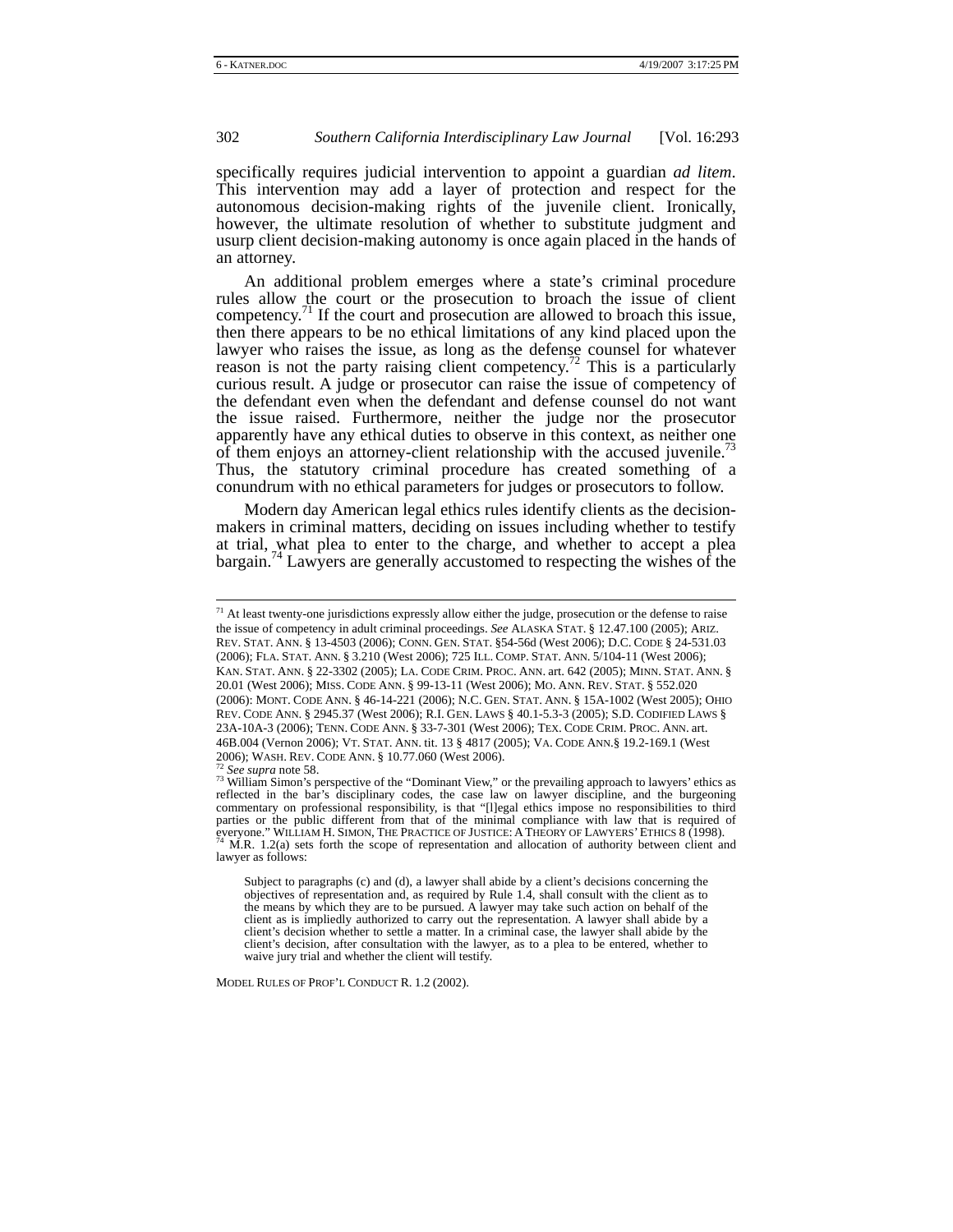client with regard to these decisions.<sup>75</sup> However, a problem arises when the client is both a minor—presumably functioning in a less mature manner than adult counterparts—and the client appears to lack competency. Should counsel be allowed to disregard the express wishes of the client and challenge the client's competence to stand trial? The scope of allocation of authority between a client and lawyer according to M.R. 1.2(c) provides that "[a] lawyer may limit the scope of the representation if the limitation is reasonable under the circumstances and the client gives informed consent."<sup>76</sup> This rule does not expressly address the dilemma of what procedure to follow should the client appear to lack the ability or capacity to give "informed consent." However, Comment 4 to M.R. 1.2 does address this scenario and admonishes that "[i]n a case in which the client appears to be suffering diminished capacity, the lawyer's duty to abide by the client's decisions is to be guided by reference to Rule  $1.14$ .

## IV. RAISING JUVENILE CLIENT COMPETENCY

Juveniles appear in both delinquency cases where they are charged with offenses generally tried before judges alone and in the more serious cases for criminal conduct that have been transferred to adult courts for criminal trials.<sup>78</sup> Most legal systems presume that juveniles charged with delinquent or criminal misconduct are competent to stand trial.<sup>79</sup> To be considered competent the accused juvenile must have sufficient present ability to consult with his lawyer with a reasonable degree of rational understanding, $80$  and he must have a rational as well as factual understanding of the proceedings against  $\lim_{n \to \infty}$ <sup>81</sup> Since competency is legally presumed, the issue of competence must be affirmatively challenged, and in approximately twenty states it may usually be raised by either the prosecution, the defense, or the court itself.<sup>82</sup> This rather unusual

<sup>75</sup> *Id.* R. 1.2(c). 76 *Id.*<sup>77</sup> *Id.* R. 1.2 cmt. 4. 78 *See* C. Antoinette Clarke, *The Baby and the Bathwater: Adolescent Offending and Punitive Juvenile Justice Reform*, 53 U. KAN. L. REV. 659 (2005); Brent Pollitt, *Buying Justice on Credit Instead of Investing in Long-term Solutions: Foreclosing on Trying Juveniles in Criminal Court*, 6 J. L. & FAM. STUD. 281 (2004); Melissa A. Scott, Comment, *The "Critically Important" Decision of Waiving Juvenile Court Jurisdiction: Who Should Decide?* 50 LOY. L. REV. 711 (2004).<br><sup>79</sup> *See* Dusky v. United States, 362 U.S. 402 (1960).<br><sup>80</sup> The very subjective nature of determining a client's ability to consult with couns

by experts in adjudicative competence:

The current practice of competence assessment and adjudication lacks a great deal of normative texture on aspects of the inquiry relating to assistance of counsel and, as a result, is highly discretionary. Appellate courts rarely review and almost never reverse trial court decisions regarding defendants' competence to proceed. . . . [T]rial judges almost always defer to clinical opinion in pretrial competence determinations (Golding et al., 1984; Hart & Hare, 1992; Reich & Tookey, 1986). Thus, forensic clinicians rather than judges effectively exercise discretion to define competence, which is a source of continuing dissatisfaction to commentators, if not to forensic clinicians and judges.

Poythress et al., *supra* note 16, at 41–2. 81 *Id.* <sup>82</sup> *See supra* note 71.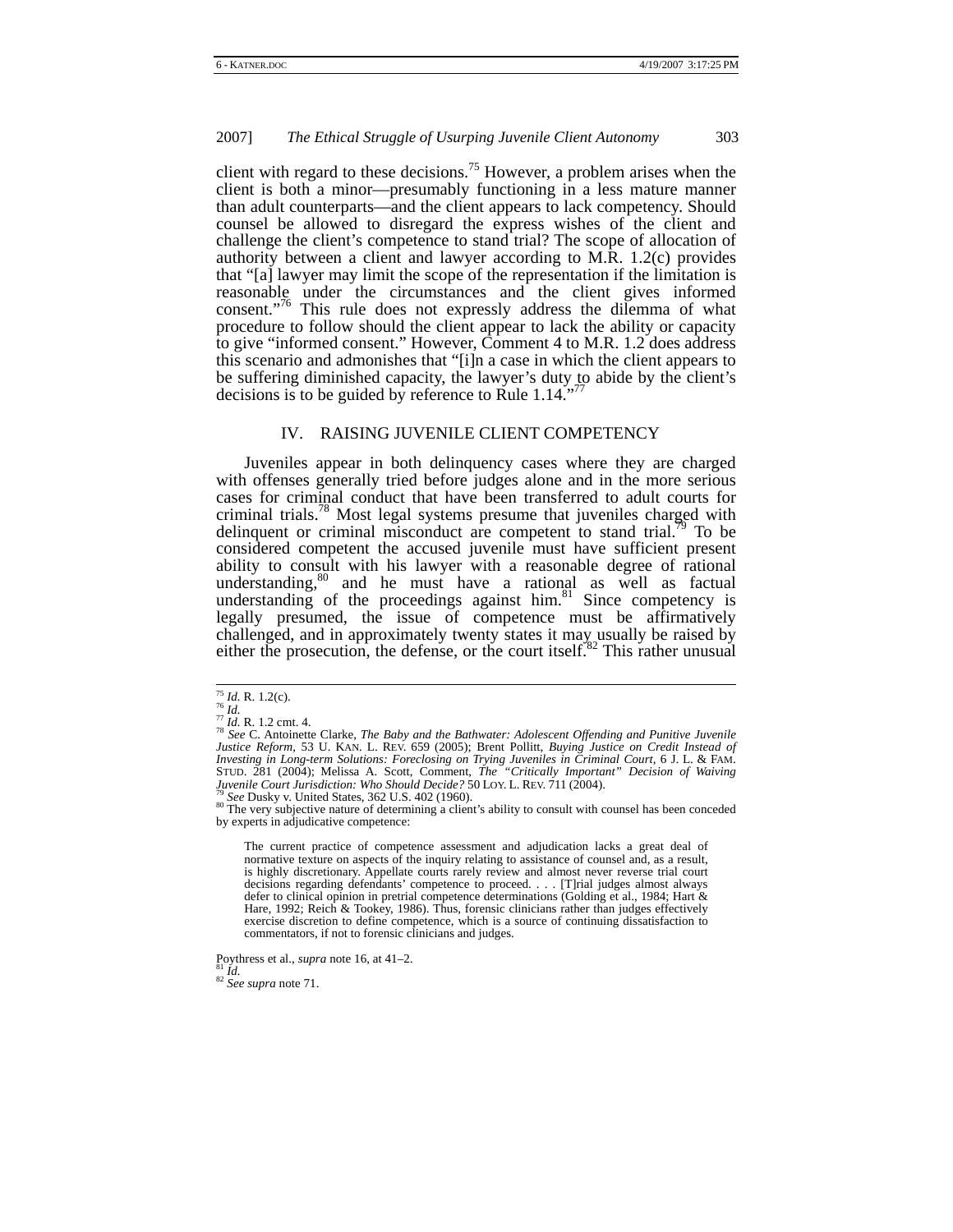criminal process emphasizes the high level of importance of trying only competent individuals capable of 1) appreciating the consequences of their conduct, 2) understanding the way the system is designed to work, 3) recognizing their legal rights, and 4) assisting their counsel in the preparation of their defense.<sup>83</sup> If the full resources of the state may be used to enforce the criminal law, the system functions fairly only when the accused has the capacity to understand and appreciate what is transpiring before, during, and after trial. For example, constitutional considerations, including the right to bail, due process, the right to remain silent, the right to counsel, and the right to trial<sup>84</sup> are impacted whenever a juvenile lacking competence is forced to proceed in either a delinquency or adult criminal case.85 In fact, the Supreme Court in *Schall v. Martin*86 upheld a New York statute which allowed for preventive detention for juveniles posing " 'a serious risk' that the child 'may before the return date commit an act which if committed by an adult would constitute a crime.' "<sup>87</sup> This legal formulation for preventive detention would likely not occur with adult defendants similarly situated.<sup>88</sup>

A challenge to the client's competency generally halts all legal proceedings until and unless the defendant is found to be competent to stand trial.<sup>89</sup> Should a juvenile be declared not competent to stand trial,<sup>90</sup> several legal options are available in most jurisdictions: 1) the juvenile may be placed in a state mental institution, hospital, or similar facility until competency is "restored,"<sup>91</sup> 2) the juvenile may be released and returned to the community for out-patient services, depending upon the severity of the mental condition and the nature of the charged offense,  $92$  and 3) the juvenile may continue to be detained and receive mental health services at

 <sup>83</sup> *See* Dusky v. United States, 362 U.S. 402 (1960). *See also* Gadinez v. Moran, 509 U.S. 389, 398

 $^{84}$  See generally Emily Buss, *The Missed Opportunity in* Gault, 70 U. CHI. L. REV. 39 (2003).<br><sup>85</sup> For an argument that the majority of recognized juvenile procedural rights in delinquency cases are based upon the Due Process Clause of the Constitution, rather than the Fifth or Sixth Amendments, *see*  Mark R. Fondacaro, Christopher Slobogin & Tricia Cross, *Reconceptualizing Due Process in Juvenile* 

<sup>&</sup>lt;sup>86</sup> Schall v. Martin, 467 U.S. 253 (1984).<br><sup>87</sup> Id. at 255.<br><sup>88</sup> But see Salerno v. United States, 481 U.S. 739 (1987). See Michael Eason, *Eighth Amendment*-*Pretrial Detention: What Will Become of the Innocent*, 78 J. CRIM. L. & CRIMINOLOGY 1048 (1988); Keith Eric Hansen, *When Worlds Collide: The Constitutional Politics of* United States v. Salerno, 14<br>AM. J. CRIM. L. 155 (1987).<br><sup>89</sup> This applies only in these invigibilities which is

This applies only in those jurisdictions which recognize the insanity defense in juvenile cases. *See*, *e.g.* Paul E. Antill, Comment, *Unequal Protection? Juvenile Justice and the Insanity Defense,* 22 J. Juv. L. 50 (2002) (discussing the Arkansas Supreme Court ruling in *Golden v. State* that a juvenile offender's due process and equal protection rights were *not* violated when the trial court refused to allow the juvenile to argue an insanity defense).

<sup>90</sup> *See* MENTAL HEALTH SCREENING AND ASSESSMENT IN JUVENILE JUSTICE (Thomas Grisso et al., eds., 2005) (reviewing twenty screening and assessment instruments used in various states to determine juvenile competence).

<sup>91</sup> *See* Shawn D. Anderson & Jay Hewitt, *The Effect of Competency Restoration Training on Defendants With Mental Retardation Found Not Competent to Proceed*, 26 L. & HUM. BEHAV. 343 (2002). <sup>92</sup> *See* Bruce J. Winick, Ken Kress & Jan C. Costello, *"Wayward and Noncompliant" People with* 

*Mental Disabilities: What Advocates of Involuntary Outpatient Commitment Can Learn From the Juvenile Court Experience with Status Offense Jurisdiction*, 9 PSYCHOL. PUB. POL'Y & L. 233 (2003); COMMUNITY TREATMENT FOR YOUTH: EVIDENCE BASED INTERVENTIONS FOR SEVERE EMOTIONAL AND BEHAVIORAL DISORDERS (Barbara J. Burns & Kimberly Hoagwood eds., 2002).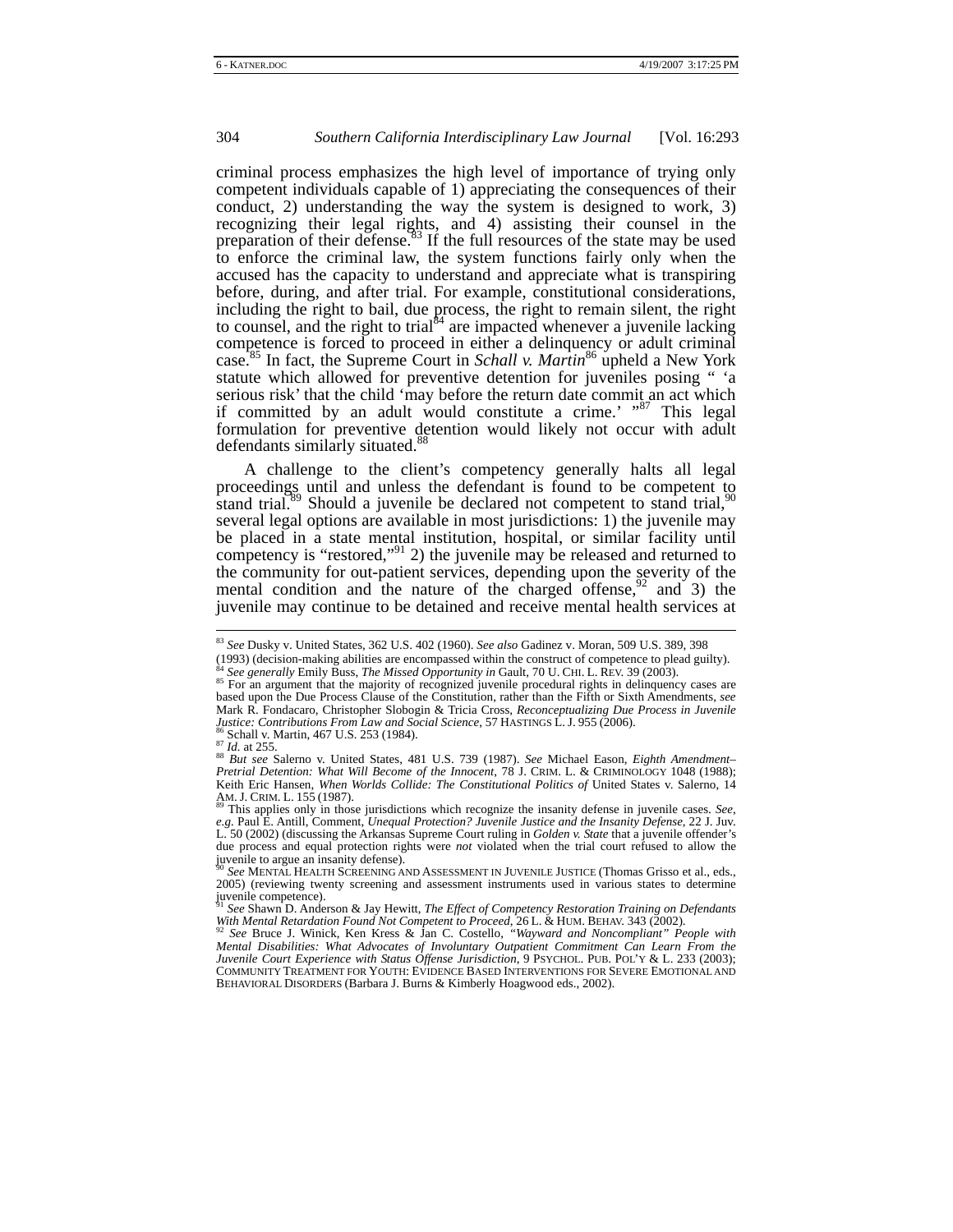the place of the detention.<sup>93</sup> Some states have enacted additional predispositional alternatives that provide the juvenile's judge with great discretion, sometimes including dismissal of the charges if it appears that the juvenile will never be declared competent to stand trial and where the juvenile appears to pose no danger or threat to the community or to himself. $94$  For example, this dismissal option might be appropriate in cases involving nonviolent offenses where the accused is diagnosed with severe or moderate mental retardation—conditions which most experts believe are not subject to remediation or rehabilitation to the extent that the accused would be expected to "regain" competency. According to the Supreme Court, only people with "mental illness" or "mental disorder" may be placed in indeterminate preventive commitment based upon their dangerousness.<sup>95</sup>

The issue of client competency raises issues that are difficult to resolve by many advocates handling delinquency and criminal cases involving juveniles.<sup>96</sup> Mental health issues arise in delinquency cases in juvenile court settings as well as criminal cases in adult courts where many juveniles today find themselves going to trial for more serious offenses.<sup>9</sup> Although the forums are different, the same mental health issues are present in both settings.<sup>9</sup>

The frequency of mental disorders in this population of juvenile defendants was difficult to quantify until three studies emerged by three groups of researchers<sup>99</sup> suggesting that:

the prevalence of mental disorders among youths in their studies was between 60% and 70%. That is, *about two-thirds of youths in pretrial detention or juvenile corrections programs in these studies met criteria for one or more of the psychiatric disorders* within the mood, anxiety, substance use, disruptive behavior, and thought disorders categories. This prevalence is about two to three times higher than the prevalence of the

 <sup>93</sup> *See* Scott W. Henggler et al., *Multisystemic Therapy: An Effective Violence Prevention Approach for Serious Juvenile Offenders*, 19 J. OF ADOLESCENCE 47 (1996) (discussing the theoretical foundation of Multisystemic Therapy (MST) and the findings of two studies on juvenile delinquents). 94 *See* Eileen C. Murphy, *Multisystemic Therapy in the Juvenile Justice System: Changing Punishment* 

*into Treatment*, 25 CHILD. LEGAL RTS. J. 29 (2005). *into Treatment*, 25 CHILD. LEGAL RTS. J. 29 (2005). *pdf of the Street planet* value of the *Street planet* value of the *Street planet* value of the *Street planet* 

that permits commitment of dangerous persons who are not mentally ill constitutes a departure from "our present system which, with only narrow exceptions and aside from permissible confinements for mental illness, incarcerates only those who are proved beyond reasonable doubt to have violated a criminal law"). *See generally*, Christopher Slobogin, *Rethinking Legally Relevant Mental Disorder*, 29 OHIO N.U. L. REV. 497 (2003). *But see* Stephen J. Morse, *Preventive Confinement of Dangerous Offenders*, 32 J.L. MED. & ETHICS 56 (2004) (discussing the problems of preventive detention based on

the dangerousness of the accused, and the enormous costs to the individual and to society).<br><sup>96</sup> *See generally* Lynda E. Frost & Adrienne E. Volenik, *The Ethical Perils of Representing the Juvenile*<br>*Defendant Who May Be Defendant Who May Be Incompetent*, 14 WASH. U. J. L. & POL'Y 327 (2004).<br><sup>97</sup> *See* Melissa A. Scott, Comment, *The "Critically Important" Decision of Waiving Juvenile Court* 

*Jurisdiction: Who Should Decide?* 50 LOY. L. REV. 711 (2004).<br><sup>98</sup> *See* Thomas L. Hafemeister, *Parameters and Implementation of a Right to Mental Health Treatment* 

*for Juvenile Offenders*, 12 VA. J. SOC. POL'Y & L. 61 (2004).<br><sup>99</sup> The researchers were Teplin and colleagues (2002); Abraham, Teplin, & McClelland, (2003), and Atkins, Pumariega, and Rogers (1999), and Wasserman and colleagues (2002). MENTAL HEALTH SCREENING AND ASSESSMENT IN JUVENILE JUSTICE, *supra* note 90, at 6.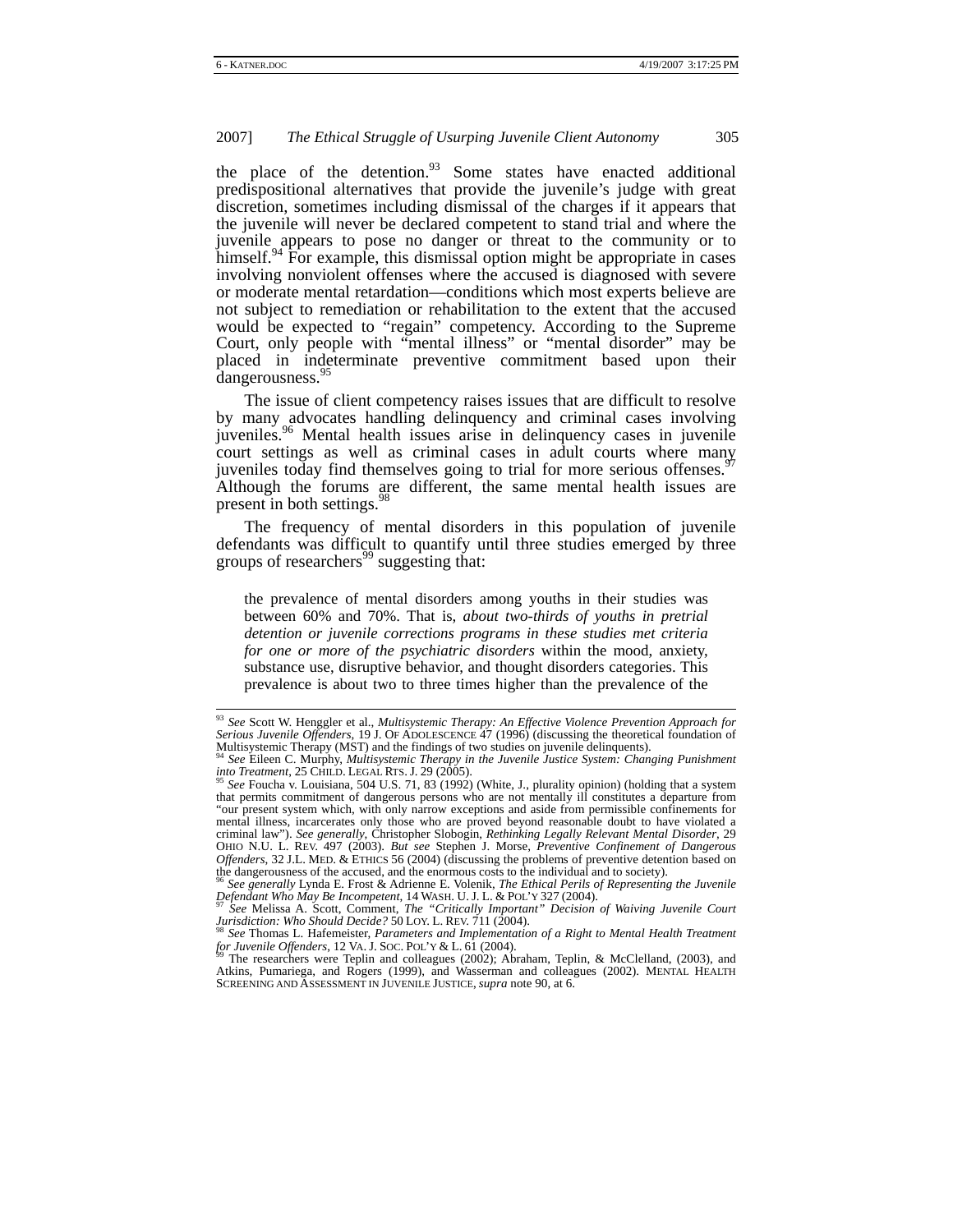same disorders among U.S. youths in general (Costello et al., 1996; Kazdin, 2000; Roberts, Atkinson, & Rosenblatt, 1998).<sup>100</sup>

Frequency of mental disorders notwithstanding, the very issue of a client's competency may well be overlooked by experienced attorneys in this field.<sup>101</sup> Attorneys ordinarily are not trained in child developmental fields, let alone in mental health fields.<sup>102</sup> With no specialized training to communicate with children and no education in mental health issues, many lawyers are simply not well prepared to identify juvenile client competency problems.103 Even when attorneys have experience working with adults with mental health problems, such background may not adequately prepare counsel to identify similar problems exhibited by juvenile clients.

Because of the few reported cases on appeal in most jurisdictions, one might assume that the issue remains relatively undiscussed in trial and appellate cases.<sup>105</sup> It may be that because of the criminal procedure in some states which allows judges and prosecutors to raise the issue of the defendant's competency, these issues simply fall outside the traditional adversarial process. By opening up the process of competency challenge to the unbiased fact finder as well as the prosecutor, the procedure changes and goes far beyond the roles traditionally played by these participants in delinquency adjudications and criminal trials. Theoretically at least, all participants wish to ensure that the accused understands and can properly participate in the process of a criminal or delinquency case.

Of course, theory and reality are often at odds with one another in a courtroom. For instance, if a prosecutor senses that there is insufficient evidence to secure a delinquency conviction in a particular case, an alternative approach to removing a juvenile from society might be for the prosecutor to exercise discretion and to have the accused declared not competent to stand trial.<sup>106</sup> This resolution would remove the juvenile from his neighborhood—assuming that the community offers no mental healthcare facilities of some sort—while keeping the juvenile involved in the juvenile court system and theoretically providing some protection to the public at large. Such a procedure might result in the juvenile's hospitalization or institutionalization for a period of time similar to a disposition (or sentence) had the juvenile been convicted of the

<sup>&</sup>lt;sup>100</sup> *Id.* at 6–7 (emphasis in original).<br><sup>101</sup> *See* V.L. Cowden & G.R. McKee, *Competency to Stand Trial in Juvenile Delinquency Proceedings: Cognitive Maturity and the Attorney-Client Relationship*, 33 J. FAM. L. 629 (1994–95).<br><sup>102</sup> See David B. Mitchell, *Building a Multidisciplinary, Collaborative Child Protection System: The* <sup>102</sup> See David B. Mitchell,

*Challenge to Law Schools, in* ON TEACHING FAMILY LAW: ESSAYS FROM THE FAMILY COURT REVIEW 7 (2004). <sup>103</sup> *See generally* Bonita M. Veysey, et al., *Using the Referral Decision Scale to Screen Mentally Ill Jail* 

*Detainees: Validity and Implementation Issues*, 22 LAW & HUM. BEHAV. 205 (1998).<br><sup>104</sup> *See* Darla M.R. Burnett, Charles D. Noblin & Vicki Prosser, *Adjudicative Competency in a Juvenile*<br>*Population*, 31 CRIM. JUST. & BE

*Population*, 31 CRIM. JUST. & BEHAV. 438 (2004).<br><sup>105</sup> *See* Poythress et al., *supra* note 16, at 41 ("Appellate courts rarely review and almost never reverse trial court decisions . . ." in competency rulings.).<br><sup>106</sup>

juvenile offenses, homicide cases, *see* Victor L. Streib, *Prosecutorial Discretion in Juvenile Homicide Cases,* 109 PENN. ST. L. REV. 1071 (2005).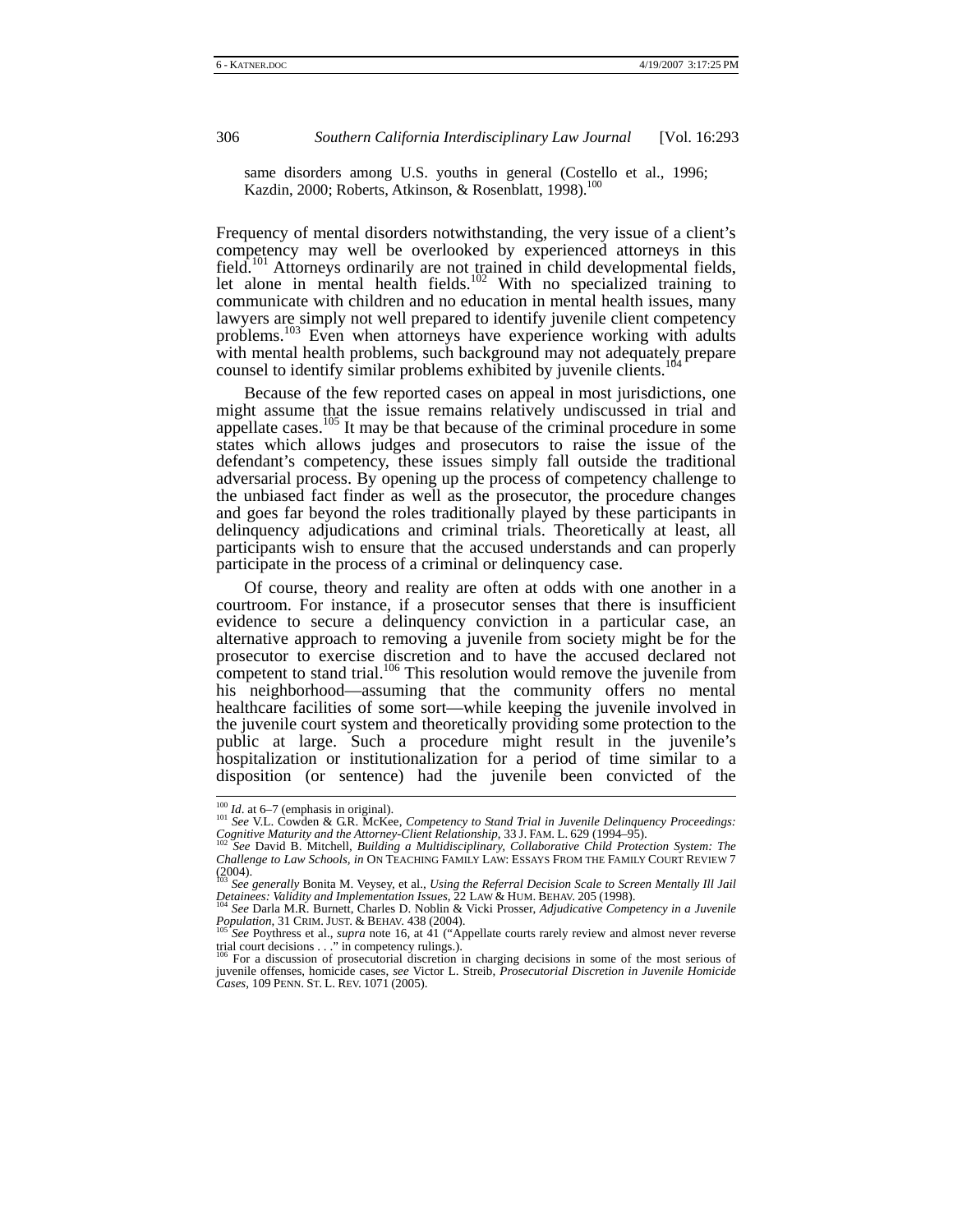delinquency offense in the first place.<sup>107</sup> According to the ethical duties of prosecutors described in M.R. 3.8, the prosecutor shall "refrain from prosecuting a charge that the prosecutor knows is not supported by probable cause."<sup>108</sup> However, satisfying the probable cause requirement is a much lower burden than proving a case beyond a reasonable doubt.<sup>1</sup> Thus, it may be fairly easy for a prosecutor to employ such a strategy.

Although moving to determine a juvenile's competency may be seen as a viable option in only a relatively small number of cases, the numbers are likely to greatly increase as mental health issues are identified more frequently in delinquency and criminal cases involving minors. In the case of a juvenile charged with a violent felony offense where the state believes there is inadequate evidence to secure a conviction (or adjudication), the prosecutor might well wish to consider challenging the juvenile's competency where the jurisdiction permits such an option.<sup>110</sup> Thus, the state accomplishes the goal of providing some level of protection to the public at large, even though the state may not have been successful had the case been forced to go to trial (or adjudication hearing).<sup>111</sup>

So what options exist when the issue of competency has not been raised by the court or by the prosecution, and when the defense counsel has been advised by the client not to broach competency? In the case of juvenile clients, defense counsel might take comfort in adopting a paternalistic role<sup>112</sup> and assuming that the client is not in a position to fully understand the system or the consequences of eliminating a viable defense option that might provide a more therapeutic remedy for the client.<sup>113</sup> In the alternative, counsel might avoid all paternalistic urges to the contrary and seek to define the role of counsel as respecting the decision-making of the client regarding the objectives of the litigation.<sup>114</sup> This latter approach might be well defended with a *stricti juris* reading of current ethics codes,115 while the former paternalistic role might be well defended by defense counsel who think of this role as necessary pragmatism.<sup>116</sup>

113 See Kristin Henning, *Loyalty, Paternalism, and Rights: Client Counseling Theory and the Role of Child's Counsel in Delinquency Cases*, 81 NOTRE DAME L. REV. 245, 260 (2005). <sup>114</sup> *Id.* 

 <sup>107</sup> *See* Alexander V. Tsesis, *Protecting Children Against Unnecessary Institutionalization,* <sup>39</sup> S. TEX. L. REV. 995 (1998) (discussing the Supreme Court's decision in *Parham v. J.R*., 442 U.S. 584 (1979) which recognized minimal due process rights for children facing confinement in mental institutions).<br><sup>108</sup> MODEL RULES OF PROF'L CONDUCT R. 3.8(a) (2002).<br><sup>109</sup> *See generally* Fred C. Zacharias, *Structuring the Ethics of* 

*Prosecutors Do Justice?*, 44 VAND. L. REV. 45 (1991). **110** *See generally* R. BARRI FLOWERS, KIDS WHO COMMIT ADULT CRIMES: SERIOUS CRIMINALITY BY

JUVENILE OFFENDERS (2002) (discussing the magnitude of serious youth violence, drugs, youth gangs, and a statistical analysis of the pervasiveness of the problem). 111 *See* James C. Backstrom & Gary L. Walker, *The Role of the Prosecutor in Juvenile Justice:* 

*Advocacy in the Courtroom and Leadership in the Community*, 32 WM. MITCHELL L. REV. 963, 969  $(2006)$ .<br> $112$  See Guggenheim, supra note 1.

<sup>&</sup>lt;sup>115</sup> In fact, under M.R. 1.2(a):

<sup>[</sup>A] lawyer shall abide by a client's decisions concerning the objectives of representation and, as required by Rule 1.4, shall consult with the client as to the means by which they are to be pursued. . . . In a criminal case, the lawyer shall abide by the client's decision, after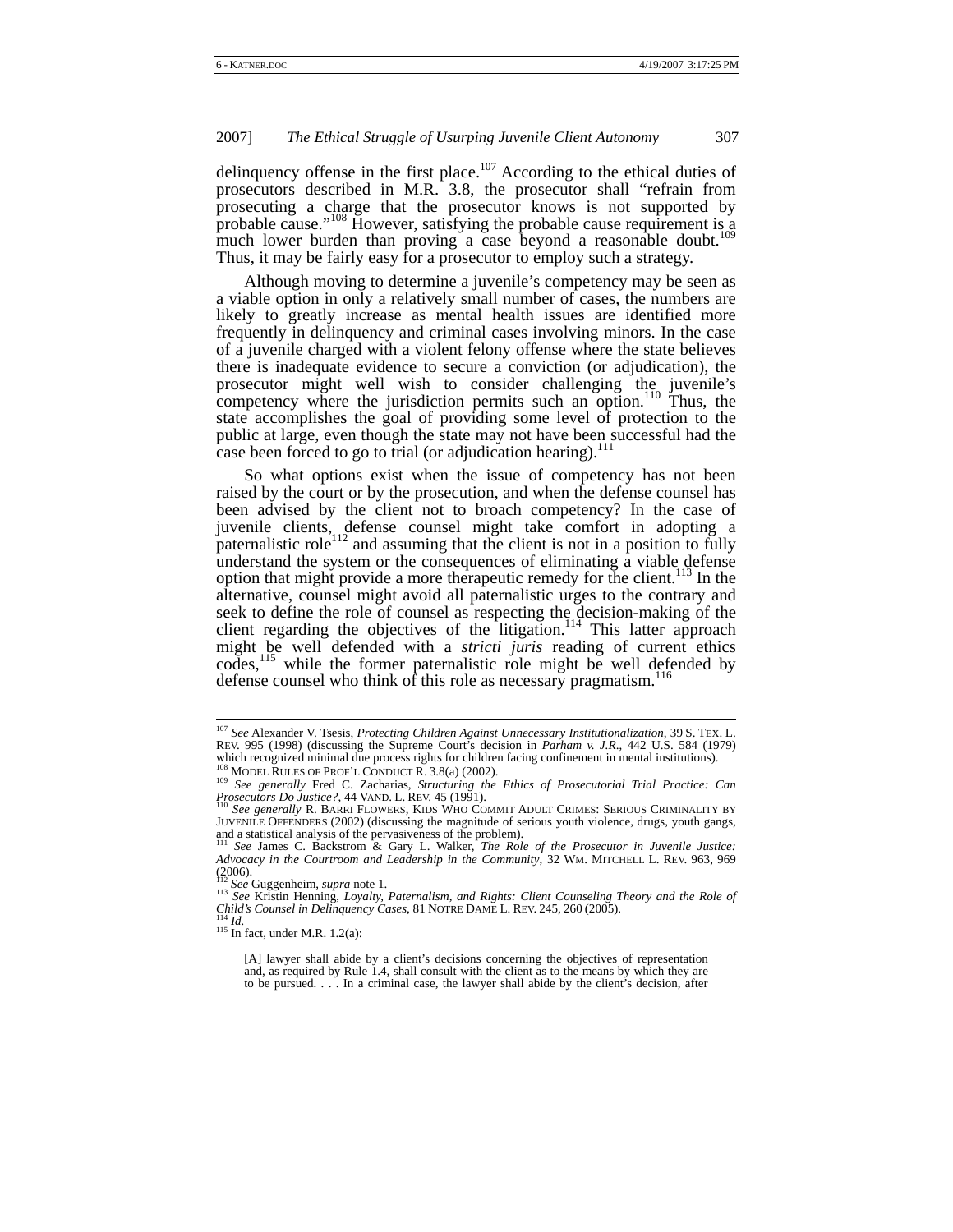If the juvenile is presumed by the American legal system to have limited civil rights—for example, juveniles cannot vote, must obey curfews, cannot work without permits and reaching a certain age, cannot purchase alcoholic beverages, and cannot obtain medical care in some instances without parental approval—then a greater burden is placed on their legal representatives whenever their competency to stand trial becomes an issue.<sup>117</sup> Because the legal rights of children are routinely restricted in so many arenas, many child advocates may tacitly assume that it is appropriate for them to substitute their own judgment for that of their underage client without question.<sup>118</sup> This tacit assumption dismisses the client's participation in what may become the single most important decision-making process in his or her life.<sup>119</sup> This paternalistic approach to substitute a juvenile client's judgment with counsel's judgment has become the subject of a great deal of criticism.<sup>120</sup> The issue may not be quite as clear cut when the juvenile de facto lacks competency to stand trial.

If the issue is broached without his or her consent, the client is further denied participation in the preparation of his or her own defense. During an era in American history where the executive branch has 1) created extrajudicial "commissions" to substitute for Article III courts for detainees from various theaters of military conflict and unilateral military invasions,<sup>122</sup> 2) embraced the use of torture during interrogation of foreign

Traditionally at common law, and still today, unemancipated minors lack some of the most fundamental rights of self-determination— including even the right of liberty in its narrow sense, *i.e.*, the right to come and go at will. They are subject, even as to their physical freedom, to the control of their parents or guardians.

Vernonia Sch. Dist. v. Acton, 515 U.S. 646, 654 (1995).

<sup>118</sup> One scholar notes that "[l]awyers for children have tended, empirically, to rely upon their total discretion in determining their client's best interests in these situations." PETERS, REPRESENTING CHILDREN, *supra* note 2, at 547. 119 *See* Rodney J. Uphoff & Peter B. Wood, *The Allocation of Decisionmaking Between Defense* 

*Counsel and Criminal Defendant: An Empirical Study of Attorney-Client Decisionmaking*, 47 U. KAN.

L. REV. 1 (1998).<br>
<sup>120</sup> *See* Catherine J. Ross, *From Vulnerability to Voice: Appointing Counsel for Children in Civil<br>
<i>Litigation*, 64 FORDHAM L. REV. 1571 (1996).<br>
<sup>121</sup> Such controversy surrounded the 1996 of Ted Koo

Such controversy surrounded the case of Ted Kaczynski, the "Unabomber." *See* United States v. Kaczynski, 1997 U.S. Dist. LEXIS 23805 (E.D. Cal. 1997). Although not a juvenile, Kaczynski's much publicized case involved the defendant's constant struggles with court-appointed counsel over defense trial strategy, and this culminated in lengthy trial delays and an eventually resulted in a negotiated plea. Much of the national debate following Kaczynski's case focused on the right of the accused to decide trial strategy, despite the fact that the defendant's mental status was highly questionable. *See* Daniel Klaidman & Patrick King, *Suicide Mission: Trial of Accused Unabomber Ted Kaczinski,* NEWSWEEK, Jan. 19, 1998, at 22.

<sup>122</sup> *See* Mathew Purdy, *A Nation Challenged the Law; Bush's New Rules to Fight Terror Transform the Legal Landscape, N.Y. TIMES, Nov. 25, 2001, at A1 (initial announcement of military tribunals);* Katharine Q. Seelye, *A Nation Challenged: Military Tribunals; Government Sets Rules for Military on War Tribunals*, N.Y. TIMES, Mar. 20, 2002, at A1 (initial rules for tribunals announced)*. See also* 

consultation with the lawyer, as to a plea to be entered, whether to waive jury trial and whether the client will testify.

MODEL RULES OF PROF'L CONDUCT R. 1.2 (2002).<br><sup>116</sup> For a discussion of contextual views of juvenile competency and defining the role of counsel for juveniles, *see* Peter Margulies, *The Lawyer as Caregiver: Child Client's Competence in Context*, 64<br>FORDHAM L. REV. 1473 (1996).<br><sup>117</sup> In Varmin Sch. Diet u. d. 111.

In Vernonia Sch. Dist. v. Acton, Justice Scalia noted that: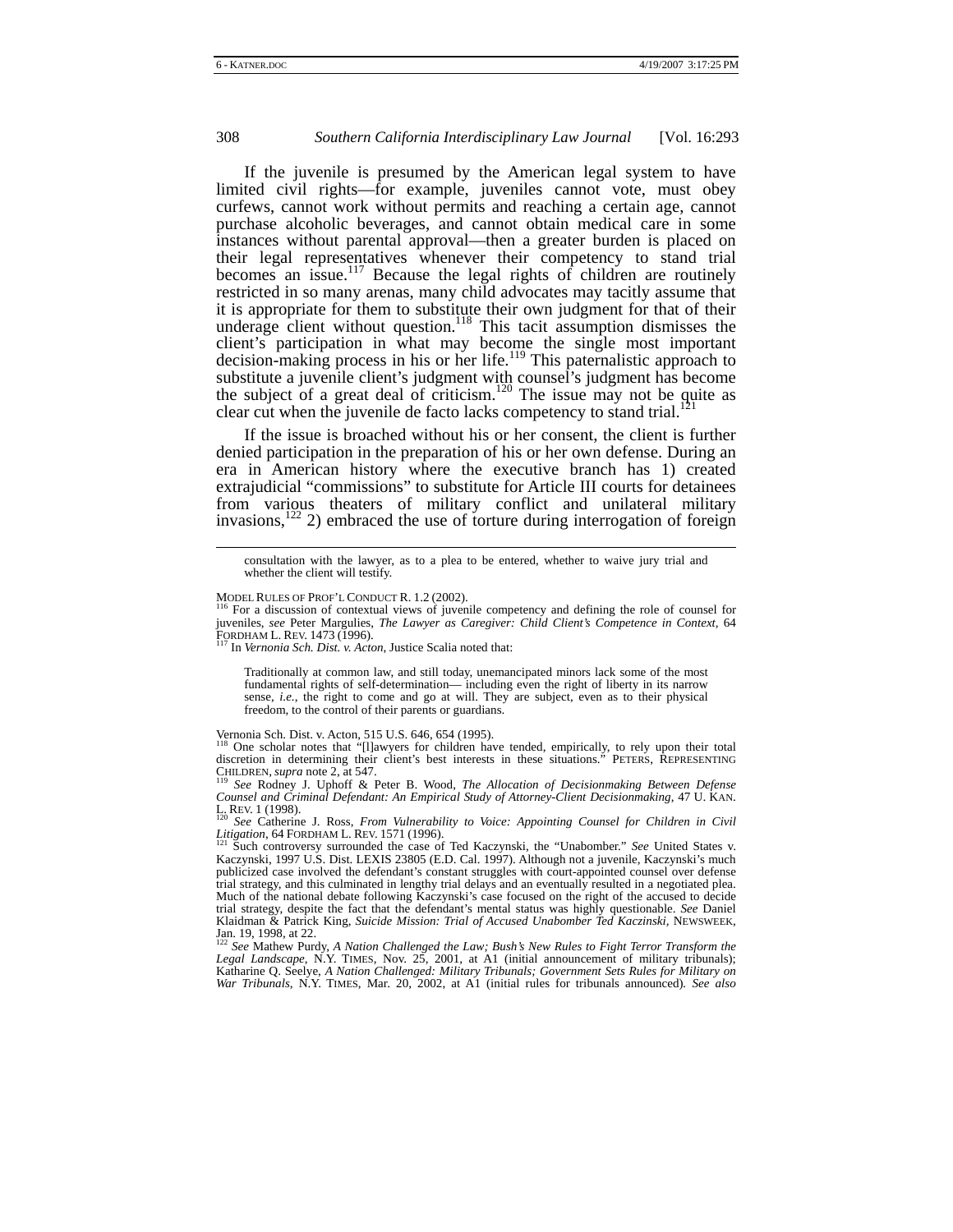combatants,<sup>123</sup> 3) wire tapped American phone conversations without warrants,<sup>124</sup> and 4) surreptitiously reviewed private banking records,<sup>125</sup> this loss of civil and constitutional rights may seem somewhat unimportant.<sup>126</sup> The loss felt by the accused juvenile, however, is anything but trivial.<sup>127</sup> If the client refuses to allow counsel to raise the competency issue,  $128$  counsel may feel that the only adequate course of action is to resign from the case in compliance with the provisions of M.R.  $1.16$ <sup>129</sup> The client also has the option of discharging the attorney from the representation.<sup>130</sup> However, both options appear to be inadequate and unsatisfying from both the client's and counsel's perspective.<sup>131</sup>

the post-9-11 era. *See* Marjorie Cohn, *The Evisceration of the Attorney-Client Privilege in the Wake of September 11, 2001, 71 FORDHAM L. REV. 1233 (2003).* 

REV. 995 (1998) (reviewing state legislation which prohibits "voluntary" psychiatric hospitalization by parents or others of children in the system).<br><sup>129</sup> M.R. 1.16 on declining or terminating representation, provides in relevant part:

Except as stated in paragraph (c), a lawyer shall not represent a client or, where representation has commenced, shall withdraw from the representation of a client if: . . . (2) the lawyer's . . . mental condition materially impairs the lawyer's ability to represent the client; or (3) the lawyer is discharged.

(b) Except as stated in paragraph  $(c)$ , a lawyer may withdraw from representing a client if: . . (4) the client insists upon taking action that the lawyer considers repugnant or with which the lawyer has a fundamental disagreement.

MODEL RULES OF PROF'L CONDUCT R. 1.16 (2002).<br><sup>130</sup> *See* MODEL RULES OF PROF'L CONDUCT R. 1.14, cmt. 2 (2002). On occasion, however, a lawyer<br>and a client may disagree about the means to be used to accomplish the client's

and a client may disagree about the means to be used to accomplish the client's objective. 131 *See generally* Jan C. Costello, "*The Trouble is They're Growing, The Trouble is They're Grown": Therapeutic Jurisprudence and Adolescents' Participation in Mental Health Care Decisions*, 29 OHIO N.U. L. REV. 607 (2003); Jan C. Costello, *Why Have Hearings for Kids if You're Not Going to Listen?: A Therapeutic Jurisprudence Approach to Mental Disability Proceedings fro Minors*, 71 U. CIN. L. REV. 19 (2002).

Hamdan v. Rumsfeld, 415 F.3d 33 (2005), *overruled by* Hamdan v. Rumsfeld, 126 S.Ct. 2749 (2006) (holding unconstitutional President George W. Bush's unilateral plans for tribunals), *superseded by statute,* Military Commissions Act of 2006, Pub. L. No. 109-366, 120 Stat. 2600 (2006) (MCA), *as recognized by Boumediene v. Bush, No. 05-5062, 2007 U.S. App. LEXIS 3682 at 8–9 (D.C. Cir. 2007).*<br><sup>123</sup> *See Neil A. Lewis, Fresh Details Emerge on Harsh Methods at Guantanamo, N.Y. TIMES, Dec. 31,* 2005, at A11; Neil A. Lewis & Eric Schmitt, *Lawyers Decided Bans on Torture Didn't Bind Bush*, N.Y.<br>TIMES, June 7, 2004, at A<sub>124</sub>

<sup>&</sup>lt;sup>124</sup> *See* Eric Lichtblau, Scott Shane & Ken Belson, *Bush is Pressed Over New Report on Surveillance*,<br>N.Y. TMBS, May 12, 2006, at A1.

N.Y. TIMES, May 12, 2006, at A1. 125 Eric Lichtblau & James Risen, *Bank Data Sifted in Secret by U.S. to Block Terror*, N.Y. TIMES, June 23, 2006, at A1.<br><sup>126</sup> Even the attorney-client privilege dating back to the time of Elizabeth I has been subject to attack in

*See Bernard P. Perlmutter & Carolyn S. Salisbury, "Please Let Me Be Heard": The Right of a Florida Foster Child to Due Process Prior to Being Committed to a Long-Term, Locked Psychiatric Institution*, 25 NOVA L. Rev. 725 (2001) (criticizing the result of the Supreme Court's decision in Parham v. J.R., 442 U.S. 584 (1979) that the 14<sup>th</sup> Amendment does not require court hearing prior to parents or the state committing a child to a psychiatric hospital); Lois A. Weithorn, Note, *Mental <br>Hospitalization of Troublesome Youth: An Analysis of Skyrocketing Admission Rates, 40 STAN. L. REV.* 773 (1988) (criticizing *Parham*'s allowance of inappropriate use of inpatient facilities for children); GARY B. MELTON, PHILLIP M. LYONS, JR., WILLIS J. SPAULDING, NO PLACE TO GO: THE CIVIL COMMITMENT OF MINORS 15–16 (1998) ("[A]t least 40% of children and youth in state hospitals could have been treated in less restrictive settings, by the states' own admission. This is true of residential treatment facilities as well." *Id.* at 37(emphasis in original)).<br><sup>128</sup> *See* Alexander V. Tsesis, *Protecting Children Against Unnecessary Institutionalization*, 39 S. TEX. L.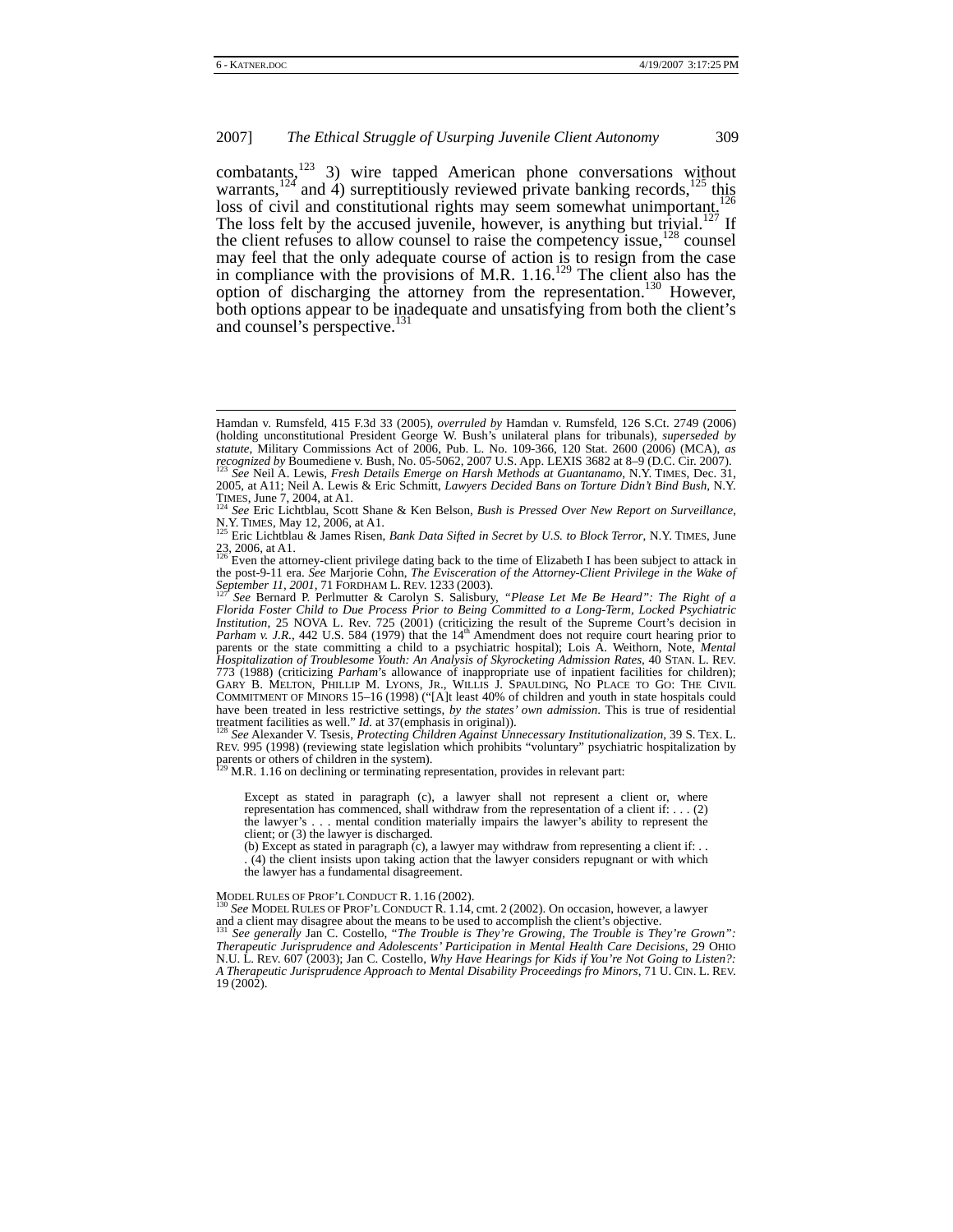#### A. APPLYING THE PROVISIONS OF THE ORIGINAL M.R. 1.14

According to the provisions of the original text of M.R.  $1.14$ ,  $1.132$  if counsel believed that it was in the client's best interest to challenge competency, the lawyer was first required to determine that the client's ability to make adequately considered decisions in connection with the representation was impaired.<sup>133</sup> Clearly, if counsel strongly believed that competency was an issue worth raising, and the client strongly disagreed with raising the issue, this ethics rule could be invoked to resolve the dispute. However, just because the lawyer disagreed with the client's decision, the conclusion that the client's ability to make decisions was somehow impaired would not necessarily be valid.

The client might be influenced by any number of factors that weighed against raising competency issues.<sup>134</sup> The client might be sensitive to having his or her mental health condition made public, assuming that either the criminal case or delinquency case was to be litigated in public.<sup>135</sup> Some delinquency cases are still closed to the public,  $136$  but virtually all adult criminal cases and most transfer hearings where juvenile courts surrender jurisdiction over the case to adult criminal courts are open to public scrutiny.<sup>137</sup> Because of the stigma that may attach to mental illness, $\frac{138}{9}$  a client suffering from diagnosable mental illness or mental retardation<sup>139</sup> may wish to withhold or attempt to exclude such information from the trial process.<sup>140</sup> Additionally, it is possible that counsel's assessment of the

Labeling people as mentally retarded imposes a "shattering stigma," impairing their educational and occupational opportunities and dominating every aspect of their lives. The severe social disadvantages of labeling people as mentally ill or mentally retarded are

<sup>&</sup>lt;sup>132</sup> *See* MODEL RULES OF PROF'L CONDUCT R. 1.14 (2001)..<br><sup>133</sup> *See* Thomas Grisso, *Dealing With Juveniles' Competence to Stand Trial: What We Need To Know*, 18<br>QUINNIPIAC L. REV. 371 (1999).

<sup>&</sup>lt;sup>134</sup> *See* Richard E. Redding, *Why It Is Essential to Teach About Mental Health Issues in Criminal Law*  $\frac{\text{d}}{\text{d}x}$  *a Primer on How To Do It)*, 14 WASH. U. J. L. & POL'Y 407 (2004).

*<sup>(</sup>And a Primer on How To Do It)*, 14 WASH. U. J. L. & POL'Y 407 (2004). 135 *See generally* David R. Katner, *Confidentiality and Juvenile Mental Health Records in Dependency Proceedings,* 12 WM. & MARY BILL RTS. J. 511 (2004) (arguing in favor of affording greater protections of confidentiality for children's mental health records in neglect and abuse cases).

of confidentiality for children's mental health records in neglect and abuse cases).<br><sup>136</sup> The United States Supreme Court actually identified as one of the distinct features of the juvenile<br>court system being "shielded fr of course, many previously closed juvenile court proceedings are open to the public. *See* Kristin Henning, *Eroding Confidentiality in Delinquency Proceedings: Should Schools and Public Housing Authorities Be Notified?*, 79 N.Y.U. L. REV. 520 (2004) (arguing against both legal and illegal disclosure of delinquency records to preclude basic public services in education and housing); Susan Harris, *Open Hearings: A Questionable Solution,* 26 WM. MITCHELL L. REV. 673 (2000) (arguing against the opening of juvenile hearings); Stephan E. Oestreicher, Jr., Note, *Toward Fundamental Fairness in the Kangaroo Courtroom: The Due Process Case Against Statutes Presumptively Closing Juvenile Proceedings*, 54 VAND. L. REV. 1751 (2001); Cheri Panzer, *Access to Juvenile Court Proceedings*, 18 J. JUV. L. 209 (1997) (arguing that the Federal Juvenile Delinquency Act, 18 U.S.C.  $$5031-42$  ( $2000$ ), does not violate the First Amendment nor common law right of access to the public to juvenile court proceedings the First Amendment nor common law right of access to the public to juvenile court proceedings because it does not mandate closure of juvenile court proceedings).<br><sup>137</sup> See David O. Brink, *Immaturity, Normative Competence* 

*Punish Minors for Major Crimes, 82 TEX. L. REV. 1555 (2004).*<br><sup>138</sup> *See Jo Anne Sirey et al., Perceived Stigma As a Predictor of Treatment Discontinuation in Young and* 

*Older Outpatients with Depression*, 158 AM. J. PSYCHIATRY 479 (2001).<br><sup>139</sup> *See* Daniel B. Kessler, Atkins v. Virginia: *Suggestions for the Accurate Diagnosis of Mental* 

*Retardation*, 43 JURIMETRICS J. 415 (2003).<br><sup>140</sup> Winick documents the powerful stigma associated with children labeled mentally retarded or

<sup>&</sup>lt;sup>140</sup> Winick documents the powerful stigma associated with children labeled mentally retarded or mentally ill: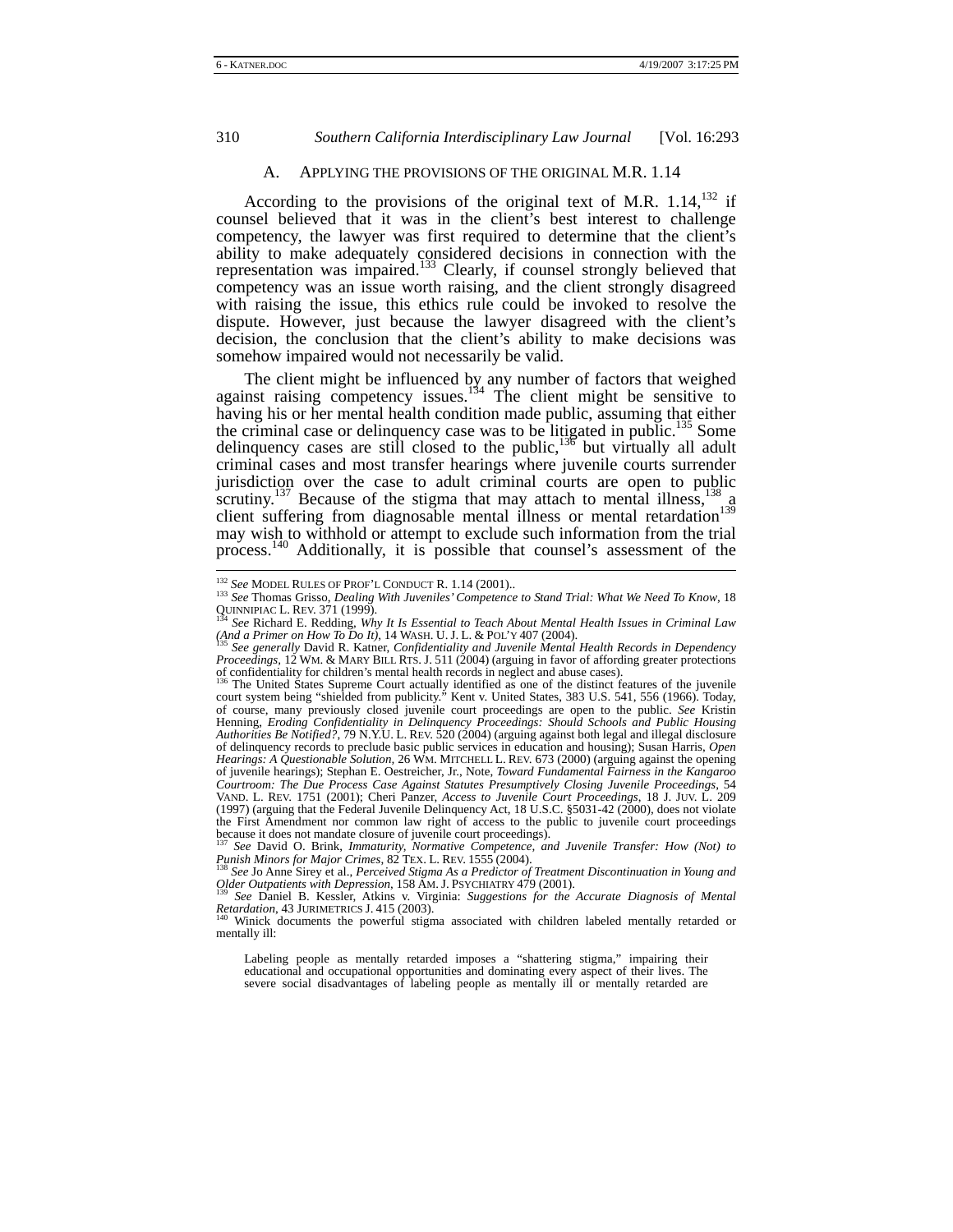client's lack of competency may simply be erroneous. The client may be nervous while communicating with counsel, and this may manifest in ways that make the attorney suspicious about the client's competency. The client may have serious reservations of raising the issue due to concern over the side effects of the antipsychotic medications administered to "restore" the client's competency.<sup>141</sup> In any event, a client's decision not to raise competency may be rational<sup>142</sup> and have no bearing on the client's ability to make "adequately considered decisions in connection with [the] representation."<sup>143</sup>

Assuming that the client is unable to articulate some rational thought about not wanting to raise competency as part of the defense, counsel must still determine whether the client's decision-making is somehow "impaired."<sup>144</sup> There is a certain degree of latitude afforded clients charged with criminal charges whereby the criminal defense counsel may not agree with the client's decisions, but the attorney will respect the client's autonomy.<sup>145</sup> Somehow, this situation must be differentiated from the case where the attorney genuinely believes the client is unable to make a good decision because of some objectively identifiable impairment.<sup>146</sup>

Assuming that the attorney does believe that the client's ability to make adequately considered decisions in connection with the representation *is*  impaired,<sup> $147$ </sup> the attorney then must "as far as reasonably possible, maintain a normal client-lawyer relationship with the client."<sup>148</sup> This language

augmented when the individual also is labeled *incompetent*, thereby confirming general stereotypes about mental disability and providing a further rationalization for the deprivation of social, occupational, and educational opportunities.

Bruce J. Winick, *The Side Effects of Incompetency Labeling and the Implications for Mental Health Law*, 1 PSYCHOL. PUB. POL'Y & L. 6, 12 (1995) (emphasis in original) (footnote omitted). *See also* Steven H. Miles, *A Challenge to Licensing Boards: The Stigma of Mental Illness*, 280 JAMA No. 10, 930 (1998). <sup>141</sup> *See* Kathy Swedlow, *Forced Medication of Legally Incompetent Prisoners: A Primer*, 30 HUM. RTS.

<sup>3 (2003) (&</sup>quot;The process of competency restoration is hardly easy: the drugs most often at issue in the forced medication cases—antipsychotic drugs—have substantial and debilitating side effects."  $Id$ . at 4.).<br><sup>142</sup> See Lon forced medication cases—antipsychotic drugs—have substantial and debilitating side effects." Id. at 4.).<br><sup>142</sup> See Joanne R. Propst, *Restoring Competency: Does the State Have the Right to Force Anti-Psychotic* 

Medications on the Mentally Ill Pretrial Detainee?, 49 DRAKE L. REV. 147 (2000).<br><sup>143</sup> MODEL RULES OF PROF'L CONDUCT R. 1.14(a) (2001).<br><sup>144</sup> See Ronald Schouten, *Commentary: Training for Competence–Form or Substance?* 31 <sup>144</sup> See Ronald Schouten, *Commentary: Training for Competence–Form or Substance*? 31 J. AM. ACAD.<br>PSYCHIATRY & L. No. 2, 202 (2003) (criticizing the practices of "competency restoration programs"<br>which overlook the abil

<sup>&</sup>lt;sup>145</sup> See Uphoff & Wood, *supra* note 119, at 45–51.<br><sup>146</sup> Poythress et. al., *supra* note 16.<br><sup>147</sup> This is an interesting limitation in the old ethics rule. Should the client reveal a penchant for poor judgment, such decisions must somehow bear some connection to the actual representation in order for the rule to be applied. If the client's poor judgment or inability to make decisions center on his inability to decide whether to order a ham or turkey sandwich for lunch, then in all likelihood, the rule's provisions can not be invoked. Whereas, if the client's decision is linked to the representation, and if it somehow displays the client's impairment, then the rule comes into play. It would appear that the rule is designed to afford counsel a great deal of discretion when determining that the client's decision-making is both related to the representation and is impaired. If the client reaches the same result as counsel, but for different reasons, would this usher in application of the ethics rule? Assume that the attorney determines that competency should be raised because the client speaks in "tongues" whenever responding to questions from counsel. Assume that the client determines that competency should be raised because his attorney's first name starts with the letter "B." Same result, different reasons.<br><sup>148</sup> MODEL RULES OF PROF'L CONDUCT R. 1.14(a) (2001).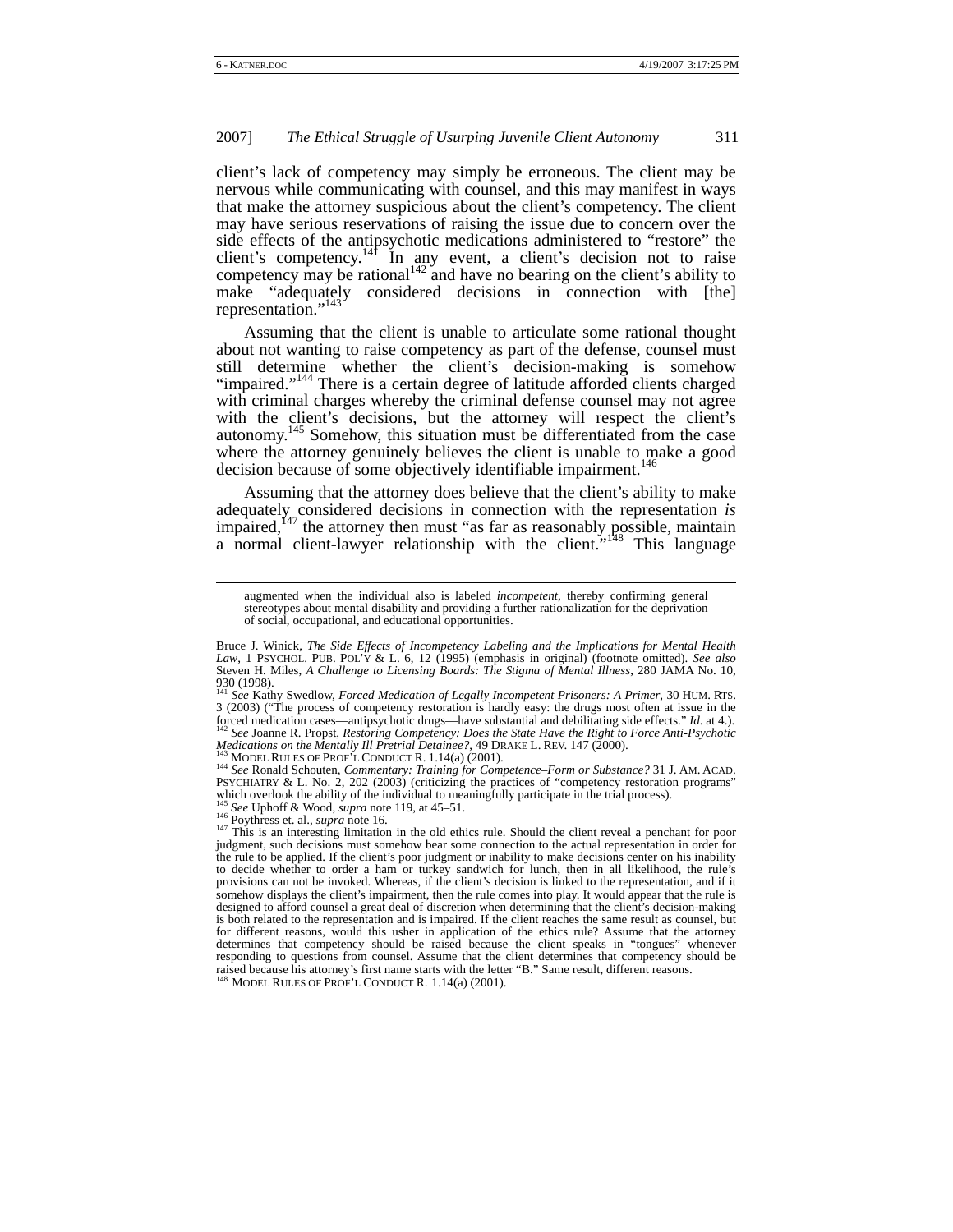became the subject of a great deal of criticism from practitioners and scholars alike.<sup>149</sup>

Once these preconditions were satisfied, counsel then has an option. She could "seek the appointment of a guardian or take other protective action with respect to a client."<sup>150</sup> This option could only be invoked when the lawyer reasonably believed that the client could not "adequately act in the client's own interest."<sup>151</sup> The appointment of a guardian was an interesting solution to the dilemma. Assuming that most court-appointed guardians would be lawyers, this solution takes the decision-making out of the hands of lawyer number one, and places it in the hands of lawyer number two. Given that most lawyers have absolutely no training in mental illness, mental retardation, or developmental immaturity, it is curious that such professionals would be selected to substitute their judgment for that of the client. It is equally curious how or why a lawyer's substituted judgment for that of a client is somehow more reliable or valid. One must question whether other professions which offer specific training in child and adolescent development might present better candidates for substituting their judgment for that of the child client. An alternative to the use of lawyers as guardians might simply be the appointment of trained foster parents as guardians.

Overlooking these obvious limitations of the original version of M.R. 1.14, the more interesting issues involve the diminishing panoply of rights accorded the accused whose competency is challenged. If the original lawyer appointed to represent the client follows the provisions of the old M.R. 1.14, and a new lawyer gets appointed to act as a guardian, then the client's statements to the second attorney may not be protected by attorneyclient confidentiality, assuming that the second attorney is actually functioning in the same manner as a guardian *ad litem.* Guardians *ad litem*  generally report to the court, so any communications between them and the accused would ordinarily not be considered confidential under M.R. 1.6.<sup>152</sup> In addition to suffering the loss of confidentiality, the client also loses control over the objectives of litigation as defined in M.R.  $1.2^{153}$  Thus, by substituting one presumptively untrained attorney<sup>154</sup> for two untrained

<sup>&</sup>lt;sup>149</sup> *See Report of the Working Group on Determining the Child's Capacity to Make Decisions, 64*<br>FORDHAM L. REV. 1339 (1996). *See also* Peters, *supra* note 2.

<sup>&</sup>lt;sup>150</sup> MODEL RULES OF PROF'L CONDUCT R. 1.14(b) (2001).<br><sup>151</sup> *Id.*<br><sup>152</sup> Confidentiality as it is recognized as an evidentiary lawyer-client privilege dates back at least to the time of Elizabeth I, being cited in English cases dating from 1577 through 1693. *See* 8 WIGMORE, EVIDENCE § 2290, at 542 (McNaughton rev., Little, Brown and Co. 1961) (1904).<br>
<sup>153</sup> M.R. 1.2.: MODEL RULES OF PROF'L CONDUCT R. 1.2. (2003).<br>
<sup>154</sup> The use of the term "untrained" attorney is not meant to be derogatory.

recognize that attorneys for the most part have no professional training in child developmental behavior or developmental stages. Additionally, attorneys generally have no professional training in mental health issues or in the recognition of client mental health problems. Of course, many attorneys are parents and thereby have first hand experience in dealing with children, but perhaps not with children suffering from mental illness, mental retardation, or other competency related problems. Additionally, some other attorneys do have specialized training in other disciplines, such as child psychologists who are also attorneys, or social workers who are also lawyers, but these professionals are relatively small in number.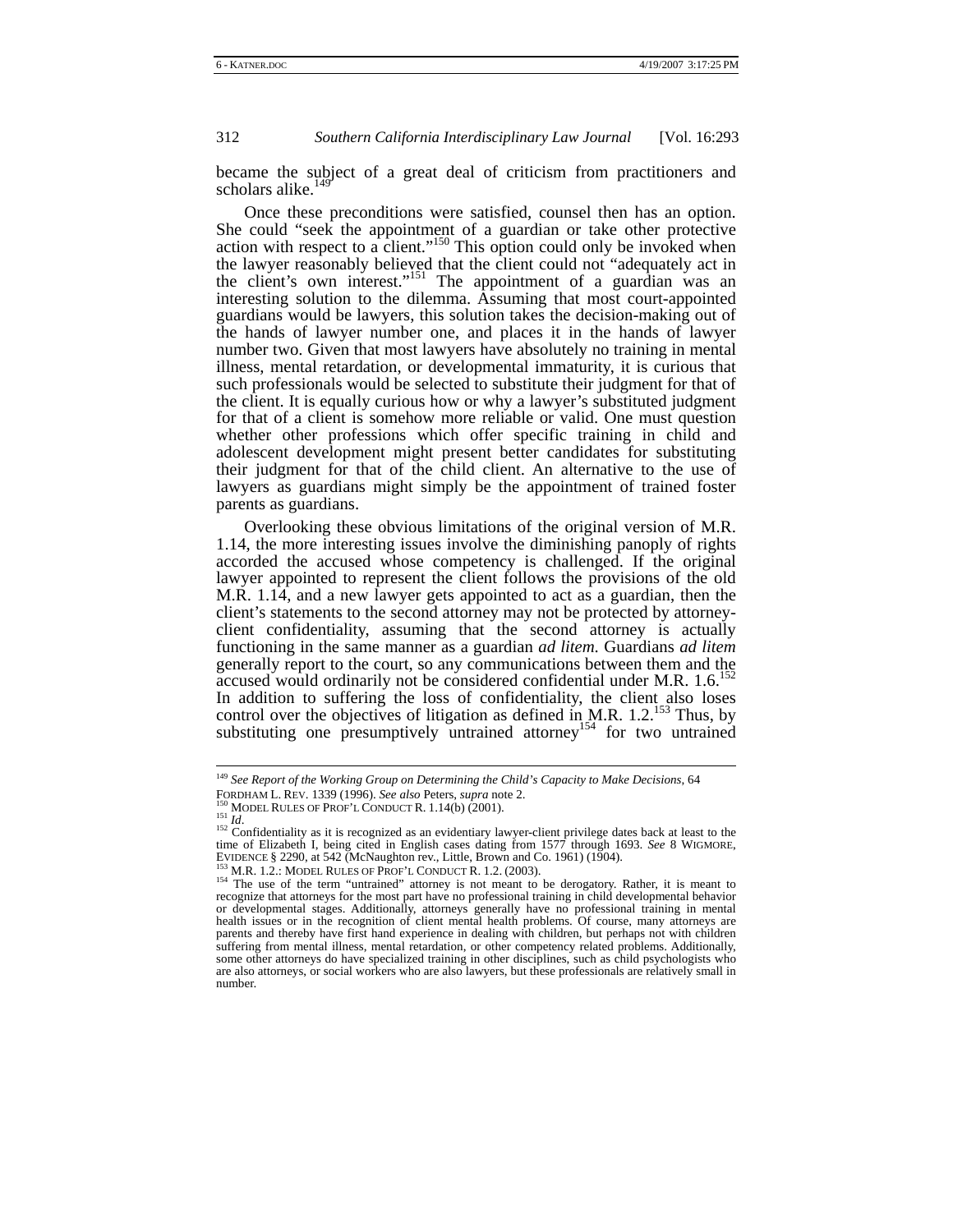attorneys to substitute judgment and decision-making autonomy for the client, the old M.R. 1.14 actually reduced the rights and protections ordinarily recognized in an attorney-client relationship.

Consider these additional consequences under the language of old M.R. 1.14. Counsel has a guardian appointed because the attorney believes that the juvenile client is "impaired." Once the guardian receives the appointment, the juvenile consults with the guardian and asks what the legal options would be if the issue of competency is raised. The guardian advises the juvenile of all possible consequences under the appropriate state statute, but the guardian develops an opinion that the juvenile is actually competent, based on the way the juvenile is able to communicate with the guardian. Following this discussion, the judge asks the guardian to appear in court, and requests the guardian's opinion of whether the juvenile's competency should be raised. Because the guardian is functioning as an agent of the court, the guardian owes her principal duty of allegiance to the court which appointed her.<sup>155</sup> The guardian then reveals, without the child's consent, that the juvenile inquired about the ramifications of broaching the competency issue. The guardian freely discloses her impressions to the court without requiring informed consent or permission from the client.<sup>156</sup> The judge then decides that the juvenile is using the competency issue as a ploy or as a defense strategy. The judge might determine that the competency issue lacks merit because it is simply a strategic move by the defense.<sup>157</sup> Additionally, any discussion between the juvenile and the guardian may be disclosed to the court. If the juvenile is to be tried as an adult with the right to a jury trial, the impact of disclosing statements made by the accused directly to the judge can at least be minimized to some degree. However, because of the United States Supreme Court's decision in *McKeiver v. Pennsylvania*<sup>158</sup> to not extend the Sixth Amendment right to jury trials to juvenile proceedings, if the juvenile is to be tried as a juvenile before the judge alone, then no buffer exists when the juvenile's questions and statements are revealed to the court.

This scenario is the result of the conflicting duties owed to the court and the ethical rules which govern licensed attorneys. Comment 2 to M.R. 1.6 indicates that:

<sup>&</sup>lt;sup>155</sup> *See* Nancy J. Moore, *Conflicts of Interests in the Representation of Children*, 64 FORDHAM L. REV.<br>1819, 1823 (1996).<br><sup>156</sup> The doctrine of "informed consent" has resolved avtancing discussion in the context of mul

The doctrine of "informed consent" has received extensive discussion in the context of medical decision-making by patients and disclosures by health care providers to patients to facilitate treatment. *See* JESSICA W. BERG ET AL., INFORMED CONSENT: LEGAL THEORY AND CLINICAL PRACTICE (2d ed. 2001). 157 For a proposal to establish a new evidentiary privilege applicable to guardians *ad litem*, *see* Roy T.

Stuckey, *Guardians* Ad Litem As Surrogate Parents: *Implications For Role Definition and*<br>Confidentiality, 64 FORDHAM L. REV. 1785 (1996).<br><sup>158</sup> McKeiver v. Pennsylvania, 403 U.S. 528 (1971).<br><sup>159</sup> See generally Kerrin C.

<sup>&</sup>lt;sup>159</sup> See generally Kerrin C. Wolf, Note, Justice By Any Other Name: The Right to a Jury Trial and the Criminal Nature of Juvenile Justice in Louisiana, 12 WM. & MARY BILL RTS. J. 275 (2003) (arguing that Criminal Nature o the Louisiana Supreme Court and the rest of the nation should reconsider the place of juries in juvenile proceedings following the State ex rel. D.J. decision).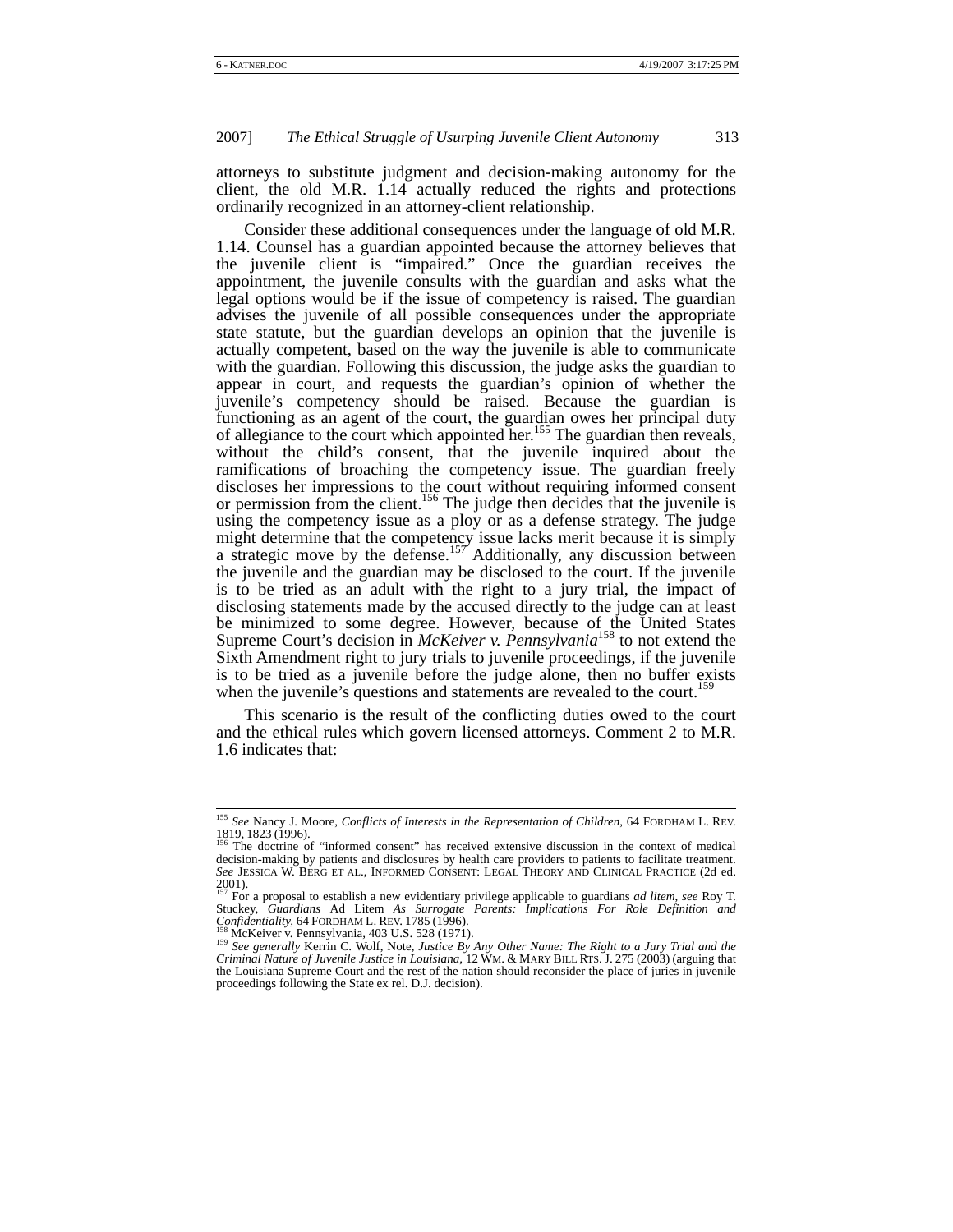A fundamental principle in the client-lawyer relationship is that, in the absence of the client's informed consent, the lawyer must not reveal information relating to the representation. See Rule 1.0(e) for the definition of informed consent. This contributes to the trust that is the hallmark of the client-lawyer relationship. The client is thereby encouraged to seek legal assistance and to communicate fully and frankly with the lawyer even as to embarrassing or legally damaging subject matter. The lawyer needs this information to represent the client effectively and, if necessary, to advise the client to refrain from wrongful conduct.<sup>160</sup>

Whatever trust might otherwise develop would surely be in jeopardy when the client who is thought to lack competence begins communicating with an attorney who is now functioning more as a conduit of information directly to the court rather than as the client's legal counselor and advisor.

#### B. APPLYING THE PROVISIONS OF THE NEWLY AMENDED M.R. 1.14

Some have argued that the amendments to the old M.R. 1.14 are more changes in form rather than substance, and the application of the new rule produces the same "murky result" as the old rule.<sup>161</sup> While this may well be the case in some contexts, it is difficult to know how the language of the new version of M.R. 1.14 will be applied in the routine handling of child client cases. The titular heading of the old rule, "Client Under a Disability" has been changed to "Client with Diminished Capacity." This seemingly innocuous language should resonate with the many child advocates who argued that the old legal ethics provision appeared to equate childhood with some form of debilitating disease or condition. The new rule reads as follows:

(a) When a client's capacity to make adequately considered decisions in connection with a representation is diminished, whether because of minority, mental impairment or for some other reason, the lawyer shall, as far as reasonably possible, maintain a normal client-lawyer relationship with the client.

(b) When the lawyer reasonably believes that the client has diminished capacity, is at risk of substantial physical, financial or other harm unless action is taken and cannot adequately act in the client's own interest, the lawyer may take reasonably necessary protective action, including consulting with individuals or entities that have the ability to take action to protect the client and, in appropriate cases, seeking the appointment of a guardian ad litem, conservator or guardian.

 <sup>160</sup> MODEL RULES OF PROF'L CONDUCT R. 1.6, cmt. 2 (2003). 161 *See* James D. Gallagher & Cara M. Kearney, *Representing a Client With Diminished Capacity: Where the Law Stands and Where It Needs To Go*, 16 GEO. J. L. ETHICS 597, 600 (2003).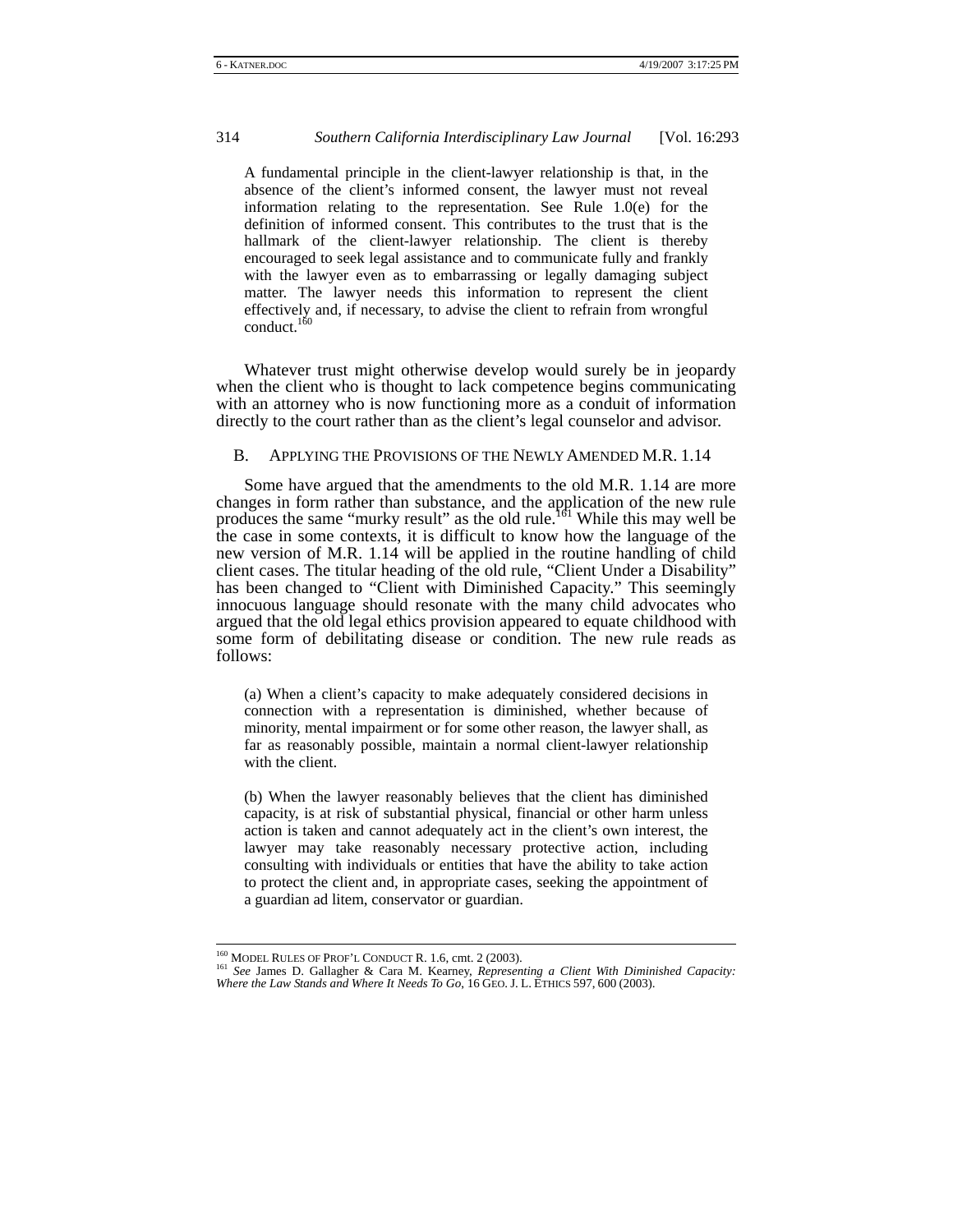(c) Information relating to the representation of a client with diminished capacity is protected by Rule 1.6. When taking protective action pursuant to paragraph (b), the lawyer is impliedly authorized under Rule 1.6(a) to reveal information about the client, but only to the extent reasonably necessary to protect the client's interests.<sup>162</sup>

It should be noted that in addition to this new language in the ethics rules, individual state procedural rules defining juvenile competency have many variations, so the combination of state statutory definitions of competency must be relied upon when counsel looks to the new ethics rule.<sup>163</sup>

The old language of M.R. 1.14 required the lawyer first to examine whether the client's ability to make adequately considered decisions was "impaired," whereas the new language requires focus on whether the client's "capacity" (rather than "ability") to make adequately considered decisions is "diminished." The old impairment language created a great deal of controversy for child advocates. Would minority in and of itself result in such "impairment" in decision-making, or would some minors be capable of making adequately considered decisions while other minors could not? The MacArthur juvenile competency study suggests as much by comparing the decision-making of minors involved in state juvenile systems with the decision-making of adults deemed to be not competent to stand trial.<sup>164</sup> By eliminating the "impairment" requirement, and by introducing the diminished capacity language, a new standard has been adopted. No longer must the client suffer some form of "impairment." Thus, a developmentally immature client<sup>165</sup> might fall within the new language of M.R. 1.14 although the client suffers no impairment of any sort.<sup>166</sup> The newly adopted language might thus create even greater latitude for practitioners seeking to engage in more paternalistic roles as counsel for children.

 <sup>162</sup> MODEL RULES OF PROF'L CONDUCT R. 1.14 (2003). 163 *See* Kellie M. Johnson, Note, *Juvenile Competency Statutes: A Model for State Legislation,* <sup>81</sup> IND. L. J. 1067 (2006).

Perhaps the most contentious issue within juvenile competency legislation is the determination of *what* constitutes an acceptable cause of juvenile incompetency. Some states require incompetency to be the result of a mental illness or mental retardation, while other states do not even mention those disorders in their juvenile competency provisions. These discrepancies illustrate the difficulty in determining the etiology of juvenile incompetency. . . . Some state statutes allow for incompetency to be based solely on age or developmental immaturity, but other states expressly maintain that these factors should not be taken into consideration.

*Id.* at 1085 (emphasis in original).<br><sup>164</sup> *See* The MacArthur Study, *supra* note 15.<br><sup>165</sup> *See id.* at 356 ("[J]uveniles aged 15 and younger are significantly more likely than older adolescents and young adults to be impaired in ways that compromise their ability to serve as competent defendants in a criminal proceeding.... [A]pproximately one third of 11- to 13-year-olds, and approximately one fifth of 14- to 15-year-olds are as impaired in capacities relevant to adjudicative competence as are seriously mentally

<sup>51 (2005).</sup>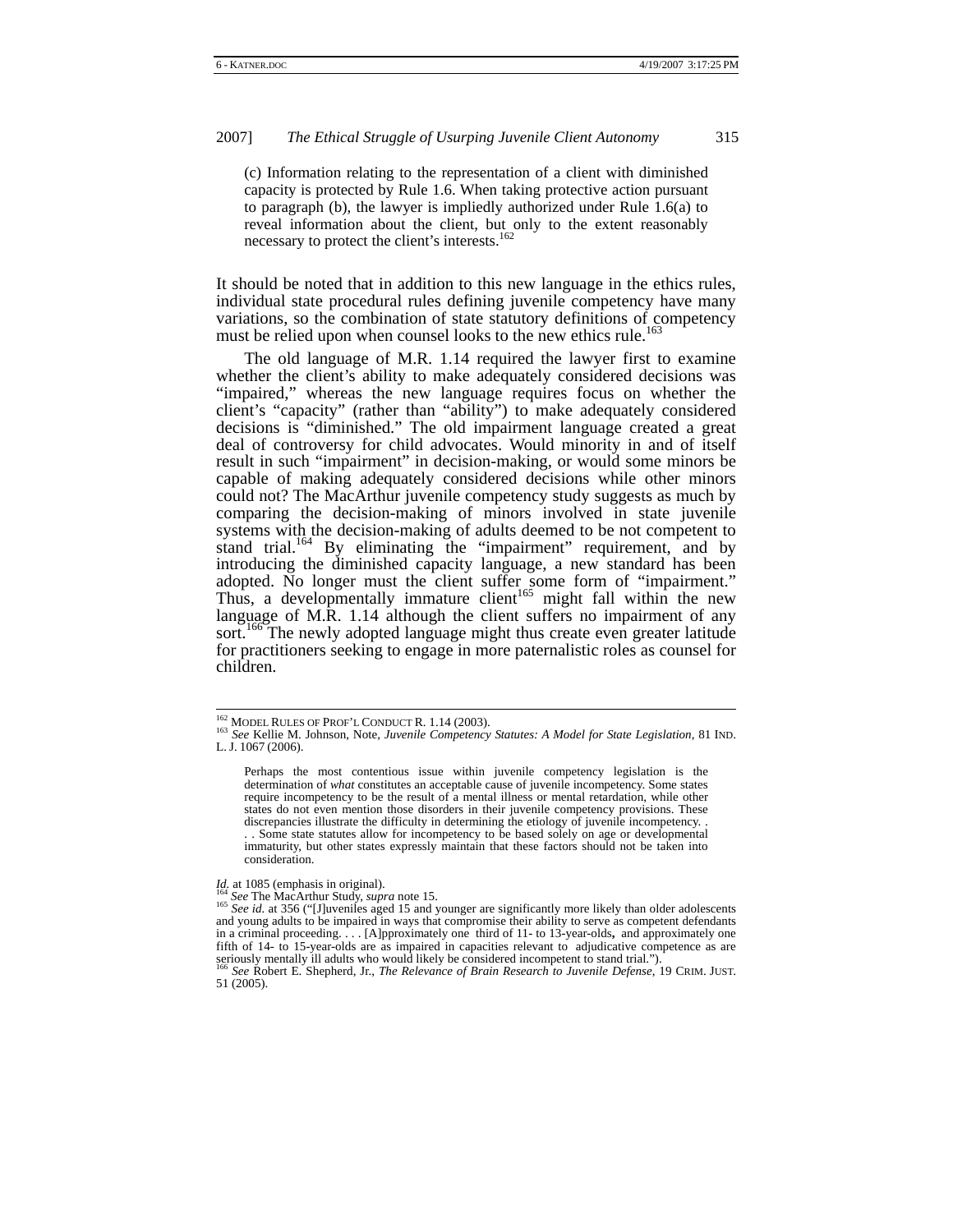Although this suggests a different outcome from what might have been anticipated under the old M.R. 1.14 language, the results might be the same. For instance, if under the old M.R. 1.14 counsel believed the client suffered some impairment which impacted the client's decision making ability, counsel could move for appointment of a guardian who would be legally entrusted with making all decisions on behalf of the "impaired" client.<sup>167</sup> The client would thus lose much, if not all, autonomy in legal decision-making.<sup>168</sup> The new language of M.R. 1.14 creates a number of options available to counsel when the client's "capacity" to make decisions is "diminished." Note that the client need not be incapable of decisionmaking, just that the client's capacity to make decisions be diminished. The options in the new M.R. 1.14 include the lawyer taking "reasonably necessary protective action, including consulting with individuals or entities that have the ability to take action to protect the client and, in appropriate cases, seeking the appointment of a guardian *ad litem*, conservator, or guardian." $\frac{1}{2}$ 

In the case where counsel believes that a client's capacity to make adequately considered decisions concerning raising the issue of the client's competency is diminished, then counsel today has a number of ethical options. Counsel may "take reasonably necessary protective action."170 One might argue that such language includes the prospect of raising the client's competency as an issue in a criminal or delinquency case. Counsel might view the prospect of obtaining mental health care for the client as a "protective action," especially when the other options would be to not raise competency, to not obtain mental health care, and to not provide the client with medication or therapy. Of course, the options are not mutually exclusive. One might elect not to challenge competency, but to strive to obtain mental health care services for the client nonetheless. Additionally, counsel might seek to obtain medication for the client without challenging the client's competency. Although these options are not mutually exclusive, by pursuing one of them without alerting the legal system to the client's mental health needs, counsel may foreclose the introduction of relevant and significant information which may change the outcome of the client's case.

Under the old M.R. 1.14, once a client had a guardian appointed, theoretically all decision-making autonomy would be turned over to the guardian.<sup>171</sup> Additionally, depending on the state statute defining the role of the guardian, the client's communications, at least those with the guardian,

 <sup>167</sup> For a discussion of the biological basis of adolescent behavioral strategies, *see* Patricia Spear, *The Adolescent Brain and Age-Related Behavioral Manifestations*, 24 NEUROSCIENCE & BIOBEHAVIORAL

REV. 417 (2000).<br><sup>168</sup> For a discussion of the role of guardians *ad litem* and the conflicts such guardians have when they<br>are also attorneys at law, *see* Stuckey, *supra* note 157.<br><sup>169</sup> MODEL RULES OF PROF'L CONDUCT R.

MODEL KULES OF PROP L CONDUCT N. 1.1-7(0) (2002).<br> $\frac{170}{170}$  *Id.*<br> $\frac{171}{171}$  One author identified Prof. Geoffrey Hazard, who helped adopt the new M.R. 1.14, as explaining the rationale behind M.R. 1.14: "We thought there should be recognition that a lawyer had special responsibility when the client could not exercise the normal decision-making functions of ordinary clients. We did not want to require that a lawyer seek appointment of a guardian. Accordingly, it was necessary to formulate an intermediate position." Laffitte, *supra* note 9, at 313.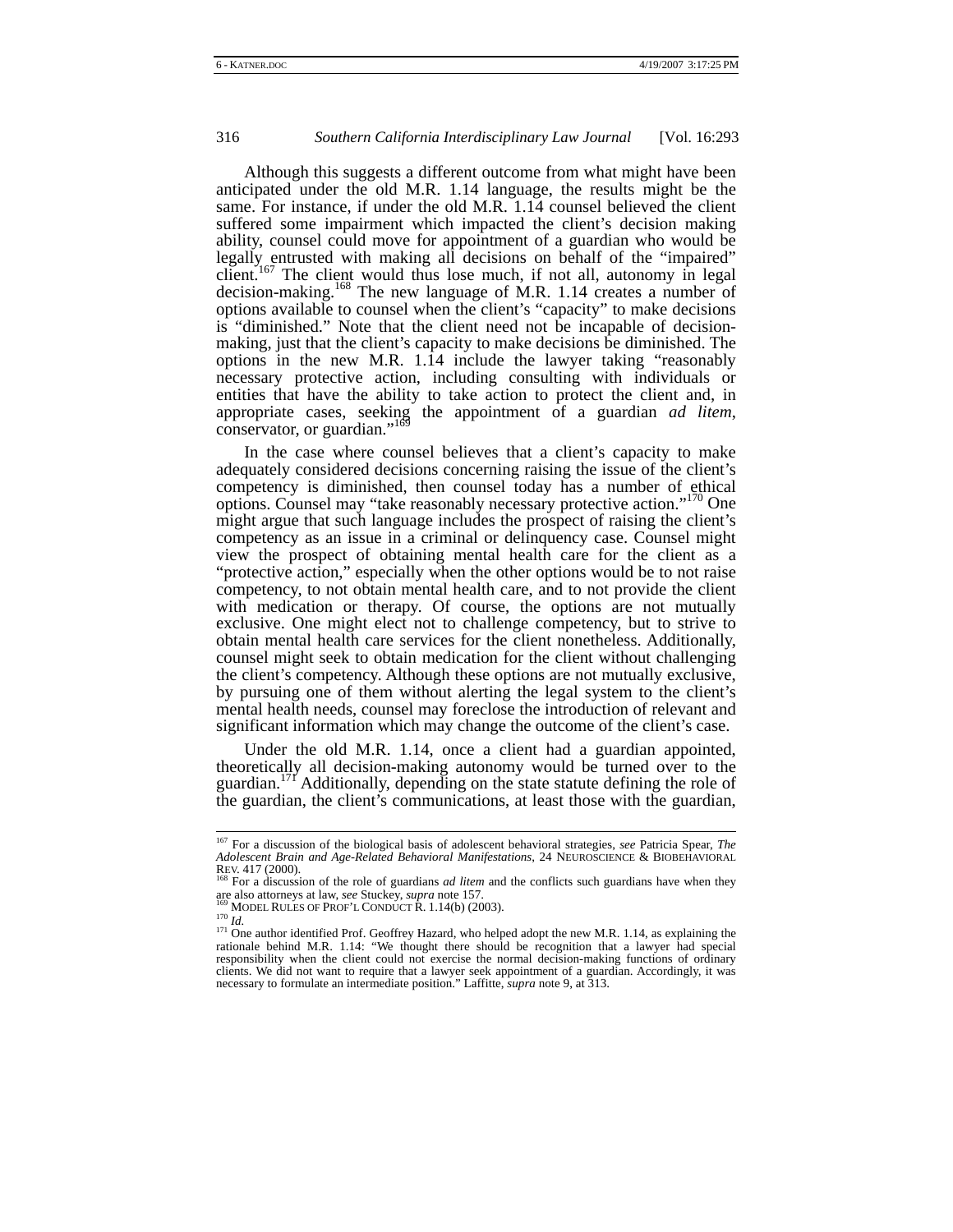might no longer be accorded the protections of attorney-client communications as defined in M.R. 1.6, the confidentiality rule.<sup>172</sup> The result might be that the client's questions and musings in the presence of the guardian could be disclosed to the prosecution as well as to the court. Given that most of the legal proceedings involved with delinquency cases are to be tried by the court alone, and not subject to determination by juries,<sup>173</sup> the consequences of such communications by juveniles could turn out to be quite risky, if not costly.

The new M.R. 1.14 suggests that additional options may be considered and are available to counsel prior to resorting to appointment of a guardian. Under the new language, counsel may decide that protective action could be taken without asking the court to appoint a guardian.<sup>174</sup> Thus, counsel might raise the client's competency, but not have a guardian appointed. Under this scenario, the client's communications to counsel remain protected by M.R.  $1.6$ .<sup>175</sup> The client's statements need not be disclosed to the opposing counsel or to the court. Thus, the more traditional protections found in M.R. 1.6's confidentiality provisions remain undisturbed.<sup>176</sup>

Rule 1.6: Confidentiality of Information

(a) A lawyer shall not reveal information relating to the representation of a client unless the client gives informed consent, the disclosure is impliedly authorized in order to carry out the representation or the disclosure is permitted by paragraph (b).

(b) A lawyer may reveal information relating to the representation of a client to the extent the lawyer reasonably believes necessary:

(2) to prevent the client from committing a crime or fraud that is reasonably certain to result in substantial injury to the financial interests or property of another and in furtherance of which the client has used or is using the lawyer's services;

(3) to prevent, mitigate, or rectify substantial injury to the financial interests or property of another that is reasonably certain to result or has resulted from the client's commission of a crime or fraud in furtherance of which the client has used the lawyer's services;

(4) to secure legal advice about the lawyer's compliance with these Rules;

(5) to establish a claim or defense on behalf of the lawyer in a controversy between the lawyer and the client, to establish a defense to a criminal charge or civil claim against the lawyer based upon conduct in which the client was involved, or to respond to allegations in any proceeding concerning the lawyer's representation of the client; or

(6) to comply with other law or a court order.

MODEL RULES OF PROF'L CONDUCT R. 1.6 (2003). 173 *See* Sandra M. Ko, Comment, *Why Do They Continue to Get The Worst of Both Worlds? The Case for Providing Louisiana's Juveniles with the Right to a Jury in Delinquency Adjudications*, 12 AM.U. J.

<sup>174</sup> MODEL RULES OF PROF'L CONDUCT R. 1.14(b) (2003).<br><sup>175</sup> *See generally* Karen L. Ross, *Revealing Confidential Secrets: Will It Save Our Children?* 28 SETON<br>HALL REV. 963 (1998).

Even though the confidentiality rule appears to restrict lawyers from revealing confidential client disclosures, the comments to the rule identify situations where disclosures adverse to the client's interests would be permitted. Comment 6 to M.R. 1.6 cautions:

Although the public interest is usually best served by a strict rule requiring lawyers to preserve the confidentiality of information relating to the representation of their clients, the confidentiality rule is subject to limited exceptions. Paragraph (b)(1) recognizes the overriding value of life and physical integrity and permits disclosure reasonably necessary to

<sup>&</sup>lt;sup>172</sup> The old confidentiality rule, M.R. 1.6, was amended by the ABA House of Delegates in August, 2002, but later amended again in August 2003 to read as follows:

<sup>(1)</sup> to prevent reasonably certain death or substantial bodily harm;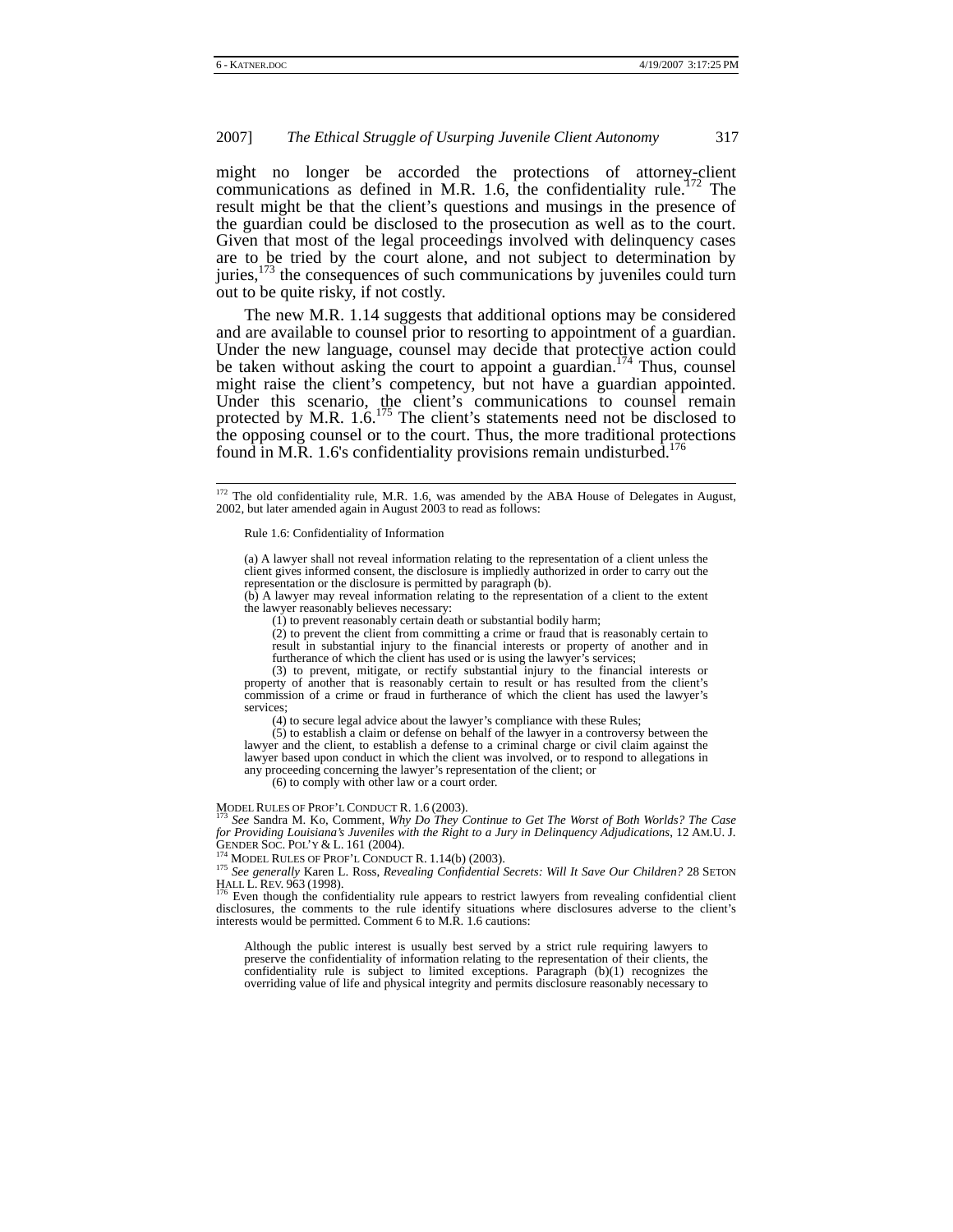Yet another option now provided in new M.R. 1.14 includes discussions with "individuals or entities that have the ability to take action to protect the client  $\dots$  ..."<sup>177</sup> One might logically assume that this group of people includes the client's family members, treating physicians, therapists, teachers, and other concerned adults (or other minors for that matter) who are able to assist in protective actions designed to help the client.<sup>178</sup> By opening the door to "entities" that have the ability to protect the client, it may be that hospitals, clinics, state and private mental health providers, self-help groups such as Alcoholics Anonymous, Alateen, and Narcotics Anonymous,<sup>179</sup> and perhaps even the court itself may be included in this group. Thus, it may be that counsel need not be the only concerned adult to initiate some action designed to help the client under this new rule. However, it is difficult to understand how confidentiality would be maintained if a third party, such as a 12-step self-help program, becomes involved in providing services designed to help protect the client in some manner.<sup>18</sup>

The amended version of M.R. 1.14 might encourage client communications with third parties that counsel finds too risky to allow. For instance, assume that the client suffers from early onset schizophrenia,<sup>181</sup> is not medicated, but does engage in communications with M.R. 1.14 sanctioned third parties about the pending charges. The disclosures made to third parties might become the focal point at trial (assuming the case eventually is set for adjudication or trial) and if counsel does not prevent such communications from occurring, counsel may inadvertently help supply evidence to the detriment of the client's defense. Such inaction by counsel might foreseeably result in the filing of a writ of habeas corpus based on the lawyer's ineffective assistance, a civil action against the lawyer for malpractice, or both. Such results might not occur with a high

MODEL RULES OF PROF'L CONDUCT R. 1.6, cmt. 6 (2003).<br><sup>177</sup> MODEL RULES OF PROF'L CONDUCT R. 1.14(b) (2003).<br><sup>178</sup> *See generally* Gerard F. Glynn, *Multidisciplinary Representation of Children: Conflicts Over* 

*Disclosure of Client Communications*, 27 J. MARSHALL L. REV. 617 (1994). 179 *See* John F. Kelly & Stephen W. Tracy, *Relapse Prevention for Substance Use Disorders: Adapting the Adult-Based Paradigm for Youth*, *in* HANDBOOK OF MENTAL HEALTH INTERVENTIONS IN CHILDREN AND ADOLESCENTS: AN INTEGRATED DEVELOPMENTAL APPROACH 704 (2004). 180 *See* Phyllis Coleman*, Privilege and Confidentiality in 12-Step Self-Help Programs*, 26 J. LEGAL

prevent reasonably certain death or substantial bodily harm. Such harm is reasonably certain to occur if it will be suffered imminently or if there is a present and substantial threat that a person will suffer such harm at a later date if the lawyer fails to take action necessary to eliminate the threat. Thus, a lawyer who knows that a client has accidentally discharged toxic waste into a town's water supply may reveal this information to the authorities if there is a present and substantial risk that a person who drinks the water will contract a lifethreatening or debilitating disease and the lawyer's disclosure is necessary to eliminate the threat or reduce the number of victims.

MED. 435 (2005). *See also* Cox v. Miller, 296 F.3d 89 (2d Cir. 2002), cert. denied, 537 U.S. 1192 (2003) (the Supreme Court denied certiorari following the Second Circuit's decision denying application of confidentiality and privilege to disclosures made at a twelve-step Alcoholics Anonymous meeting when Cox asserted the cleric-congregant privilege to his confession to several AA members that he had killed two people four years earlier). <sup>181</sup> *See* Pauline Lee et al., *Early-Onset Schizophrenia in Children With Mental Retardation: Diagnostic* 

*Reliability and Stability of Clinical Features*, 42 J. AM. ACAD. CHILD & ADOLESC. PSYCHIATRY 162 (2003).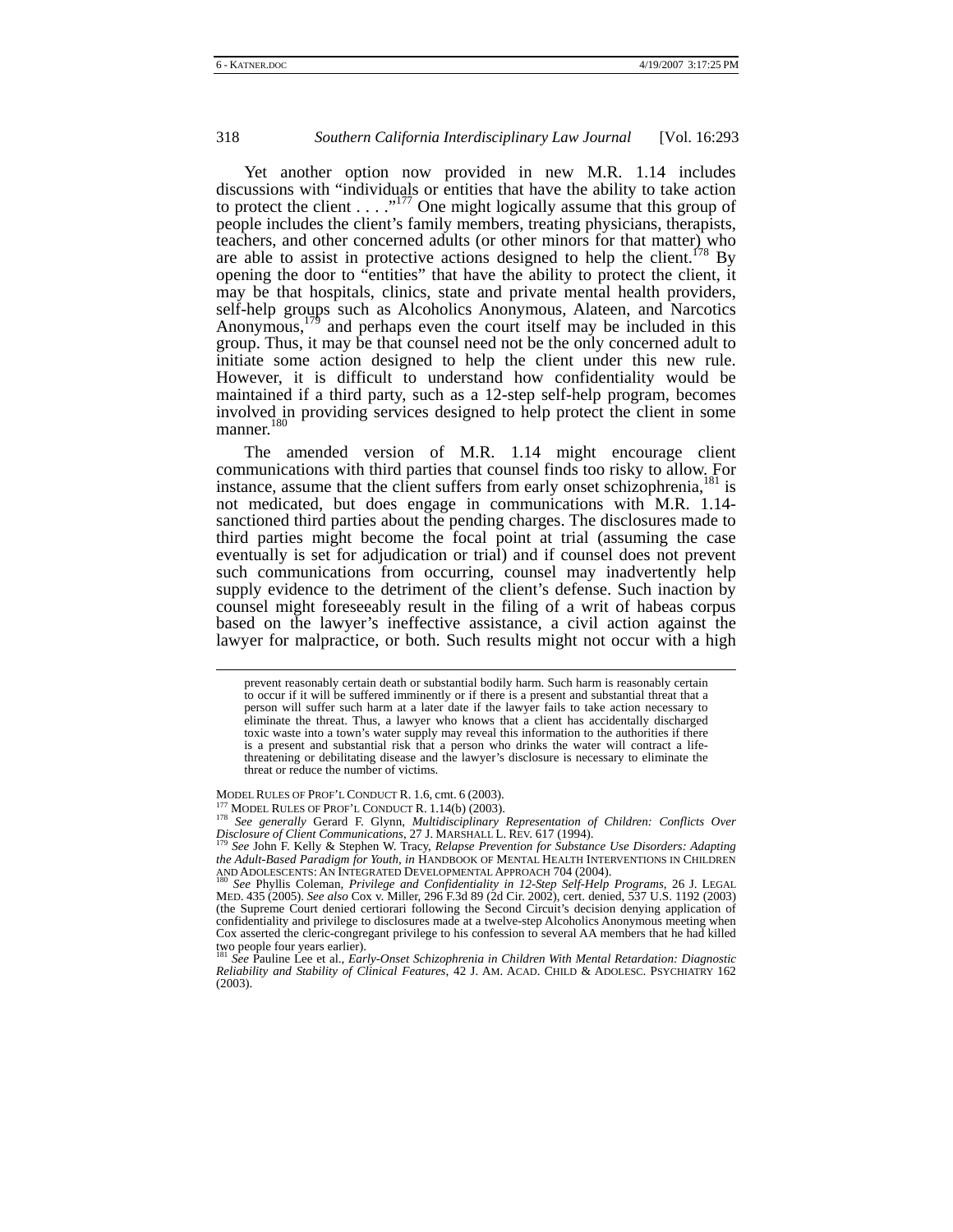degree of frequency because of the difficulties involved in identifying lawyers willing to provide representation to juveniles charged with delinquency and criminal misconduct, however, these are legal actions which juveniles may be entitled to initiate even if the identification of available counsel to file them presents challenges.<sup>1</sup>

In cases where the client does not wish competency to be raised, but where counsel believes strongly that waiving the competency issue would only be done by a person with diminished capacity to make adequately considered decisions in connection with the representation, the new M.R. 1.14 recognizes some courses of action not previously available under the old ethics regime. Under the old rule, counsel would first attempt to establish the same type of relationship with the impaired client as would exist with an unimpaired client. In the event that counsel was unable to accomplish this, then the only option was to request the appointment of a guardian. Under the amended version of M.R. 1.14, individuals or entities other than the attorney are allowed to play a role in counsel's attempt to provide representation to the client. This approach creates some new options for counsel, but it is not altogether without pitfalls of its own.

If a group therapy service, for instance, becomes the "entity" of choice to assist the client with the diminished capacity, then attorney-client confidentiality may be limited to communications between the lawyer and the client, and such confidentiality would not necessarily extend to any disclosures made during the group therapy sessions. Although a physician or licensed therapist may owe a duty to maintain confidentiality of patient disclosures<sup>183</sup> under landmark cases such as *Jaffee v. Redmond*,<sup>184</sup> the other patients present during such sessions would ordinarily owe no similar duty of confidentiality to the client. As such, although the new M.R. 1.14 identifies additional resources for attorneys seeking assistance when representing clients with diminished capacity, the rule does not ensure that the resources would be bound to the same duty of care or the ethical obligations owed by counsel to the client.

Such group services are resources likely to be considered in many instances given the very limited mental health services for juveniles in many communities. Group therapy has become a more economical means of providing some form of mental health service for juveniles and

<sup>&</sup>lt;sup>182</sup> Additionally, it is believed that many malpractice cases never get reported because of nondisclosure pacts which lawyers enter into as a precondition when a malpractice action is settled without resort to litigation. It is therefore difficult to quantify the frequency of such actions being brought against members of the legal profession. *See generally* Manuel R. Ramos, *Legal Malpractice: Reforming Lawyers and Law Professors*, 70 TUL. L. REV. 2583 (1996).<br>*Lawyers and Law Professors*, 70 TUL. L. REV. 2583 (1996).<br><sup>183</sup> See

*Psychotherapist-Patient Privilege Law*, 20 REV. LITIG. 1 (2000); Christopher B. Mueller, *The Federal Psychotherapist-Patient Privilege After* Jaffee*: Truth and Other Values in a Therapeutic Age*, 49

HASTINGS L. J. 945 (1998).<br><sup>184</sup> Jaffee v. Redmond, 518 U.S. 1 (1996) (recognizing patient-psychotherapist evidentiary privilege in federal proceedings).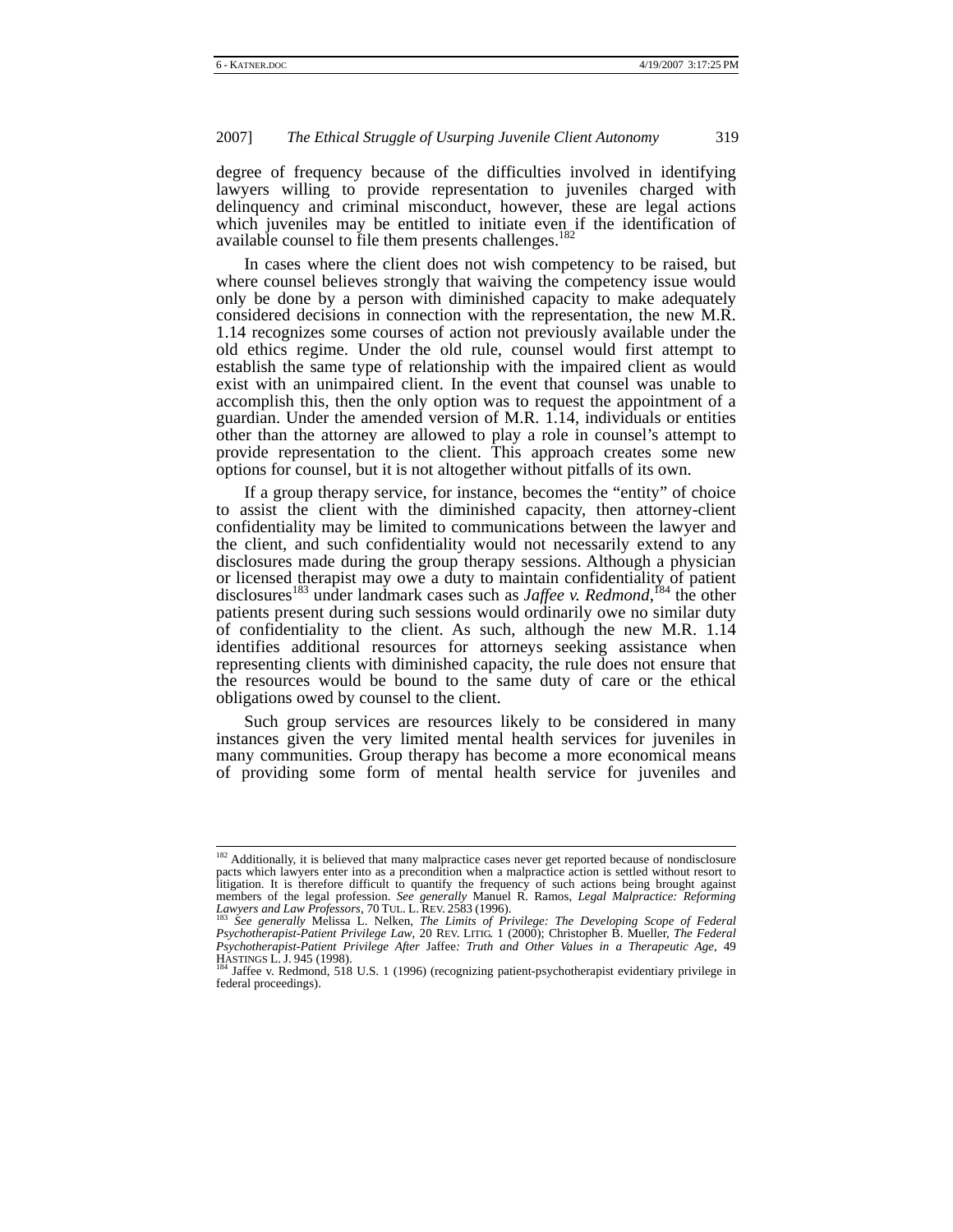indigents,<sup>185</sup> and although such services may be directed by social workers, psychologists, or psychiatrists who might have a confidential relationship with the client, because of the presence of other patients and nonprofessionals, the client should be warned that any disclosures made in such settings might not be considered confidential. In many self-help organizations such as Alcoholics Anonymous, Alateen, and Narcotics Anonymous, in many sessions no licensed professionals may be present to direct or control the meeting,<sup>186</sup> and thus the parties in attendance are under no professional or licensure-required duty to maintain the confidentiality of disclosures made during the meetings or sessions. Of course, as long as the client is aware that any disclosures made during such sessions would not be treated in the same manner as disclosures made to an attorney, therapist, psychiatrist, or psychologist, then the client has assumed whatever risk attaches to making public disclosures. $187$ 

Also in stark contrast to the workings of old M.R. 1.14, the new language makes clear that any disclosures of information from the client enjoys the protections of M.R. 1.6. This protection, however, is limited to the communications between the attorney, including the agents of the attorney, and the client. Thus, the combined impact of the evidentiary attorney-client privilege, the work product doctrine, and the rule of confidentiality established in professional ethics rules would protect the communications between the client and counsel when considering whether or not to raise client competency.<sup>188</sup>

Recall the scenario described earlier where counsel has a guardian appointed and the judge determines the competency issue is a ploy.<sup>189</sup> Such a result could be minimized under the new language of M.R. 1.14 because of the adoption of the confidentiality rule. Of course, it would also help for states to individually adopt confidentiality rules applicable to guardians who also hold professional licenses which recognize confidentiality as a component of their professional service obligation, including, but not limited to, attorneys, psychotherapists and mental healthcare providers, clergy, and other professions designated by state evidentiary laws as privileged communicators, and by professions which recognize ethical duties of confidentiality owed to their clients and patients.

Many of these juvenile clients charged with delinquencies and criminal offenses live below the federal poverty line and are impoverished.<sup>190</sup> As

 <sup>185</sup> *See* Joanmarie Ilaria Davoli, *No Room at the Inn: How the Federal Medicaid Program Created Inequities in Psychiatric Hospital Access for the Indigent Mentally Ill*, 29 AM. J. L. & MED. 159, 162 (2003).

<sup>186</sup> *See* PHILIP P. MUISENER, UNDERSTANDING AND TREATING ADOLESCENT SUBSTANCE ABUSE 110 (1994). *See generally* RELAPSE PREVENTION, MAINTENANCE STRATEGIES IN THE TREATMENT OF ADDICTIVE BEHAVIORS (G. Alan Marcatt & Dennis M. Donovan eds., 2d ed. 2005).<br><sup>187</sup> *See* Coleman, *supra* note 180.<br><sup>188</sup> Comment 3 to the new M.R. 1.6 recognizes these three sources giving rise to the principle behind

confidentiality of information relating to the representation of a client. MODEL RULES OF PROF'L CONDUCT R. 1.6, cmt. 3 (2002).

<sup>&</sup>lt;sup>189</sup> See supra Part IV.A.<br><sup>190</sup> According to the Annie E. Casey Foundation: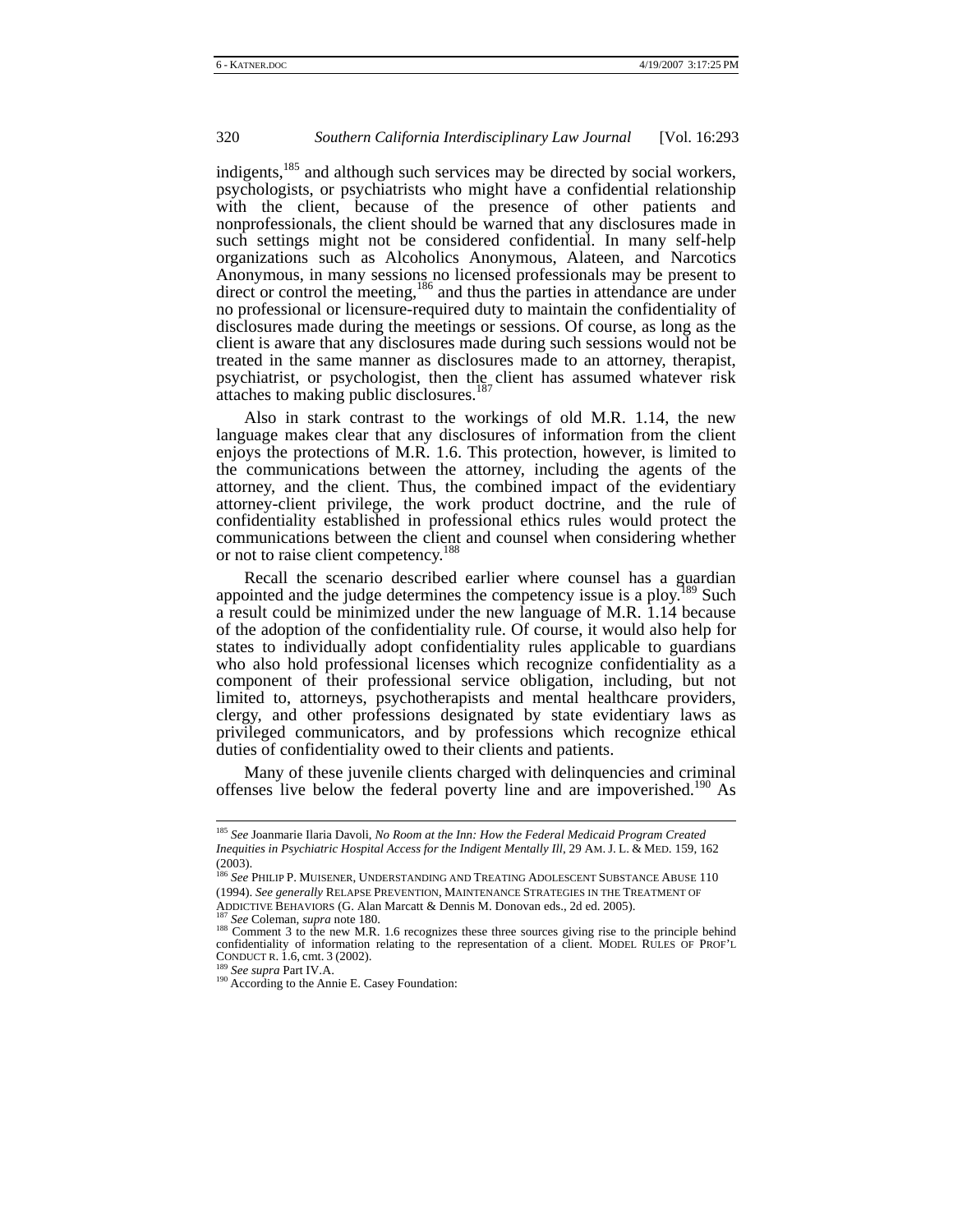l

## 2007] *The Ethical Struggle of Usurping Juvenile Client Autonomy* 321

such, the majority of attorneys handling these cases are likely to be public defenders. In those cases where private defenders are available, counsel may depend upon third parties for payment of legal fees. Some of these third parties will likely be family members, legal guardians, and, in some instances, organizations which are providing support services already to the client. As one scholar has noted:

Potential financial difficulties may add another layer of issues . . . . Many prospective disabled clients are poor or lack control over their assets; as a result, lawyers will often look to third-parties for payment. But those third parties . . . may have interests that conflict or at least diverge in some respects from those of the person with mental disabilities. Thus, the ethically sensitive lawyer faces complex issues in deciding what duties are owed the disabled client. When such clients have difficulties articulating personal interests, the lawyer must consider the allocation of responsibilities between disabled clients, their organizations, their friends and other personal representatives, and the lawyer herself.<sup>191</sup>

Thus, the additional resources identified under the new language of M.R. 1.14 may not resolve all existing ethics issues. In fact, the language may have created new ethical quagmires for counsel to attempt to avoid.

## V. SOME PROPOSALS

Some of the problems identified in this piece may require no remedy. As states adopt the newly revised language of M.R. 1.14, it may be that the process of using third party resources to help influence the decision-making of clients thought to be impaired or not competent will resolve itself satisfactorily. However, in those cases where family members, treating physicians, and psychotherapists are unable to dissuade juvenile clients from making poor judgments and decisions, some alternative approaches may help resolve these issues.<sup>192</sup>

This sizeable and growing population of poor families remains entirely disconnected from employment. In 2004, almost 4 million American children lived in low-income families where neither their parent(s) nor any other adult in the household worked at all in the past year. U.S. Census Bureau data show that during the late 1990s, as new welfare work rules took effect and the economy surged, the number of children living in non-working, lowincome families dropped considerably. But since then, largely unacknowledged by policymakers or the media, the figure has been rising. Between 2000 and 2004, the number of children in low-income households where no adult worked grew from 2.9 million to 3.9 million. One million of these children live in the suburbs, and  $600,000$  live in rural America.

KIDS COUNT DATA BOOK 6 (The Annie E. Casey Foundation eds., 2005). 191 Stanley S. Herr, *Representation of Clients with Disabilities: Issues of Ethics and Control*, 17 N.Y.U. REV. L. & SOC. CHANGE 609, 614–15 (1990). 192 *See generally* Jodi L. Viljoen, Jessica Klaver & Ronald Roesh, *Legal Decisions of Preadolescent and* 

*Adolescent Defendants: Predictors of Confessions, Pleas, Communication with Attorneys, and Appeals*, 29 LAW & HUM. BEHAV. 253 (2005).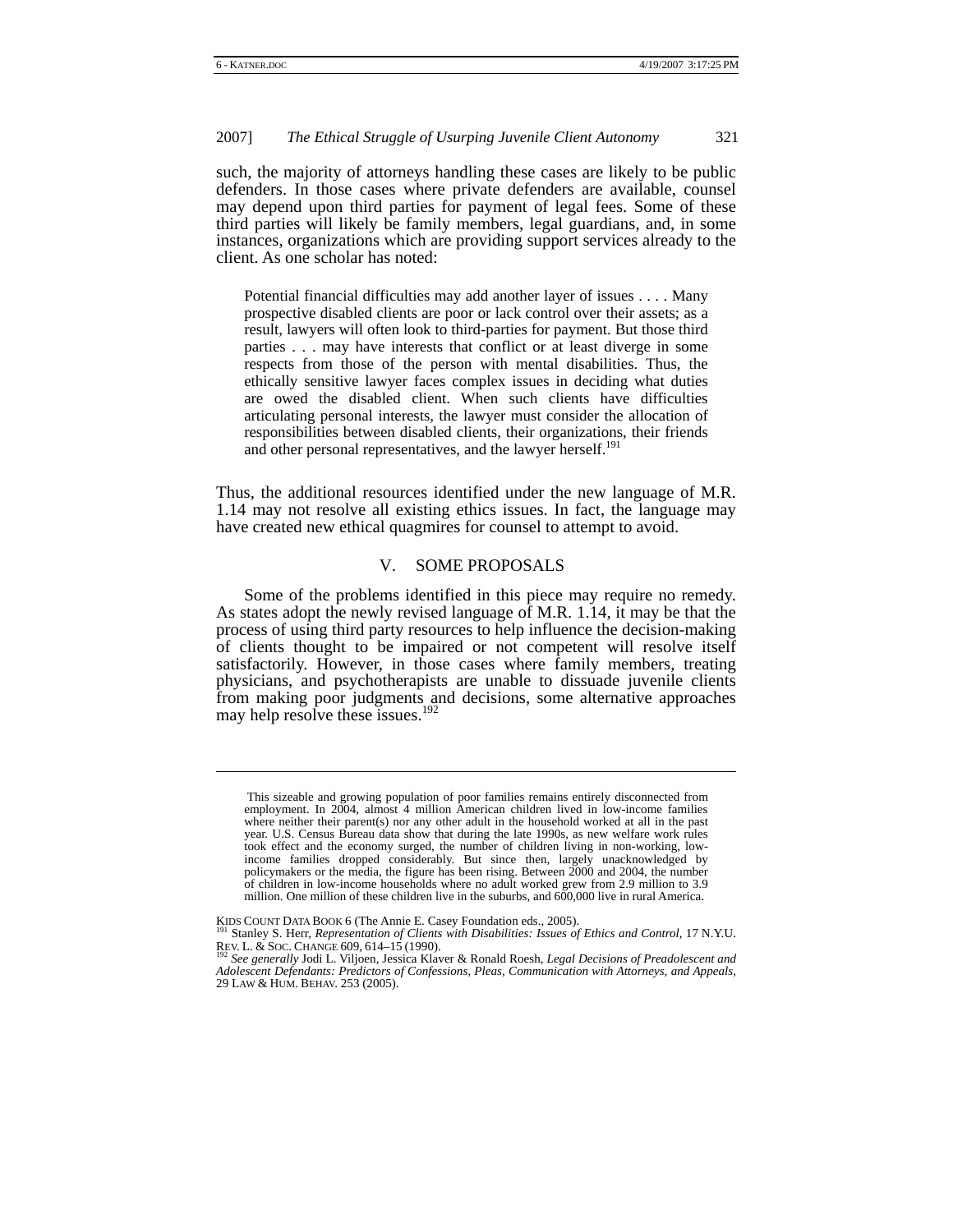Under a criminal process that allows the court or prosecution to raise competency issues, the only party with any ethical constraints according to the Model Rules is the defense counsel, not the court or the prosecution. It may be that state ethics codes should be upgraded to include provisions which apply to all lawyers who seek to make an issue of the competency of a juvenile charged in a criminal or delinquency case.<sup>193</sup> However, there are other alternatives to crafting such ethics rules.<sup>194</sup>

Recall that approximately twenty states' criminal procedures presently allow defense counsel, judges, and prosecutors to raise the issue of competency. Much consideration should be given to at least altering such criminal procedures.<sup>195</sup> When a judge is in a position to both challenge a juvenile's competency and to ultimately decide the question of whether the juvenile is competent to proceed, at the very least, such procedures should mandate that once a judge broaches the issue, he or she should be subject to recusal from the case.<sup>196</sup> While recusal may be easily achieved in large jurisdictions with dedicated juvenile courts, such a process may become burdensome in rural communities and in jurisdictions which lack courts dedicated to handling only juvenile cases.<sup>197</sup> Nevertheless, recusal of the judge helps to ensure fairness of the proceedings for the accused juvenile.

Given that the judge has no attorney-client relationship with the juvenile, it is difficult to appreciate the circumstances under which the judge would be communicating with the juvenile *ex parte*. 198 Controversial disciplinary hearings before judicial boards of conduct may result from such *ex parte* communications between the judge and the represented party or the party's attorney.<sup>199</sup> Given that the juvenile is presumptively charged with a delinquency or criminal offense, such *ex parte* communications

 $193$  It seems that such an ethics rule would be quite cumbersome as the prosecution and court have no attorney-client relationship with the juvenile. It is difficult to understand why only defense counsel should work within the parameters of the ethics code when competency becomes an issue. One alternative might be to completely remove all provisions from the state ethics code, and to handle this process as a matter of state statutory law. Because the enforcement of ethics violations by attorneys is at best sketchy when infractions do not involve misconduct with client funds, one might reasonably anticipate that enforcement of M.R. 1.14 would be somewhat lax.<br><sup>194</sup> One such alternative might be the complete elimination of any references to the representation of <sup>194</sup>

juveniles in current ethics codes. Another alternative might be the creation of special ethics codes tailored to the representation of juveniles. Such efforts have resulted in the drafting of ethics codes for lawyers who represent children in dependency (abuse and neglect) cases by the National Association of Counsel for Children, and by the ABA. *See* David R. Katner, *Coming to Praise, Not to Bury the New ABA Standards of Practice for Lawyers Who Represent Children in Abuse and Neglect Cases*, 14 GEO.

<sup>&</sup>lt;sup>195</sup> See Buss, *supra* note 84.<br><sup>196</sup> See Authority of the Trial Judge, 35 Geo. L. J. Ann. Rev. Crim. Proc. 553 (2006).<br><sup>197</sup> For a general discussion of methods to improve judicial recusal practices in courts, including United States Supreme Court, that suggest written reasons for decisions and subjecting recusal decisions to review, *see* Timothy J. Goodson, Comment, *Duck, Duck, Goose: Hunting for Better Recusal Practices in the United States Supreme Court in Light of* Cheney v. United States District Court, 84 N.C. L. REV. <sup>181</sup> (2005). 198 *See* Geoffrey P. Miller, *Bad Judges*, 83 TEX. L. REV. 431 (2004). 199 *See* Abraham Abramovsky & Jonathan I. Edelstein, *Prosecuting Judges for Ethical Violations: Are* 

*Criminal Sanctions Constitutional and Prudent, or Do They Constitute a Threat to Judicial Independence?*, 33 FORDHAM URB. L. J. 727 (2006) (discussing the 2004 case against Kings County Supreme Court Justice Gerald Garson of New York charged with "acting criminally by conducting improper *ex parte* communications and by accepting fees for referring unrelated cases to a private attorney").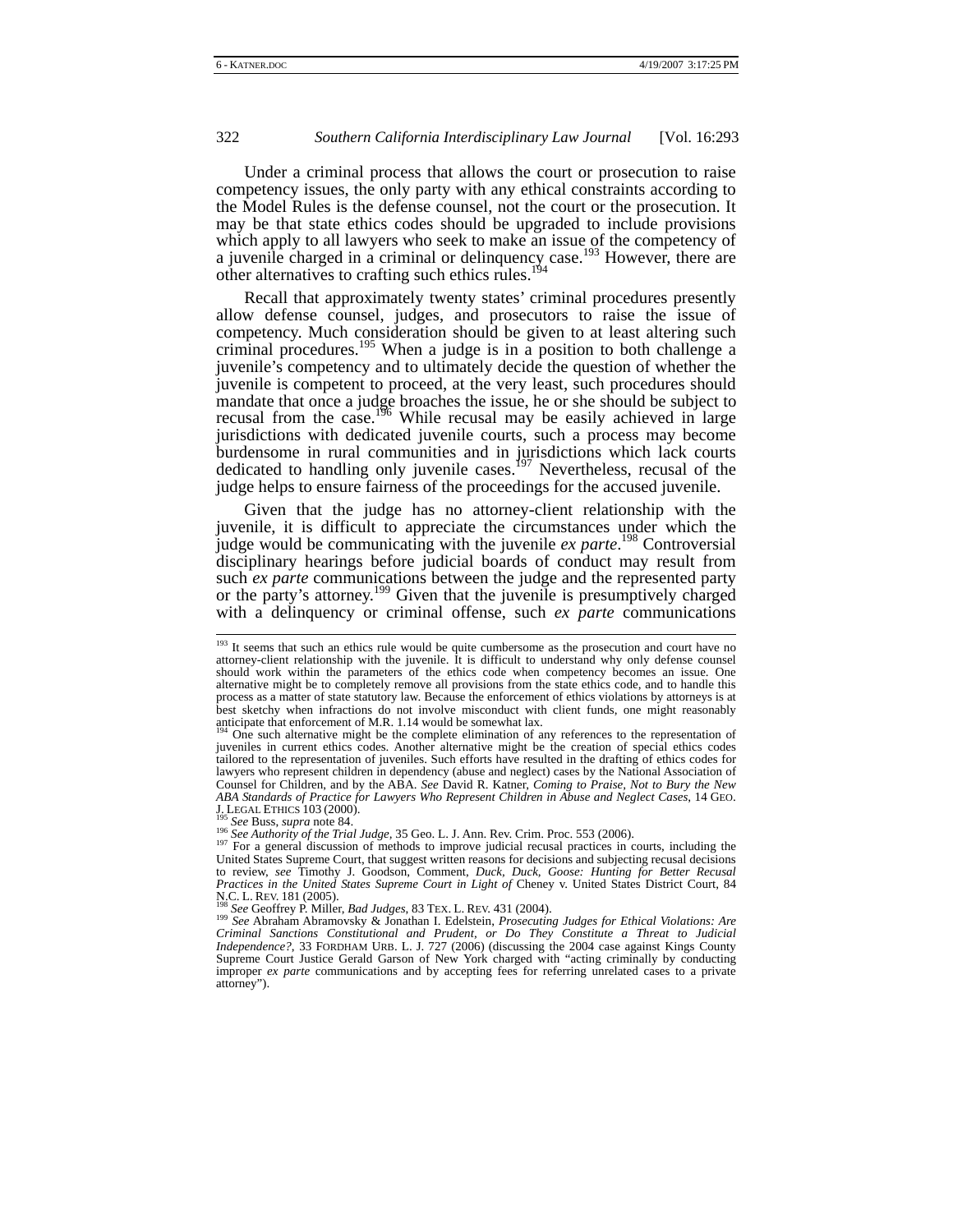appear to run counter to the *Gault* rationale,<sup>200</sup> let alone Canon 3(B)(7) of the ABA Code of Judicial Conduct.<sup>201</sup> However, it may be that in jurisdictions which allow, and in some cases encourage, juveniles to waive counsel in delinquency adjudications, that the court may find itself in a position to speak directly with the accused juvenile rather than with the juvenile's legal representative.<sup>202</sup> By crafting a procedure that continues to allow the court to raise the competency issue, but then requires the court to recuse itself in compliance with the ABA Model Code of Judicial Conduct Canon 3(E)(1)(a),<sup>203</sup> and refer the case on the merits to a different court, the juvenile's communications in the absence of counsel would generally not be known by the ultimate trier of fact (unless the judges elect for some reason to communicate with one another about the case privately).

In the alternative, if judges are to be allowed procedurally to raise the issue of the juvenile's competence, then it would be appropriate to adopt a special ethics rule which governs the court's use of discretion in such circumstances.204 It seems fitting that if defense counsel should be forced to comply with an ethics rule restricting options in the representation of a client, then similar restraints should apply to judges as well. Prohibiting any private communications between judges following recusal of one of the judges would not be inappropriate.<sup>205</sup> Prohibiting communications by a judge directly with the juvenile rather than with the juvenile's counsel, other than under the most exceptional circumstances, would also be appropriate.<sup>206</sup> It must be stressed that these are juveniles whose

(1) A judge shall disqualify himself or herself in a proceeding in which the judge's impartiality might reasonably be questioned, including but not limited to instances where: (a) the judge has a personal bias or prejudice concerning a party or a party's lawyer, or personal knowledge of disputed evidentiary facts concerning the proceeding.

<sup>&</sup>lt;sup>200</sup> *In re* Gault, 387 U.S. 1 (1967) (Supreme Court relied on the Fourteenth Amendment Due Process Cause in granting juvenile defendants a constitutional right to counsel).

The Model Code of Judicial Conduct was adopted by the House of Delegates of the American Bar Association in August 1990, and amended in August, 2003. Canon 3 (B)(7) states:

A judge shall accord to every person who has a legal interest in a proceedings, or that person's lawyer, the right to be heard according to law. A judge shall not initiate, permit, or consider ex parte communications, or consider other communications made to the judge outside the presence of the parties concerning a pending or impending proceeding . . . .

MODEL CODE OF JUDICIAL CONDUCT Canon 3(B)(7) (1990). 202 *See* Mary Berkheiser, *The Fiction of Juvenile Right to Counsel: Waiver in the Juvenile Courts,* <sup>54</sup> FLA. L. REV. 577 (2002) ("Studies report that more than one-half of children accused of criminal acts appear in juvenile court without counsel and enter pleas to crimes they may or may not have committed." *Id.* at 580.). 203 The Model Code of Judicial Canon 3(E)(1)(a) provides:

MODEL CODE OF JUDICIAL CONDUCT Canon 3(E)(1)(a) (1990). 204 For a discussion of media and bar polls used as methods to evaluate and hold judges accountable, *see* Penny J. White, *Judging Judges: Securing Judicial Independence by Use of Judicial Performance Eygaluations*, 29 FORDHAM URB. L. J. 1053, 1064–66 (2002).

<sup>&</sup>lt;sup>205</sup> *See* Miller, *supra* note 198.<br><sup>206</sup> Some would argue that Canon 3(B)(7) of the Model Code of Judicial Conduct already creates just such a prohibition: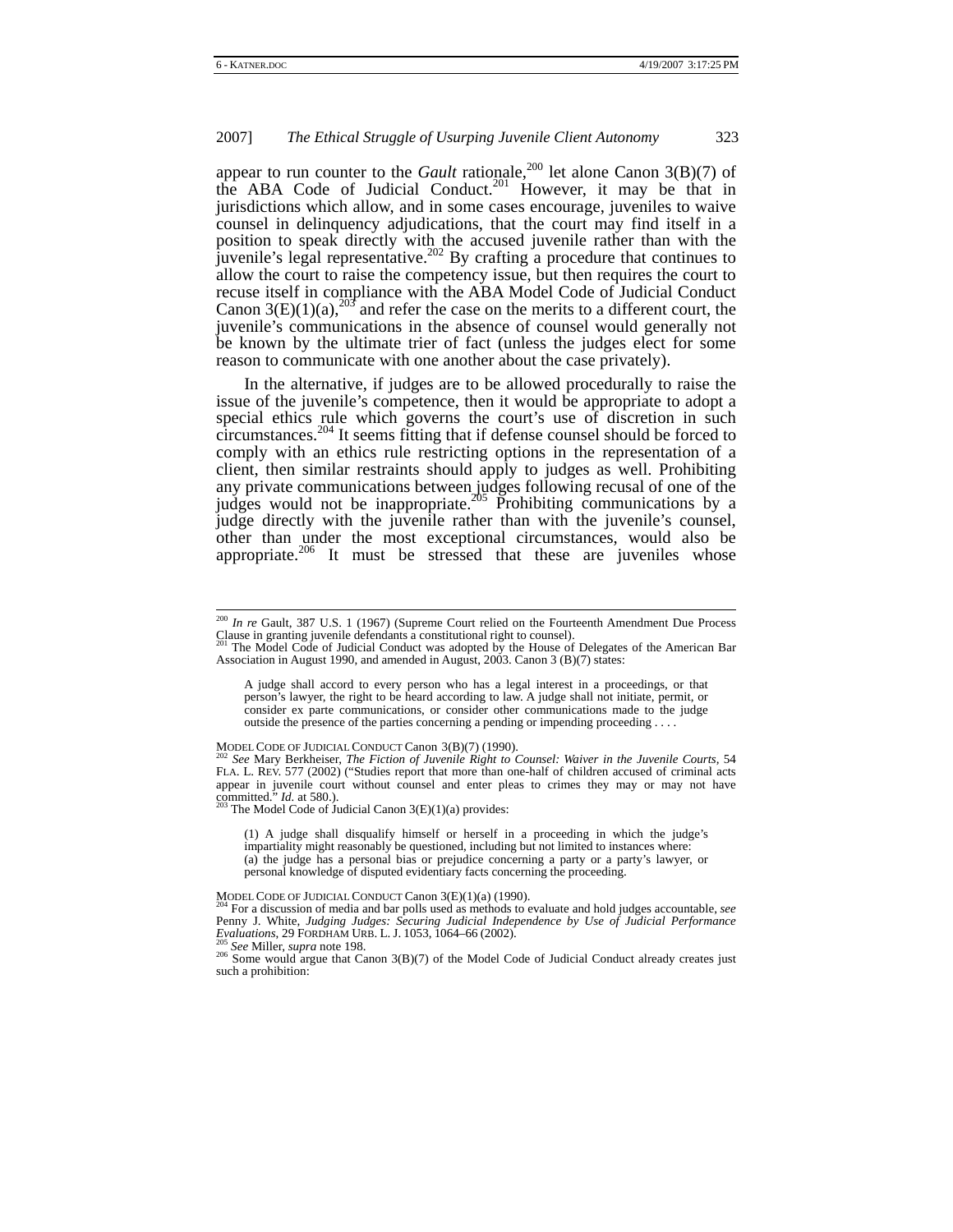competence is in question, and whose cases may be decided by the same judge, or the same judge may be sitting for the decision whether to transfer the case from the juvenile system into the adult criminal system. Additionally, scholars note the importance of the trial judge's role in these proceedings because "[a]ppellate courts rarely review and almost never reverse trial court decisions regarding defendants' competence to proceed."<sup>207</sup> Most importantly, the juvenile's Fifth Amendment privilege against self incrimination would become meaningless if the trier of fact were allowed to discuss issues directly with the accused without the benefit of counsel.<sup>208</sup>

Finally, if prosecutors are to be allowed to raise a juvenile's competency as well, then yet another ethics rule should be adopted to create some parameters for the exercise of such discretion.<sup>209</sup> Although some have argued that prosecutors are part of the judicial branch of government, $210^\circ$  the Supreme Court has recognized that prosecutors are not.<sup>211</sup> These attorneys are already enshrouded with the power to decide what charges to bring against the juvenile, $^{212}$  whether to bring the case in juvenile or adult court systems,  $2r^2$  and then additionally they enjoy the ability to challenge the competency of the accused. Once again, it is unclear why only defense counsel should have an overriding ethics rule governing decisions and options in the application of a defense, but no similar ethics rules apply to either the court or the prosecutor.<sup>214</sup>

The more propitious remedy would be to eliminate the ability of the judge and the prosecutor to challenge the juvenile defendant's competency.215 Consider the blurring that occurs in the respective roles of

prosecutorial discretion in charging decisions with virtually no public scrutiny, *see* Harry Litman,<br>*Pretextual Prosecution*, 92 GEO. L. J. 1135 (2004).<br><sup>213</sup> See Lisa M. Flocak, *Linearly Cell* M. W. W. W.

 <sup>[</sup>A] judge shall mot initiate, permit, or consider ex parte communications, or consider other communications made to the judge outside the presence of the parties concerning a pending or impending proceeding . . . .

MODEL CODE OF JUDICIAL CONDUCT Canon 3(B)(7) (1990).<br>
<sup>207</sup> *See* Poythress et al., *supra* note 16, at 41.<br>
<sup>208</sup> *See* Christopher Slobogin, Estelle v. Smith: *The Constitutional Contours of the Forensic Evaluation*,<br>
3

See generally Samuel J. Levine, *Taking Prosecutorial Ethics Seriously: A Consideration of the Prosecutor's Ethical Obligation to "Seek Justice" in a Comparative Analytical Framework*, 41 HOUS. L. REV. <sup>1337</sup> (2004). 210 *See* William B. Gwyn, *The Indeterminacy of the Separation of Powers and the Federal Courts,* <sup>57</sup>

GEO. WASH. L. REV. 474 (1989) (crafting a historical argument for considering the prosecution as both executive and judicial). *But see* Saikrishna B. Prakash, *The Chief Prosecutor,* 73 GEO. WASH. L. REV. 521 (2005) (arguing that historically the President retained full control over the office of the federal prosecutors. *Id.* at 546–65.)

*See* Morrison v. Olson, 487 U.S. 654 (1988) (prosecution is a power of the executive branch. *Id.* at 691.).

 $2^{12}$  For a general discussion of the power of the prosecutor in the federal system to exercise

*See* Lisa M. Flesch, *Juvenile Crime and Why Waiver is Not the Answer*, 42 FAM. CT. REV. 583 (2004); Kelly M. Angell, Note, *The Regressive Movement: When Juvenile Offenders are Treated as Adults,*<br>*Nobody Wins*, 14 S. CAL. INTERDISC. L.J. 125 (2004).<br><sup>214</sup> See generally Samuel J. Levine, *Taking Ethical Discretion Seriou* 

*Obligation*, 37 IND. L. REV. 21 (2003). 215 *See generally*, Daryl J. Levinson, *Empire-Building Government in Constitutional Law,* <sup>118</sup> HARV. L.

REV. 915 (2005) (discussing the problems and consequences of executive and legislative branches allying themselves with one another as members of a common party. *Id.* at 952–58.).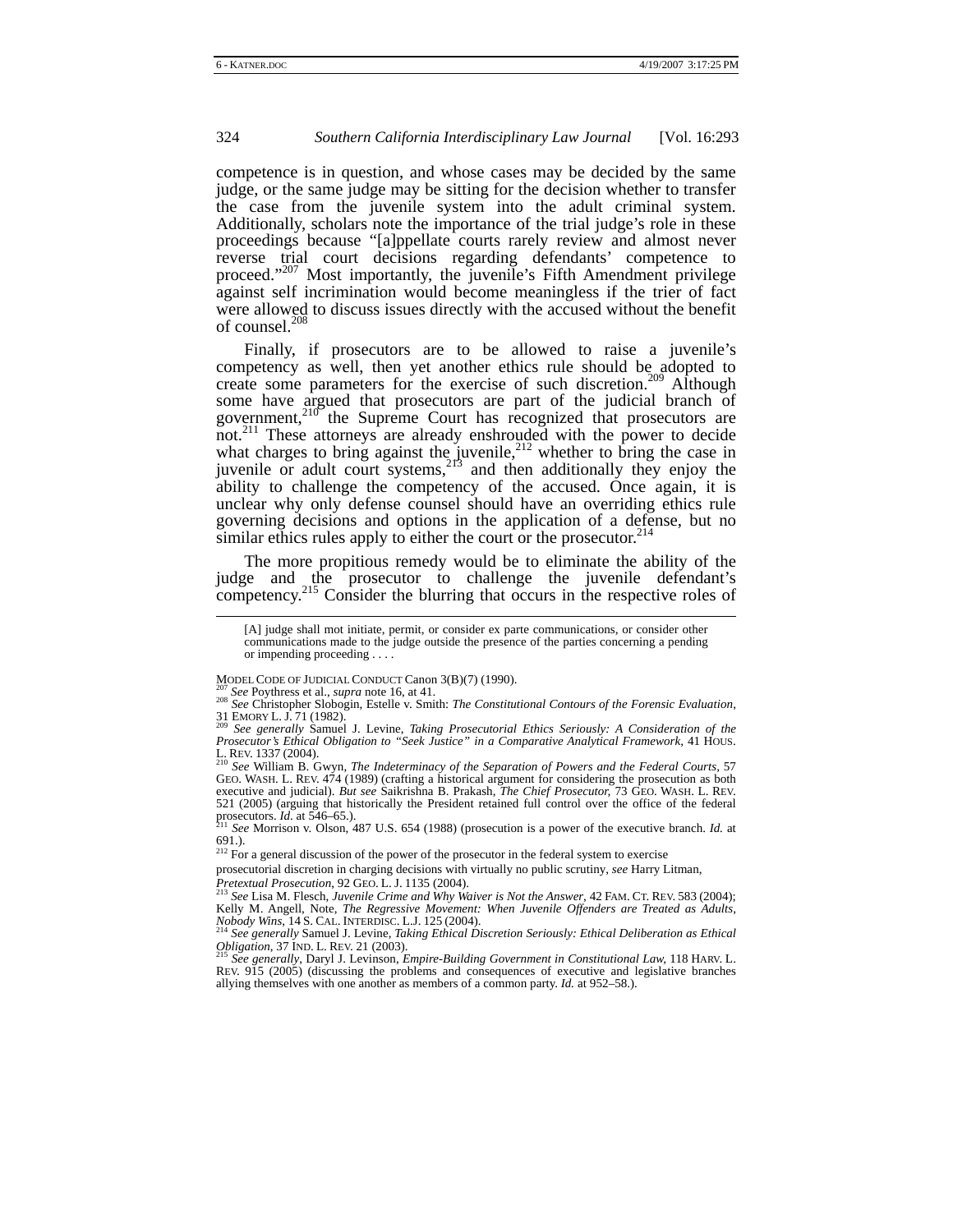the professionals involved in criminal justice once the door to competency swings open at anyone's request. The judge who functions as the objective fact finder is now functioning as advocate for the accused. The judge may be able to both raise the issue and to rule on it all in one swift setting.<sup>216</sup> The prosecutor who serves as the representative of the people in enforcing the criminal and delinquency laws is now focusing on what she believes is in the best interest of the person accused of violating the law in the first place.217 An even more interesting issue is raised when the judge or prosecutor raises the juvenile's competency over the express objection of the juvenile or the juvenile's defense counsel.

An equally important issue is the practice of a prosecutor in a jurisdiction which allows prosecutorial waiver of juveniles into adult courts both raising the juvenile's competency and then subsequently transferring the case to the adult criminal court system should the juvenile be found competent to stand trial. The prosecutor might seek to introduce the testimony of the mental health evaluators at some stage in the adult criminal trial, perhaps during the trial on the merits or during the sentencing stage, should a verdict be returned allowing such testimony in the record.<sup>218</sup> However infrequently the judge or the prosecutor might actually challenge juvenile competency, the procedure itself appears to be inappropriate and results in shifting the roles of the various professionals in criminal justice systems. $<sup>2</sup>$ </sup>

The next issue meriting consideration is the appointment of licensed attorneys as guardians *ad litem* in delinquency and criminal cases.<sup>220</sup> Perhaps one way of avoiding the rather obvious potential ethics conflicts for this group would be to enact special legislation which exempts this group from compliance with the state legal ethics code. Thus, a lawyer appointed to report back to a judge as a guardian, rather than functioning as the actual legal representative for the juvenile client, would not be required to comply with the traditional ethics duties and obligations such as maintaining confidentiality of communications with the represented party and complying with the objectives of litigation as indicated by the client or represented party.<sup>221</sup> One must question the utility of such a legislative

<sup>&</sup>lt;sup>216</sup> For a criticism of abuse of judicial power, *see* Lynn D. Wardle, *Goodridge and "the Justiciary" of Massachusetts*, 14 B.U. PUB. INT. L. J. 57 (2004).

For a discussion of the confusion of the role of the prosecution in a different context, *see* Suzanne M. Jost, Comment, *Unconstitutional Delegation of Prosecutorial Discretion in Texas: The Pollution of Environmental Violation Deterrents,* <sup>36</sup> ST. MARY'S L. J. <sup>411</sup> (2005). 218 *See generally* John D. Burrow, *Punishing Serious Juvenile Offenders: A Case Study of Michigan's* 

*Prosecutorial Waiver Statute*, 9 U.C. DAVIS J. JUV. L. & POL'Y 1 (2005). 219 *See* M. Elizabeth Magill, *The Real Separation in Separation of Powers Law*, 86 VA. L. REV. <sup>1127</sup>

<sup>(2000)</sup> (arguing that prosecutors' decisions about how to enforce a law is indistinguishable from lawmaking itself).

<sup>220</sup> *See* JANE KNITZER & MERRIL SOBIE, LAW GUARDIANS IN NEW YORK STATE: A STUDY OF THE LEGAL REPRESENTATION OF CHILDREN 82–88 (1984) (over two-thirds of the appointed law guardians were given no special training and had no special interest in juvenile law, at least half were unprepared for trial, and half of the transcripts of the proceedings appeared to have errors not challenged by the children's lawyers either at trial or on appeal). <sup>221</sup> *See* David Rosenthal, *The Criminal Defense Attorney, Ethics, and Maintaining Client* 

*Confidentiality: A Proposal to Amend Rule 1.6 of the Model Rules of Professional Conduct*, 6 ST. THOMAS L. REV. 153 (1993).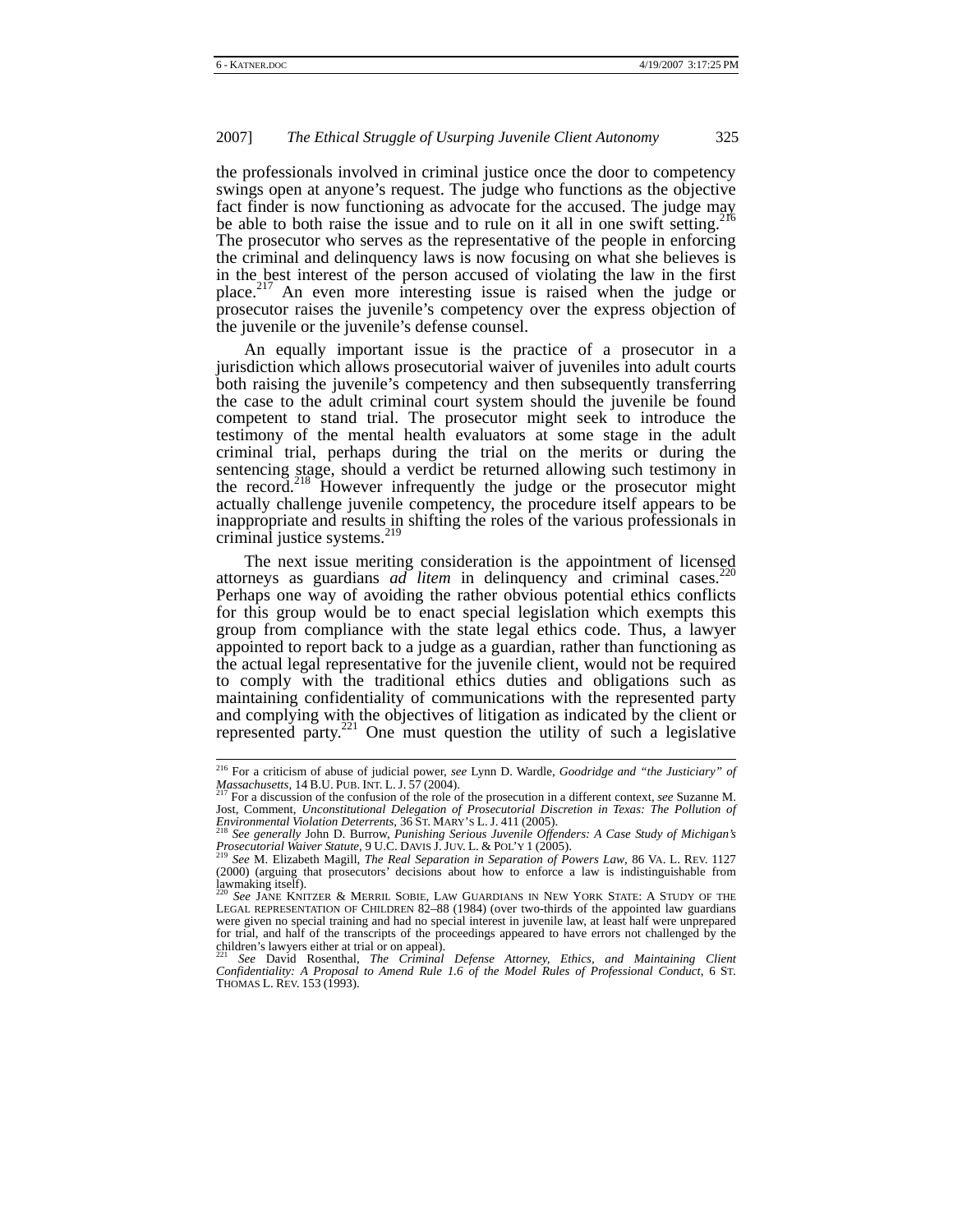solution, however. If there is a compelling reason to have only lawyers functioning as guardians, then such a remedy might make more sense. However, if others, both laymen and professionals alike, are just as capable as lawyers of substituting their judgment for that of the represented client, and if the role of the guardian is not to give legal advice or representation to the juvenile, then it serves no purpose to place lawyers in the position of functioning as a parent or legal guardian for the juvenile lacking competence. Further, by eliminating lawyers from this role, it becomes unnecessary to craft a legislative reprieve from complying with the state ethics code when a lawyer serves at the court's pleasure as a guardian *ad litem*. Finally, the lawyer would then function as the child's legal representative consistent with the attorney's training and professional duties and obligations.

There may be no compelling reason for courts to appoint lawyers to function as guardians *ad litem* for children in legal proceedings. Such a practice has tremendous potential for creating confusion for attorneys forced to serve in a hybrid role wherein they have specific ethical duties under their state professional ethics codes which inherently conflict when they are asked to disclose information they have obtained from the represented party. $222$  The conflict may be altogether avoided if courts appoint individuals who do not owe such ethical duties by virtue of their professional licensure.<sup>223</sup> Additionally, many groups of individuals other than attorneys actually have professional training to work with juveniles; for instance pediatricians, child psychologists, social workers, teachers, juvenile guidance counselors, and trained foster parents. Other people without specialized educational backgrounds in child development might be equally well qualified to serve as child guardians, such as parents, youth group workers, youth sports coaches, and child care workers. But these nonlawyer court-appointed guardians *ad litem* ("GALs")<sup>224</sup> should still make it clear when communicating with the juvenile that while their role is to communicate with the juvenile, they may also be required to disclose information to the court. If the client decides to speak with the GAL, the client should be advised that the GAL is in a position to make decisions on behalf of the juvenile much like a parent deciding what might be best for the parent's own child. There should be no confusion about the role of the GAL, the issue of loyalty, or confidentiality of communications.

 <sup>222</sup> For an excellent example of the confusion created when lawyers function as guardians *ad litem* and attorneys, *see, e.g.,* State v. Harrison, 24 P.3d 936 (Utah 2001) (where a child victim in a criminal case had a guardian *ad litem* appointed who sat next to the prosecutor and asked questions of the witnesses during the trial). The Supreme Court of Utah noted "that the duties and responsibilities of a guardian *ad litem* are not always coextensive with those of an attorney representing a party in an action. While the term guardian ad litem is often used as a general term to mean attorney guardian *ad litem*, a guardian *ad litem* in the general sense need not be an attorney." *Id*. at 942, n.4. 223 A relatively straightforward and simple solution to the conflict issues present for attorneys serving as <sup>223</sup> A relatively straightforward and

guardians would be to appoint lay guardians rather than licensed attorneys. *See* Rebecca H. Heartz, *Guardians Ad Litem in Child Abuse and Neglect Proceedings: Clarifying the Roles to Improve Effectiveness,* <sup>27</sup> FAM. L. Q. <sup>327</sup> (1993). 224 The term GAL is used in this article to refer specifically to nonlawyer guardians *ad litem*.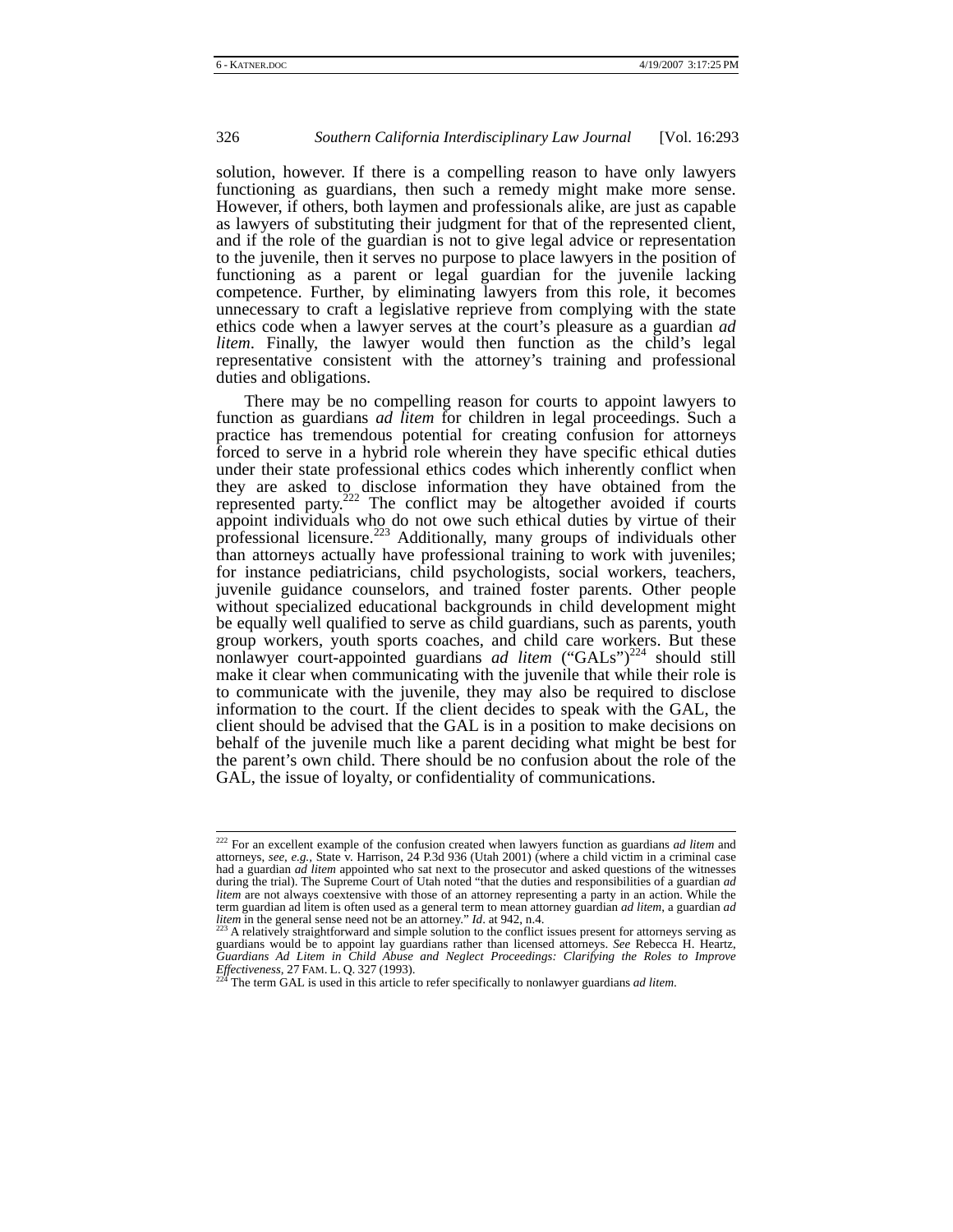Nevertheless, there are at least two compelling reasons to promote the confidentiality of juvenile client communications with their counsel rather<br>confidentiality of juvenile client communications with their counsel rather<br>225 than with the guardians *ad litem* when client competency is at stake.<sup>225</sup> First, the client has a constitutional right to counsel<sup>226</sup> which is significantly impeded if counsel is functioning as a guardian *ad litem* required by law to serve as an agent of the court. Many of these clients are not among the most sophisticated or best educated, and the prospect of explaining the role of an attorney who is actually serving the interests of the court may be more than a little confusing. Consider further that the very reason a guardian appointment is under consideration is based upon the belief by the representing attorney that the client demonstrates some serious deficiency in intellect, emotional stability, judgment, mental comprehension, and/or decision-making capabilities. Second, the rationale that gave rise to separate juvenile court systems was to pursue rehabilitative models for the children in the system.<sup>227</sup> Such an objective is all but eliminated where the juvenile has no one person in whom he or she can place his or her trust, let alone communicate with privately and without fear that any disclosures will be revealed to the judge who will determine the adjudication result. Any pretense to crafting a rehabilitative system is eliminated when the juvenile senses that there is no advocate there to champion his or her cause; instead the juvenile senses that the only parties present are there for the convenience of the system, or they are present to somehow assist the court, not the child. $^{228}$ 

The appointment of a GAL whenever counsel is unable to effectively communicate with a juvenile client<sup>229</sup> appears to resolve many problems counsel might otherwise have with an incompetent juvenile client, assuming, of course that lawyers will actually invoke and comply with such provisions in the state ethics code. This author speculates that most juvenile advocates will *not* apply the provisions of M.R. 1.14 for a number of

<sup>&</sup>lt;sup>225</sup> *But see* Fred C. Zacharias, *Rethinking Confidentiality*, 74 IOWA L. REV. 351 (1989) (questioning the application of strict confidentiality rules).

application of strict confidentiality rules). 226 *See* Monroe H. Freedman, *Professionalism in the American Adversary System*, 41 EMORY L. J. 467, <sup>470</sup> (1992). 227 *See* Daniel M. Filler & Austin E. Smith, *The New Rehabilitation*, 91 IOWA L. REV. <sup>951</sup> (2006):

Juvenile courts were created for the express purpose of rehabilitating offenders. Most histories of modern American juvenile justice begin in 1899, when Illinois established the first separate juvenile court for prosecuting delinquent children. Over the course of the next twenty-five years, virtually every other state adopted a similar tribunal for juveniles charged with crimes. According to the accepted history of American juvenile justice, the commitment to rehabilitation began to wane in the second half of the twentieth century, particularly after the United States Supreme Court extended many criminal procedural rights to children during the civil rights revolution of the 1960s.

Id. at 952-53.<br><sup>228</sup> See Kenneth E. Meister, Miranda *on the Couch: An Approach to Problems of Self-Incrimination,*<br>Right to Counsel and Miranda Warnings in Pre-Trial Psychiatric Examinations of Criminal Defendants, 11 COLUM. J.L. & SOC. PROBS. 403 (1975). 229 *See* ANNE GRAFFAM WALKER, HANDBOOK ON QUESTIONING CHILDREN: <sup>A</sup> LINGUISTIC PERSPECTIVE

<sup>(2</sup>d ed. 1999); WENDY BOURG ET AL., A CHILD INTERVIEWER'S GUIDEBOOK (1999); DEBRA A. POOLE & MICHAEL E. LAMB, INVESTIGATIVE INTERVIEWS OF CHILDREN: A GUIDE FOR HELPING PROFESSIONALS (1998).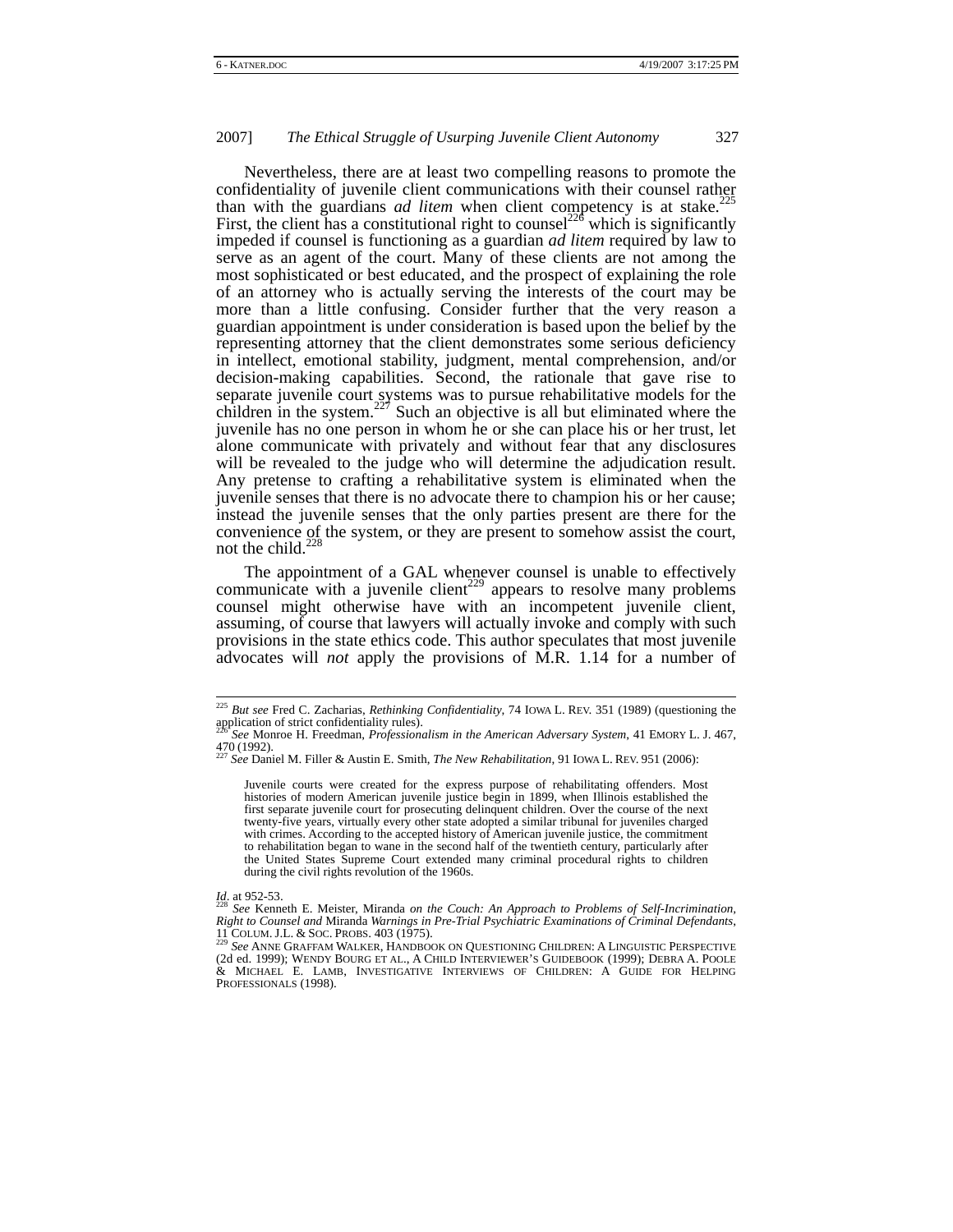reasons.<sup>230</sup> First, many states rely extensively on volunteers to provide legal representation to juveniles charged with delinquency offenses, while other states allow procedures for counsel to be waived by the accused, $231$  thus creating the possibility of the accused in a serious delinquency matter not having an attorney.<sup> $232$ </sup> Ironically, part of the legal requirement for defendants to waive their right to counsel<sup>233</sup> involves the defendant's prior experience in the court system, yet one of the nation's most respected scholars in this field has found that prior court experience bears no direct relationship to juveniles' understanding of their legal rights.<sup>234</sup> Thus, juveniles frequently waive their right to counsel even before they have ever consulted with an attorney.<sup>235</sup>

Herr, *supra* note 55, at 615.<br><sup>231</sup> The Supreme Court's requirements for adequate waiver of a juvenile's right to an attorney was stated in *Fare*  $\hat{v}$ . *Michael C.*, 442 U.S. 707, 725 (1978) (requiring "inquiry into all the circumstances surrounding the interrogation . . . includ[ing] evaluation of the juvenile's age, experience, education, background, and intelligence, and into whether he has the capacity to understand the warnings given<br>him, the nature of his Fifth Amendment rights, and the consequences of waiving those rights.") The United States Supreme Court's test for waiving counsel requires an "examination of a multiplicity of factors to determine the validity of a waiver, including the person's age, intellectual ability, educational level, emotional or mental problems, and prior experience with the court system."<br>Berkheiser, *supra* note 202, at 613 (*citing Johnson v. Zerbst, 304 U.S. 458, 464* (1938)).<br><sup>233</sup> One scholar notes th

The crucial question, of course, is whether juveniles possess the competence to waive counsel "voluntarily and intelligently," particularly without consulting counsel. When the judges who give youths advisories seek predetermined results – waivers of counsel– they compound the problem, as this affects both what and how they inform juveniles and how they interpret their responses. Every scholar has criticized the "totality" approach to juveniles' waiver of rights for failing adequately to compensate for youths' immaturity and lack of adjudicative competence. Not surprisingly, the empirical research indicates that juveniles are not as competent as adults to waive their rights in a "knowing and intelligent" manner. Particularly for younger juveniles, their capacity to understand and waive rights is especially problematic.

Barry C. Feld, *The Constitutional Tension Between Apprendi and McKeiver: Sentence Enhancements Based on Delinquency Convictions and the Quality of Justice in Juvenile Courts*, 38 WAKE FOREST L. REV. 1111, 1175–76 (2003).<br><sup>234</sup> THOMAS GRISSO, JUVENILES' WAIVER OF RIGHTS: LEGAL AND PSYCHOLOGICAL COMPETENCE 194

 $(1981)$ .

<sup>235</sup> *See* GABRIELLA CELESE & PATRICIA PURITZ, THE CHILDREN LEFT BEHIND: AN ASSESSMENT OF ACCESS TO COUNSEL AND QUALITY OF REPRESENTATION IN DELINQUENCY PROCEEDINGS IN LOUISIANA 59–62 (2001) (80 to 90% of juveniles charged with delinquency offenses waive their right to counsel); PATRICIA PURITZ & KIM BROOKS, KENTUCKY: ADVANCING JUSTICE: AN ASSESSMENT OF ACCESS TO COUNSEL AND QUALITY OF REPRESENTATION IN DELINQUENCY PROCEEDINGS 29 (2002) ( "[L]arge

<sup>&</sup>lt;sup>230</sup> In coming to this conclusion, the author agrees with Stanley Herr's criticism of the application of the ethics rules in cases where clients suffer from mental disabilities:

The legal profession's ethical codes have offered little guidance on how to represent a client with a mental disability. The codes permit a lawyer to be the partisan champion of her client's expressed wishes, or the benevolent protector of the client's best interests. For example, the controversy over the attorney's role in civil commitments has raged for nearly two decades between the "client-centered-expressed interests" model and the "best interests" model. But the Code of Professional responsibility and the newer Model Rules of Professional Conduct have been silent on the controversy. Indeed, the codes of the organized bar foster confusion about the lawyer's proper roles and the scope of the aid lawyers should offer clients. Exacerbated by the disabled client's poverty, physical isolation, or unusual legal problems, this lack of clear ethical guidance may lead some lawyers to shun mentally disabled clients. Even worse, such imprecision may contribute to substandard legal representation and a failure to attend to clients with mental disabilities.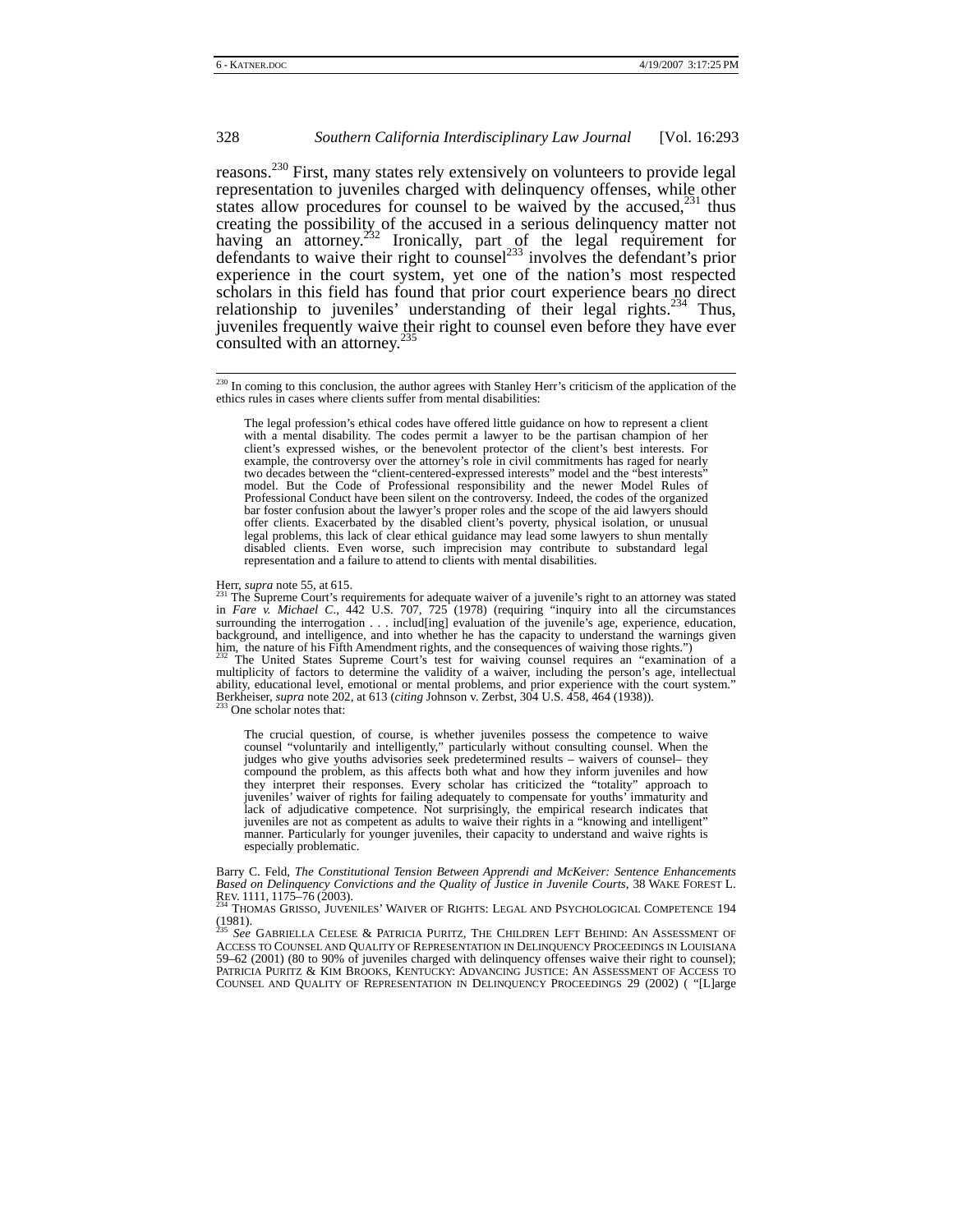Additionally, where lawyers *are* present to represent juveniles in delinquency and criminal cases, many state public defenders report that their dockets remain overloaded to such an extent<sup>236</sup> that their contact time with new juvenile clients is very limited.<sup>237</sup> By not having sufficient time to communicate with a juvenile charged with a delinquency or criminal offense, counsel may be unaware of the client's competency status.<sup>238</sup> Under any of these circumstances, it is likely that counsel faces strong disincentives to strictly apply the language of M.R. 1.14 and to request appointment of separate guardians *ad litem* in the appropriate cases, as such compliance further slows down the system and creates additional work responsibilities for the lawyers in question.<sup>239</sup> It is far more expedient for counsel to determine that the client presents no competency issues and then to go forward with the representation.<sup>240</sup> If most cases are resolved without trial, then the system functions more efficiently, and counsel can quickly move to the next matter on the docket. The only problem is that the client may not comprehend what has occurred, or the client may not have

response to such situations has been to advise the public defenders to take affirmative steps such as:

[To] not accept new clients. If the clients are being assigned through a court appointment system, the lawyer should request that the court not make any new appointments. Once the lawyer is representing a client, the lawyer must move to withdraw from representation if she cannot provide competent and diligent representation.

According to Morrison and Anders this problem is somewhat widespread in that there are too few trained professionals to perform mental health evaluations on children suffering diagnosable mental health problems:

By some estimates, just over 20% of all children and adolescents in the United States (more than 2 million) have a diagnosable mental disorder. Many of these are serious; that is, they cause significant distress or interfere with a child's or adolescent's ability to study or to relate to family or friends. Although some young people referred for mental health evaluation do not require treatment, hardly any referral we can imagine should be regarded as trivial. . . . At present there are far too few well-trained mental health professionals to evaluate more than a small fraction of all of these potential patients.

numbers of youth are still waiving counsel."); PATRICIA PURITZ, ET AL., VIRGINIA: AN ASSESSMENT OF ACCESS TO COUNSEL AND QUALITY OF REPRESENTATION IN DELINQUENCY PROCEEDINGS 24–25 (2002) (where 50% of juveniles are estimated to have waived their right to counsel in delinquency cases).<br><sup>236</sup> The massive case loads of public defenders is beyond the scope of this article, but the ABA's

ABA Standing Comm. On Ethics and Prof'l Responsibility, Formal Op. 06-441 (May 13, 2006), *cited in*  79 CRIM. L. REP. 668 (AUG. 9., 2006), *available at* http://www.lajusticecoalition.org/doc/ABA-Ethics-Opinion.pdf.

AM. BAR ASS'N JUVENILE JUSTICE CTR., A CALL FOR JUSTICE: AN ASSESSMENT OF ACCESS TO COUNSEL AND QUALITY OF REPRESENTATION IN DELINQUENCY PROCEEDINGS 52–56 (1995) (the size of the reported caseloads of public defenders creates barriers from quality representation of juveniles in delinquency cases).

JAMES MORRISON & THOMAS F. ANDERS, INTERVIEWING CHILDREN AND ADOLESCENTS: SKILLS AND STRATEGIES FOR EFFECTIVE DSM-IV DIAGNOSIS 1 (1999).

This is not an endorsement from the author for counsel to disregard legal ethical duties owed to juvenile clients. It is simply a recognition of the realities of present day practice throughout the country in juvenile delinquency and criminal defense work. Without a doubt, there are many attorneys who take seriously their ethical options mapped out in M.R. 1.14, but there are so few recorded decisions either from courts of appeal or state disciplinary board hearings that one can only speculate how frequently counsel comply with the ethics rule.

<sup>240</sup> *See* Marvin R. Ventrell, *Rights and Duties: An Overview of the Attorney-Child Client Relationship*, 26 LOY. U. CHI. L.J. 259 (1995) (stating that many attorneys do not comply with the Model Rules of Professional Conduct with child-clients*Id*. at 270.).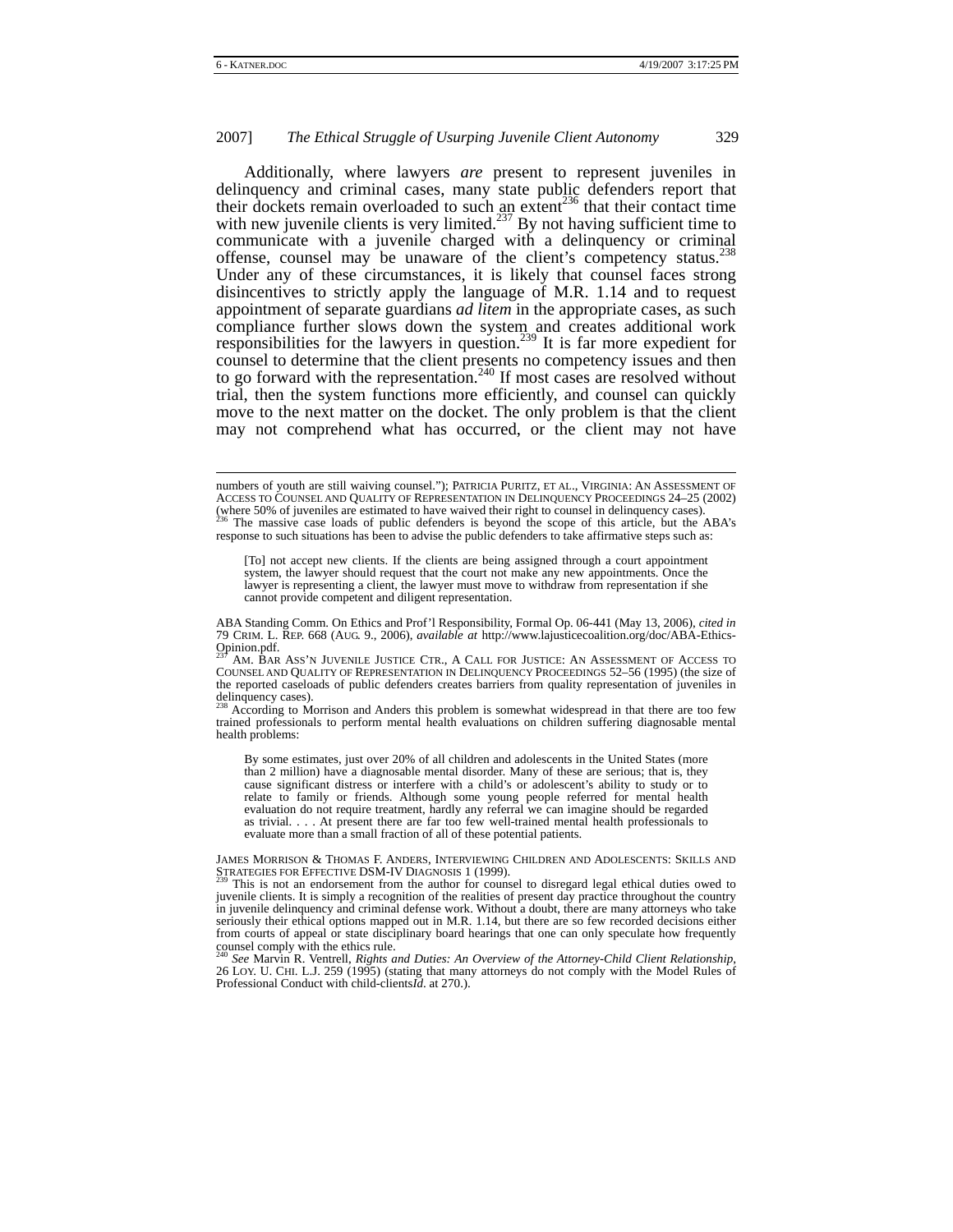sufficient abilities to make rational choices<sup>241</sup> given the juvenile's developmental immaturity, $\frac{242}{2}$  mental retardation, or mental illness.<sup>243</sup>

Even for those counsel who do attempt to comply with the provisions of M.R. 1.14, however, the question remains as to why this procedure is included in the state ethics code, rather than incorporated as part of the state code of criminal or juvenile procedure. Whenever the state code of criminal procedure is at odds with the state ethics code, such inconsistent provisions should be eliminated or made to interact in a consistent fashion.244 Furthermore, if the current ethics rule resulting in appointment of guardians *ad litem* were eliminated from the ethics code and written into the code of criminal or juvenile procedure, it is much more likely that it would be enforced, or at least subject to oversight by the judicial system at the trial and appellate levels.<sup>245</sup> As it stands today, it is unclear what action could be taken against an attorney who fails to "comply" with M.R. 1.14. Would counsel be subject to disciplinary proceedings if she failed to request the appointment of a guardian?<sup>246</sup> Who would be responsible for initiating such a complaint if the rule were ignored? The client whose competency is in question, or the judge or prosecutor who themselves have the option of raising competency in so many jurisdictions?<sup>247</sup> The vagaries of this process help to ensure noncompliance with the state legal ethics code provisions. $^{2}$ 

Because state bar disciplinary hearings generally occur in separate proceedings rather than simultaneously with the pending litigation, and

[A]lmost thirty years after the Clark Commission noted serious problems with the lack of uniformity in lawyer discipline, attorneys continue to be sanctioned inconsistently. Moreover, even courts that attempt to follow the ABA Standards reach inconsistent results in seemingly similar cases. This occurs for a number of reasons mainly attributable to problems with the Standards themselves.

<sup>&</sup>lt;sup>241</sup> *See Elizabeth S. Scott, Reasoning and Judgment in Adolescent Decisionmaking*, 37 VILLANOVA L. REV. 1607 (1992).

REV. 1607 (1992). 242 *See* The MacArthur Study, *supra* note 15. 243 *See* David R. Katner, *The Mental Health Paradigm and the MacArthur Study: Emerging Issues Challenging the Competence of Juveniles in Delinquency Systems*, 32 AM. J. OF LAW & MED. 4 (forthcoming 2006).

<sup>&</sup>lt;sup>244</sup> *See* Robert C. Bordone, *Fitting the Ethics to the Forum: A Proposal for Process-Enabling Ethical* Codes, 21 OHO ST. J. ON DISP RESOL. 1 (2005).

The ethical conflicts which guardian-attorneys might face when they are functioning as nontraditional lawyers might be resolved if the state ethics code adopted a provision waiving all ethical duties to clients in situations where the attorney is functioning as an appointed guardian *ad litem* by the court. Although this author does not believe such a remedy resolves the potential confusion a juvenile client whose competency is questioned may experience, there are other theaters where conflicting ethical duties have been resolved by crafting ethics rules which supersede other ethics rules. In the case of military attorneys who must be licensed in some state to practice law under the Uniform Code of Military Justice, article 27 of the UCMJ preempts the civilian ethics rules. *See* C. Peter Dungan, *Avoiding "Catch-22s": Approaches to Resolve Conflicts Between Military and State Bar Rules of Professional Responsibility,* 30 J. LEGAL PROF. 31 (2005).<br><sup>246</sup> One critic has noted that:

Leslie C. Levin, *The Emperor's Clothes and Other Tales About the Standards for Imposing Lawyer*<br>*Discipline Sanctions*, 48 AM U.L. REV. 1, 37 (1998).

*See* Buss, *supra* note 84 (documenting the jurisdictions which allow judges to raise the issue of a defendant's competency to stand trial). <sup>248</sup> *See generally* Levin, *supra* note 246.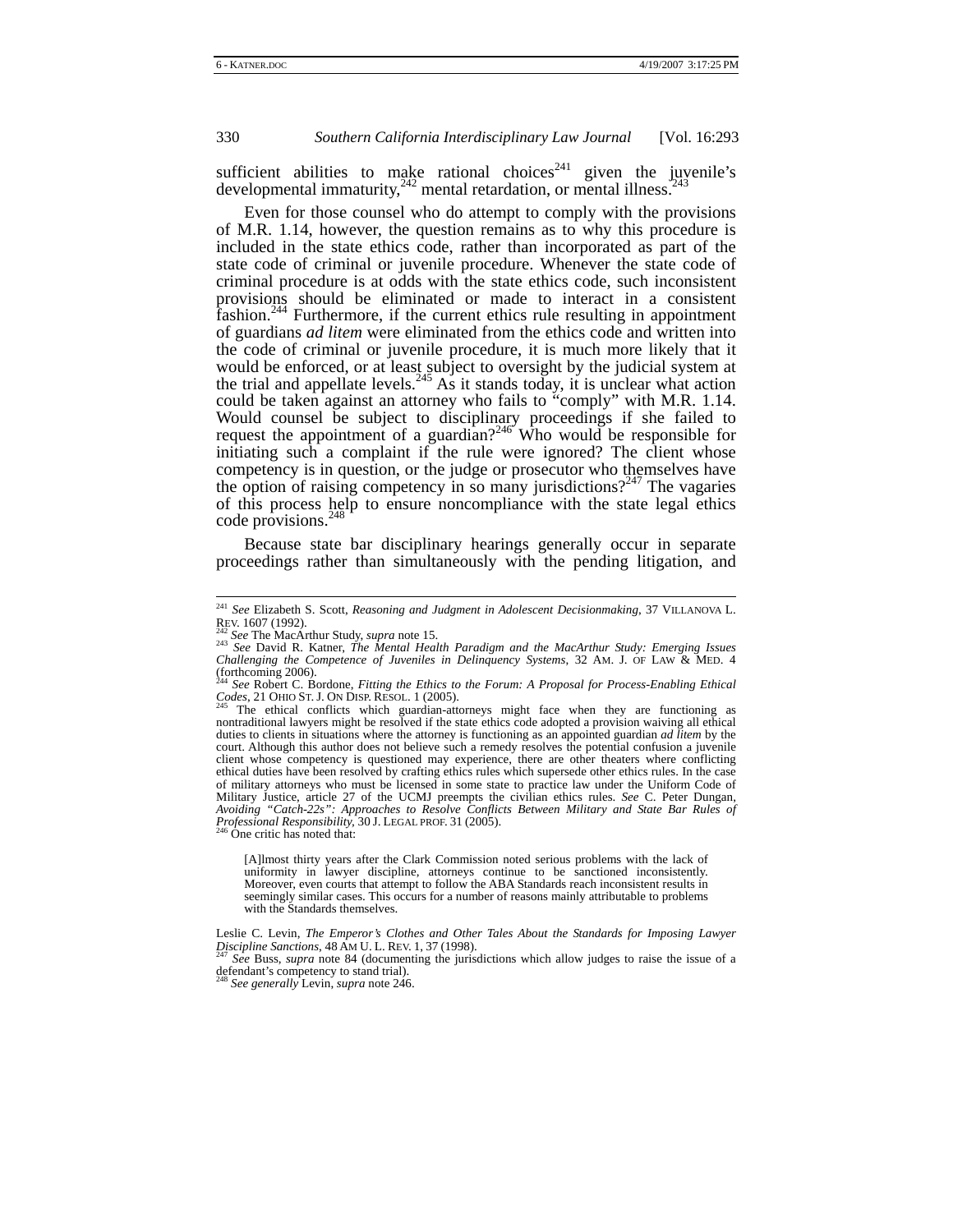because many jurisdictions hold closed hearings, it is unlikely that violations of M.R. 1.14 would come to the public's attention.<sup>249</sup> If the general public is unaware that they have recourse for lawyer "misconduct," $^{250}$  then it is difficult to imagine juveniles with competency problems being any better informed or better equipped to seek a remedy.<sup>2</sup> Thus, the rule remains a somewhat obscure provision in state legal ethics codes. It remains virtually unenforced, and clients with issues about competency challenges have limited information and even more limited resources to ensure any oversight of counsel's exercise of discretion when client competency is at stake.<sup>252</sup> This does not sound like a system designed to ensure protection of the rights of the represented accused, or the public's for that matter.<sup>253</sup> If the purpose of M.R. 1.14 is merely instructional, and if it is intended simply as a suggested course of action for attorneys unable to resolve competency disagreements with their clients, then the status quo is more than satisfactory.<sup>254</sup> However, if M.R. 1.14 is intended to ensure the protection of juvenile's rights and the public's, then changes must be made.

#### VI. CONCLUSION

If the legal profession is truly concerned about protecting the represented public from inappropriate or misguided conduct by licensed attorneys, then provisions such as M.R. 1.14 leave much to be desired.<sup>255</sup> While the current version of the amended rule 1.14 creates new resources

argues:

Three reasons are typically cited for imposing discipline on lawyers: first and foremost, protection of the public, second, protection of the administration of justice and third, preservation of confidence in the legal profession. . . . Although the traditional approach to lawyer discipline follows a quasi-criminal model, in recent years a consumer protection approach to lawyer misconduct has emerged. The latter approach recognizes that much dissatisfaction with lawyers arises from their failure to perform legal services properly–often due to neglect, incompetence, or failure to communicate with clients–and attempts to respond to these problems in a manner that addresses consumer interests.

Levin *supra* note 246, at 17–19.<br><sup>252</sup> *See generally* William T. Gallagher, *Ideologies of Professionalism and the Politics of Self Regulation in the California State Bar*, 22 PEPP L. REV. 485 (1995).

<sup>254</sup> *See* Stephen G. Bene, Note, *Why Not Fine Attorneys?: An Economic Approach to Lawyer Disciplinary Sanctions,* 43 STAN. L. REV. 907 (1991) (the ABA failed to include fines as potential sanctions for lawyer misconduct in the sanctions standards).

<sup>255</sup> *See* John D. Fabian & Brian Reinthaler, *An Examination of the Uniformity (or Lack Thereof) of Attorney Sanctions*, 14 GEO. J. LEGAL ETHICS 1059 (2001).

 <sup>249</sup> *See generally* Charlotte K. Stretch, *Lawyer Regulation in the 1990s: Creating a System That is More Open, Accessible, Responsive and Responsible,* 20 BAR LEADER 20, 26–27 (1995) (providing a table listing all fifty states and the District of Columbia's changes in lawyer regulation in a three to five year time range).

The term "misconduct" is being used loosely as it is unclear under what conditions an attorney's failure to follow the recommendations of M.R. 1.14 would actually constitute reportable lawyer misconduct under Rule 8.4 of the Model Rules. *See also* MODEL RULES OF PROF'L CONDUCT R. 8.4 (2002).<br><sup>251</sup> In discussing the goals of lawyer discipline and the purpose of sanctions and standards, Levin

*See* Deborah L. Rhode, *Institutionalizing Ethics*, <sup>44</sup> CASE W. RES. L. REV. 665, 697 (1994) (indicating that costs, complexities in proving a case, insufficiency of assets of uninsured lawyers, and minor damage claims are among the reasons why legal malpractice is inadequate as a form of regulation for the legal profession).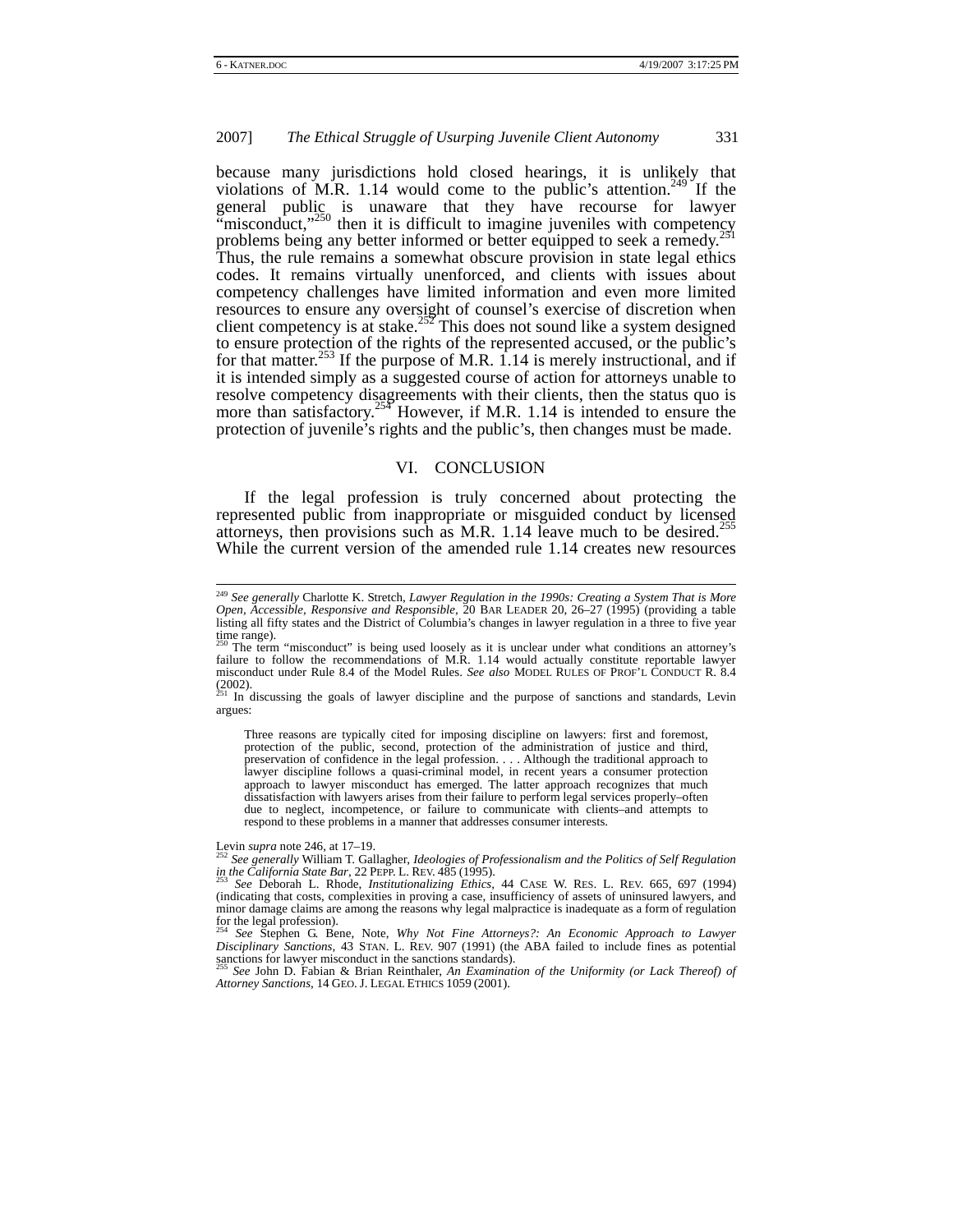for the attorney who represents a juvenile client thought not to be competent, which may seem to benefit the client, it nevertheless seems to afford greater protection for the attorney than for the client. It is unclear how and under what circumstances M.R. 1.14 could be enforced through traditional bar disciplinary hearings.<sup>256</sup> Even if the language of the rule were once again modified, clients such as juveniles charged with delinquencies and criminal charges frequently lack the necessary resources to retain private counsel in the first place, let alone counsel willing to bring a disciplinary or malpractice action against the juvenile's previous representative.<sup>257</sup> The lack of attorneys available to represent juveniles in delinquency cases is an ongoing problem with no immediate solution in sight.

By inhibiting the appointment of lawyers as guardians *ad litem* for juveniles when the first attorney attempts to comply with M.R. 1.14 in delinquency and transferred criminal cases, the state legal ethics codes would not require change. If professionals other than licensed attorneys, and nonprofessionals are brought into the system to function as guardians, then assuming that the state system does not expect these guardians to provide legal counseling to the juvenile clients, there should be no further conflicts arising from lawyers functioning outside of their trained area of expertise.<sup>258</sup> The nonlawyer GALs could substitute their judgment for that of the impaired juvenile,  $z^{59}$  and the attorney representing the juvenile would then allocate the traditional decision-making issues to the client's GAL, such as whether to testify at trial, whether to engage in plea negotiations, and so forth.<sup>260</sup> In such cases, the GAL would then decide whether to raise the issue of the juvenile's competency, and frankly, it would be difficult to imagine a scenario where a court would willingly appoint a GAL because of the lawyer's representations and then turn around and not allow the juvenile's competency to be placed in issue.

<sup>&</sup>lt;sup>256</sup> Of course, this problem is not unique to the enforcement of M.R. 1.14. In 1989, the McKay Commission "found that the existing system of regulating the profession was too narrowly focused on sanctioning or disbarring errant lawyers. Even though the discipline office was generally the only place available to make a complaint about a lawyer, 80 to 90 percent of the complaints were dismissed for not<br>being within the jurisdiction of the office." See Stretch, *supra* note 249, at 22.<br><sup>257</sup> Crafting specialized ethics

ABA has entered the field of child abuse and neglect by adopting its Standards of Practice. *See* David R. Katner, *Coming to Praise, Not to Bury, The New ABA Standards of Practice for Lawyers Who Represent Children in Abuse and Neglect Cases,* 14 GEO. J. LEGAL ETHICS 103 (2000). Many have called for specialized legal ethics rules for lawyers specializing in certain fields. See e.g., Stanley Sporkin, The<br>Need for Separate Codes of Professional Conduct for the Various Specialties, 7 GEO. J. LEGAL ETHICS 149 (1993). 258 Such a scheme does not completely eliminate possible ethical problems for the third parties,

however. For instance, in the event the juvenile client discloses an intention to commit a serious or injurious tort against an identifiable third party should he be released from detention, the third party might be exposed to tort liability in many jurisdictions should he not take steps to inform the identified tort victim. See D.L. Rosenhan et al., *Warning Third Parties: The Ripple Effects of* Tarasoff, 24 PAC. L.<br>J. 1165 (1993); Vanessa Merton, *Confidentiality and the "Dangerous" Patient: Implications of* Tarasoff *for Psychiatrists and Lawyers*, 31 EMORY L. J. 263 (1982). 2008 *But the alth Professionals to Say About "The* <sup>259</sup> *But see* Daniel W. Shuman, *What Should We Permit Mental Health Professionals to Say About "The* 

*Best Interests of the Child"?: An Essay on Common Sense,* Daubert*, and the Rules of Evidence*, 31 FAM. L. Q. 551 (1997). 260 Stuckey, *supra* note157.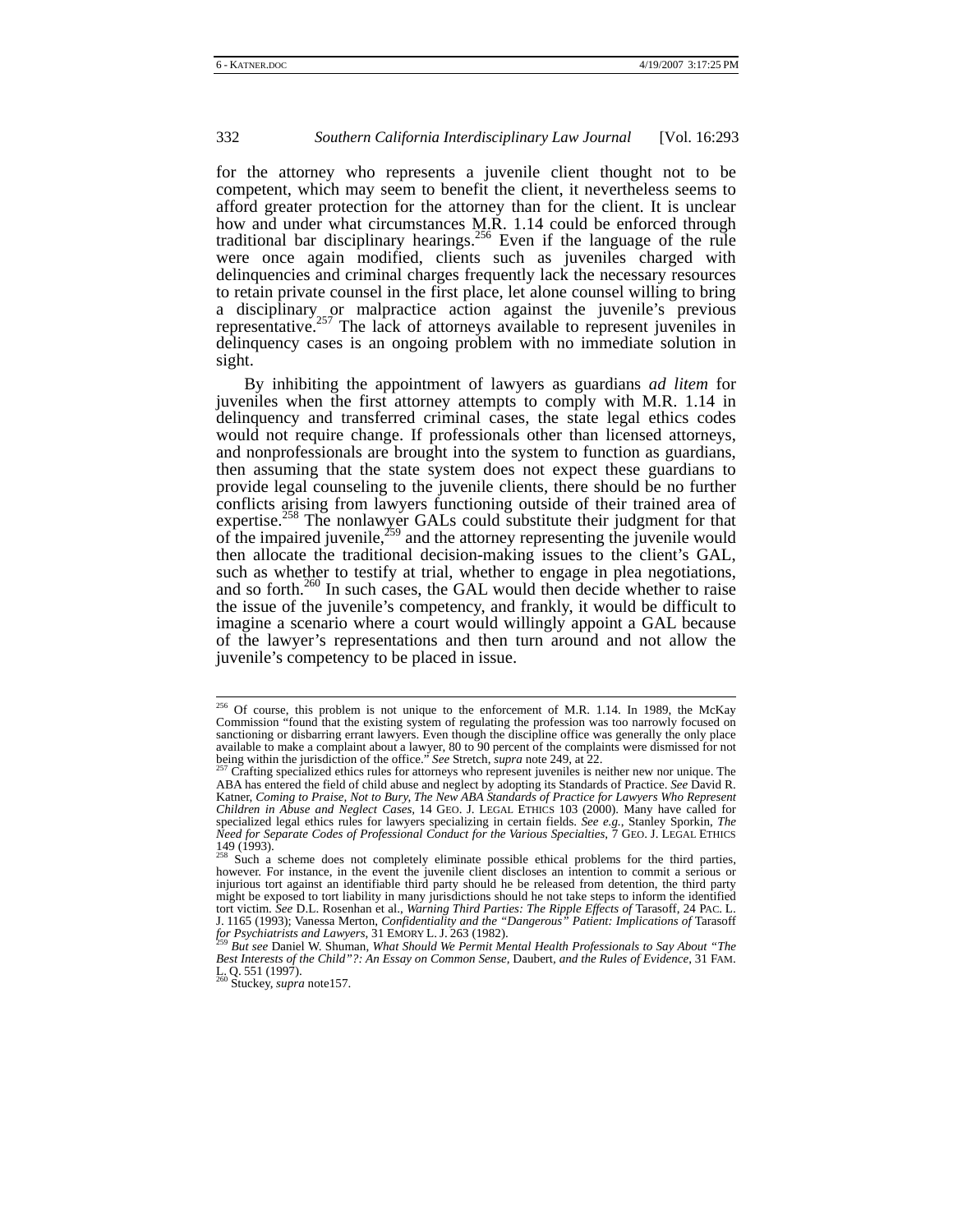In the alternative, if states wish to continue to rely upon lawyers exclusively as guardians *ad litem* for juvenile clients in delinquency and criminal cases where competency has been raised, then provisions must be enacted to exclude from state ethics code compliance those attorneys functioning as guardians who answer to the court, not to the juvenile client. Additionally, such attorneys should be required to clearly define their role to the client whose competency has been called into question. This clarification of roles for the GAL/attorney could prove to be more vexing than one might otherwise assume.<sup>261</sup>

If the issue of challenging a client's competency were codified as part of a jurisdiction's procedural law, the client would be better served where the competency issue might become part of the pending litigation record, where a transcript and court record would be made, and where an immediate challenge might be taken on the record and preserved for purposes of later appellate review.<sup>262</sup> The lack of recorded cases or state bar disciplinary rulings suggests that M.R. 1.14 has not been subject to rigorous enforcement thus far. The relative secrecy of bar disciplinary hearings and the lack of resources devoted to prosecuting attorneys for misconduct surely does not help make the system function in favor of clients bringing complaints.<sup>263</sup> Removing these issues from the exclusive province of state bar disciplinary hearings altogether affords better protection for the general public and for the client whose competency is at issue.

By incorporating provisions in state statutes, whether substantive criminal law or procedural law, juvenile clients would be able to eventually challenge those decisions made by their attorneys in cases where counsel has elected to disregard the client's expressed wishes on raising a competency issue.<sup>264</sup> In those cases where the client does wish to have competency challenged but counsel disagrees with the strategy, then the record would be made during the court proceedings, and the matter would not have to later be reviewed through a separate disciplinary process which would require the client to contact the bar association, initiate a complaint, and so forth.<sup>265</sup> By incorporating the question of the juvenile's attorney raising or failing to raise competency as part of the court record, the matter

 <sup>261</sup> *See generally* Emily Buss, "*You're My What?" The Problem of Children's Misperceptions of Their*  Lawyers' Roles, 64 FORDHAM L. REV. 1699 (1996).<br><sup>262</sup> Still another solution to this problem might lie in the development of a minor's mental health code

which could address the procedures of allocating decision-making based on the child's mental acuity, developmental maturity, and the presence or absence of mental illness and the impact on the minor's ability to articulate rational thought and engage in communications with others. *See generally*, Dennis E. Cichon, *Developing a Mental Health Code for Minors*, 13 T.M. COOLEY L. REV. 529 (1996).

Fabian Britannia Controller and discussion of the lack of uniformity in disciplinary processes for attorneys, *see generally*, John D. Fabian & Brian Reinthaler, *An Examination of the Uniformity (or Lack Thereof) of Attor Sanctions,* 14 GEO. J. LEGAL ETHICS 1059 (2001) (examining the disparities between enforcement and sanctioning of attorneys in four different jurisdictions accused of violating Model Rule 3.3, entitled "Candor Toward the Tribunal"). <sup>264</sup> *See* Elizabeth Cauffman & Laurence Steinberg, *The Cognitive and Affective Influences on Adolescent* 

*Decision-Making,* 68 TEMP. L. REV. 1763 (1995). 265 *See* Melissa J. Maguire, Note, *Depriving Children of a Voice is Not Harmless Error: An Argument* 

*for Improving Children's Representation in Massachusetts through Statutory Reform*, 38 SUFFOLK U. L. REV. 661 (2005).